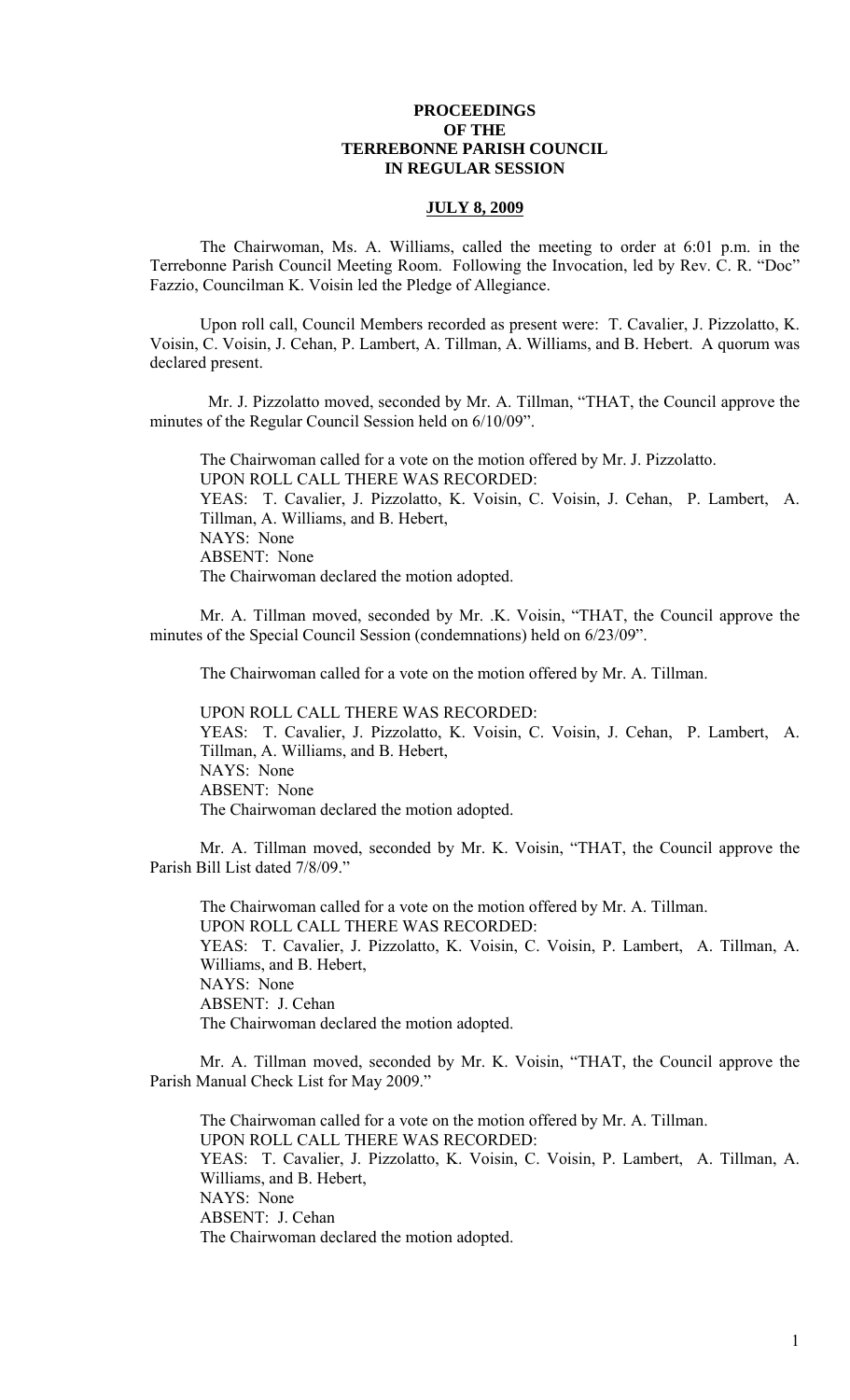OFFERED BY: Mr. C. Voisin. SECONDED BY: Mr. A. Tillman.

RESOLUTION NO. 09-330

AUTHORIZING THE EXECUTION OF AN AGREEMENT BETWEEN THE LOUISIANA DIVISION OF ADMINISTRATION AND THE TERREBONNE PARISH CONSOLIDATED GOVERNMENT AS RECIPIENT OF A GRANT FOR COMMUNITY WATER ENRICHMENT FUND (CWEF) PROGRAM IN THE AMOUNT OF \$135,714.00 FOR INSTALLATION OF 2,500 LINEAR FEET OF WATER LINES ALONG GRAND CAILLOU ROAD PROJECT.

BE IT RESOLVED, by the Terrebonne Parish Council, on behalf of the Terrebonne parish Consolidated Government, that the Parish President, Michel H. Claudet, is hereby authorized to execute a Cooperative Agreement with the Louisiana Division of Administration regarding the Community Water Enrichment Fund program; and,

BE IT FURTHER RESOLVED that the Parish President, Michel H. Claudet, is hereby authorized to execute a Cooperative Endeavor Agreement with Consolidated Waterworks District No.1 for management of the aforementioned project.

THERE WAS RECORDED:

YEAS: T. Cavalier, J. Pizzolatto, K. Voisin, C. Voisin, P. Lambert, A. Tillman, A. Williams and B. Hebert. NAYS: None. ABSTAINING: None. ABSENT: J. Cehan. The Chairwoman declared the resolution adopted on this, the  $8<sup>th</sup>$  day of July, 2009.

\* \* \* \* \* \* \* \*

OFFERED BY: Mr. A. Tillman. SECONDED BY: Mr. J. Cehan and Mr. K. Voisin.

#### RESOLUTION NO. 09-331

A Resolution Authorizing the Parish President to execute all necessary documents to submit an application to the Administration for Children and Families for the Head Start Program in Terrebonne Parish and to execute the contract for funding for PY 2009 Head Start Supplemental Application for One Time Program Improvement Funds once approved.

 WHEREAS, it is necessary that an application be submitted by the governing body and the Head Start Policy Council.

 NOW THEREFORE BE IT RESOLVED that the Terrebonne Parish Council, on behalf of the Terrebonne Parish Consolidated Government does hereby authorize the Parish President, Michel Claudet, to sign and submit the application to Administration for Children and Families to provide Head Start services.

 BE IT FURTHER RESOLVED that the Terrebonne Parish Council on behalf of the Terrebonne Parish Consolidated Government does hereby authorize the Parish President to sign any certification, modifications, etc. that may be associated with the implementation of this agreement.

THERE WAS RECORDED:

YEAS: T. Cavalier, J. Pizzolatto, K. Voisin, C. Voisin, P. Lambert, A. Tillman, A. Williams and B. Hebert. NAYS: None. ABSTAINING: None. ABSENT: J. Cehan. The Chairwoman declared the resolution adopted on this, the  $8<sup>th</sup>$  day of July, 2009.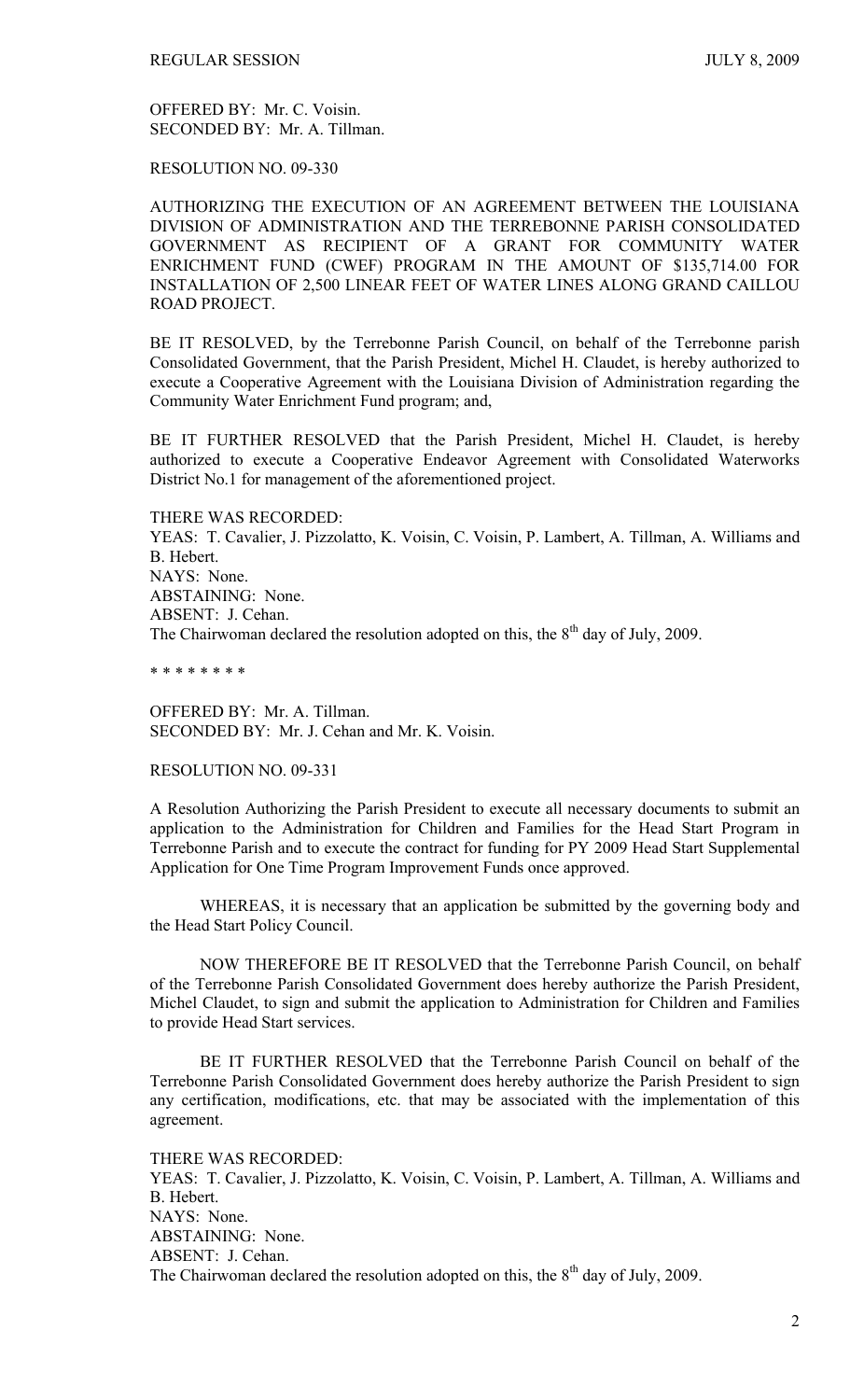#### \* \* \* \* \* \* \* \*

 The Chairwoman recognized Mr. Rene Rhodes, member of the Emergency Shelter/Evacuation Advisory Committee, who presented a brochure for Persons with Transportation and/or Special Needs to pre-register prior to an evacuation, put together by Bayou Area Readiness and Recovery (BARR). He requested the Council's support with a "Community Challenge" on July 27, 28, and 29, 2009 for a well publicized telethon that will be split up into the nine Council Districts and will keep track of how many calls to register, by individual Council Districts. He further explained the pre-registration procedure.

 Councilman B. Hebert acknowledged that the following nursing students who will be graduating in December 2009 and are required to attend a Parish Council meeting were present in the audience: Kellie Valure, Lacey Jones, Carol Marcel, Ashlee Hernandez, Sabrina Babin, Cassandra Halvorsen, Celeste Bourg, Stephanie Evans, and Kayla Breaux.

 The Chairwoman recognized Ms. Katherine Batson, Hall Street resident, who expressed her concerns relative to a courier reporter trying to contact her before a Council meeting of which she had completed a speaker card prior to the meeting.

 Chairwoman A. Williams explained that if the speaker card was completed prior to the evening of the meeting, the document became public record and part of the Council agenda, where "The Courier" would have had access to it.

 Ms. Katherine Batson expressed her concerns relative to the amount of homeless people in Terrebonne Parish and what Terrebonne Parish Consolidated Government is doing for them. She expressed her concerns for the project in Johnsonridge, District 2, where a sidewalk was put in the front and nothing was done for the two lanes on the roadway.

Chairwoman A. Williams relinquished the Chair to Vice-Chairman J. Pizzolatto.

 Councilwoman A. Williams explained that she meets with the residents in Johnsonridge once a month and when she first got elected, the grant for the sidewalk was already written by the previous Council Member from District 2 at the request of the residents. The project was for a safety matter and the state, mandated the area the sidewalks went.

 Chairman J. Pizzolatto requested the HPD Officer to have Ms. Batson removed from the proceedings due to her constant interruptions to the Council speaker.

The Chairwoman resumed the Chair.

 The Chairwoman recognized Mr. Timothy Crochet, Prevost Drive resident, who presented the Council with a binder of information of allegations of wrongdoing that he alleges he originally gave to the Louisiana State Police to be used in the furtherance of an investigation against Chief of Police Pat Boudreaux, which he submitted once before, but its current whereabouts were not known. He requested that the information of allegations presented be given the appropriate attention.

 Parish President M. Claudet stated that he or the Parish Attorney did not receive a binder from the La. State Police and Mr. Crochet could have brought it directly to him and he would have reviewed it.

 The Chairwoman recognized Rev. C.R. "Doc" Fazzio, Jackson Street resident, who expressed his appreciation for the Transit System being extended to weekends and greatly benefits, particularly handicapped individuals in Terrebonne Parish.

 The Chairwoman recognized Mr. Herdis Neil, Montegut resident, who presented examples of healthy and chemically sprayed grass and expressed his concerns relative to the Parish having grass on levees chemically sprayed instead of mowing not helping with erosion problems.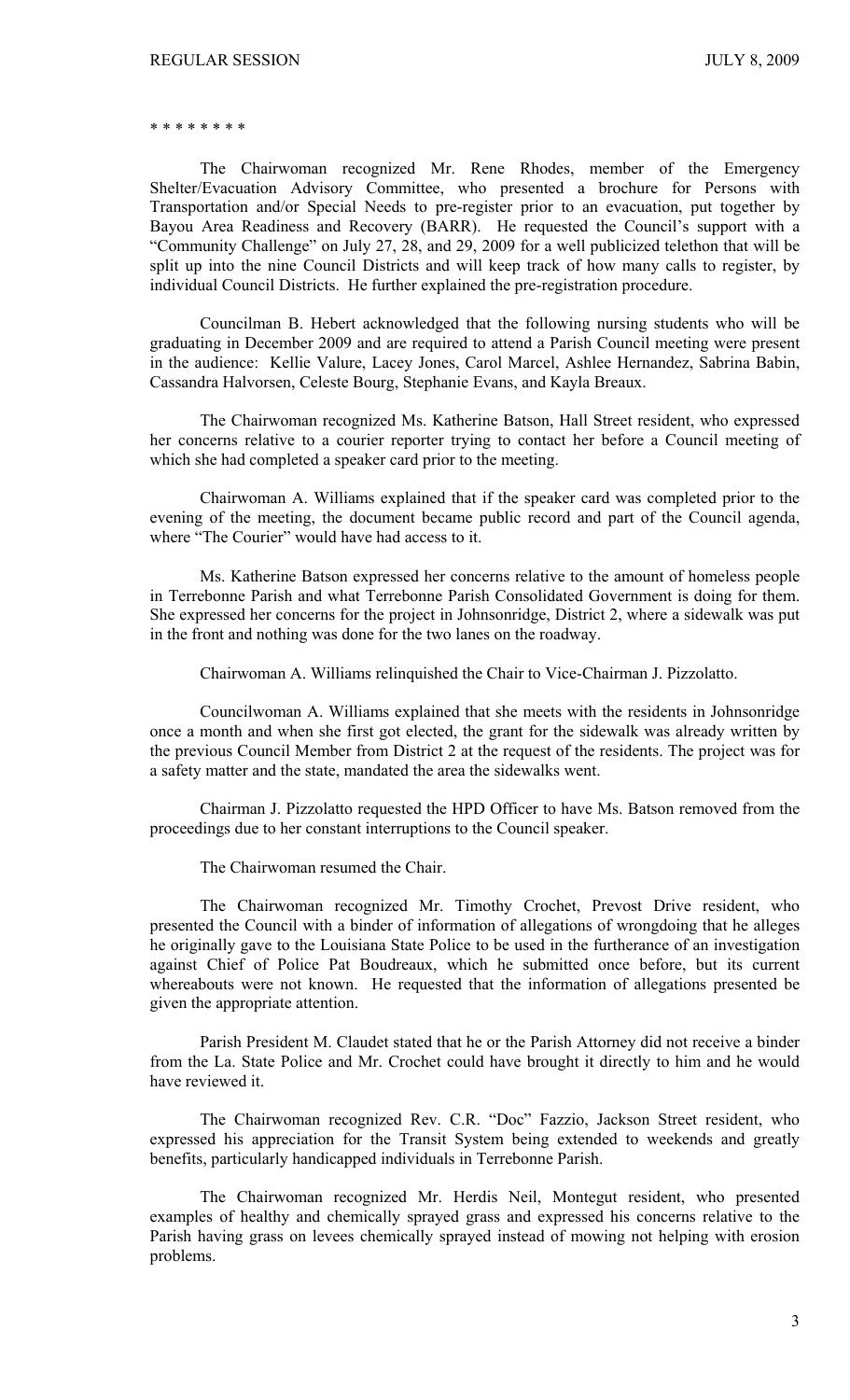Mr. P. Lambert moved, seconded by Mr. K. Voisin, "THAT, the Council allow Mr. Herdis Neil an additional two minutes."

 The Chairwoman called for a vote on the motion offered by Mr. P. Lambert. UPON ROLL CALL THERE WAS RECORDED: YEAS: T. Cavalier, J. Pizzolatto, K. Voisin, C. Voisin, J. Cehan, P. Lambert, A. Tillman, A. Williams, and B. Hebert, NAYS: None ABSENT: None The Chairwoman declared the motion adopted.

 Mr. Herdis Neil continued his comments regarding his concerns for the levees in the Parish being chemically sprayed to be maintained as opposed to being mowed killing the grass that helps hold the levees together.

 Parish President M. Claudet stated that Request for Proposals are going be let out for spraying levees to maintain them, but there will be an alternate proposal to cut the grass and that the economics and information presented regarding the spraying will be evaluated prior to awarding either contract.

 Councilman K. Voisin requested that the matter of the effectiveness of the method of how the Parish maintains grass on levees be sent to the appropriate committee in one month to allow time for data to be collected.

 Councilman A. Tillman stated that the portion of the Nuisance Abatement ordinance that was recently amended did not address tall grass, but it did address junk and debris in not allowing a fence to be put up to hide the junk and debris. He stated he feels the need to strive towards cleaner and safer neighborhoods.

 Mr. B. Hebert moved, seconded by Mr. A. Tillman, "THAT, it now being 6:40 p.m., the Council open public hearings at this time."

 The Chairwoman called for a vote on the motion offered by Mr. B. Hebert. UPON ROLL CALL THERE WAS RECORDED: YEAS: T. Cavalier, J. Pizzolatto, K. Voisin, C. Voisin, J. Cehan, P. Lambert, A. Tillman, A. Williams, and B. Hebert, NAYS: None ABSENT: None The Chairwoman declared the motion adopted.

The Chairwoman recognized the public for comments on the following:

A. A proposed ordinance authorizing the acquisition of 4673 Grand Caillou Road under Terrebonne Parish Hazard Mitigation Grant Program/Hurricane Rita

There were no comments from the public on the proposed ordinance.

 Mr. C. Voisin moved, seconded by Mr. K. Voisin, "THAT, the Council close the aforementioned public hearing."

UPON ROLL CALL THERE WAS RECORDED:

YEAS: T. Cavalier, J. Pizzolatto, K. Voisin, C. Voisin, J. Cehan, P. Lambert, A. Tillman, A. Williams, and B. Hebert,

NAYS: None

ABSENT: None

The Chairwoman declared the motion adopted.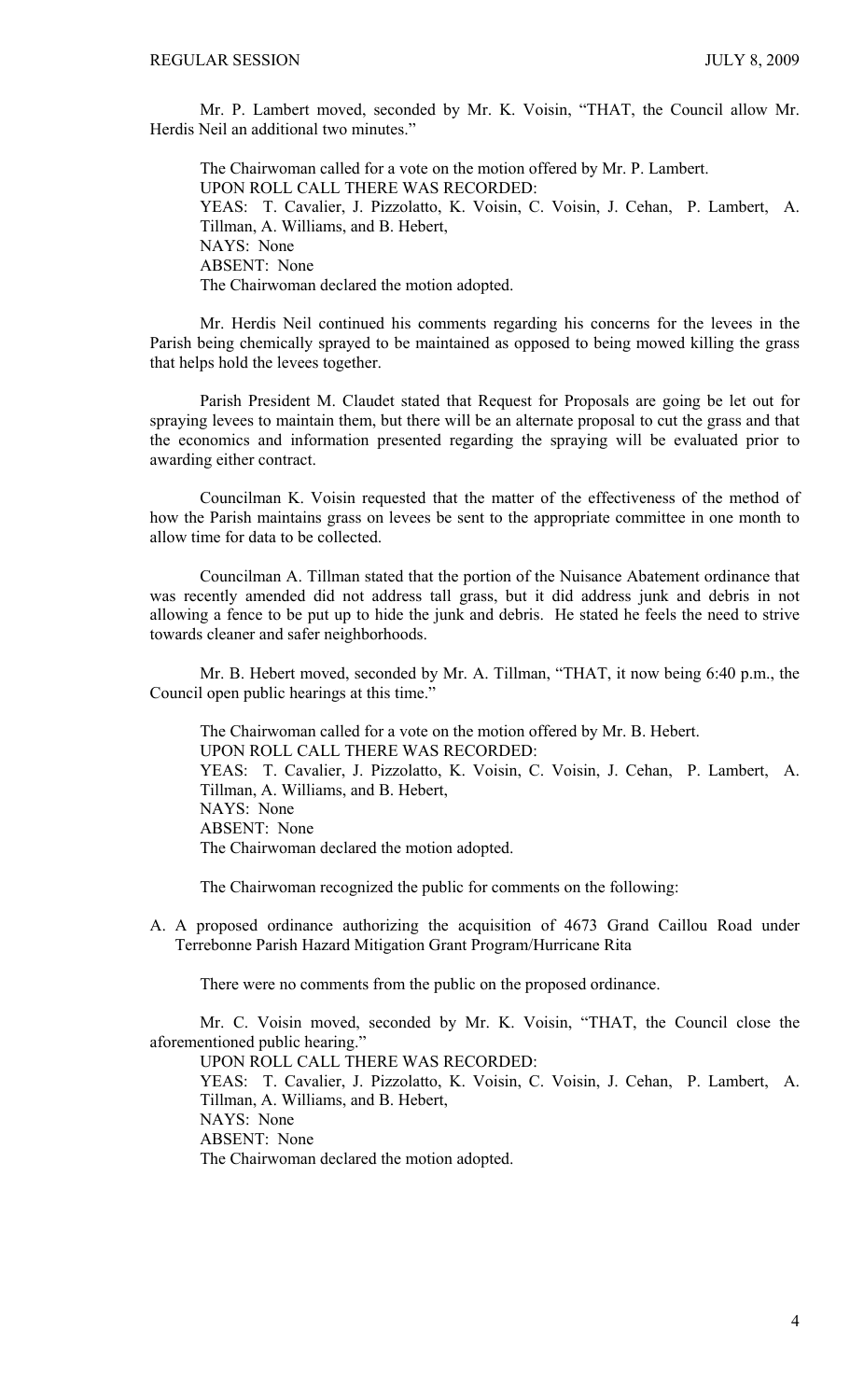OFFERED BY: Mr. C. Voisin. SECONDED BY: Mr. J. Cehan.

ORDINANCE NO. 7662

AN ORDINANCE TO AUTHORIZE THE ACQUISITION OF STRUCTURES AND LANDS UNDER THE TERMS AND CONDITIONS OF THE TERREBONNE PARISH HURRICANE RITA HAZARD MITIGATION GRANT PROGRAM (HMGP), PROJECT NO. #1603-109- 0001, PROJECT #0011; TO AUTHORIZE THE PARISH PRESIDENT TO EXECUTE ANY AND ALL DOCUMENTS NECESSARY TO EFFECT ACQUISITION; AND ADDRESSING OTHER MATTERS RELATIVE THERETO.

 WHEREAS, the Terrebonne Parish Consolidated Government, in the implementation of its Hurricane Rita Hazard Mitigation Grant Program, Project No. #1603-109-0001, Project #0011, has executed all necessary documents with the following property owner to acquire all structures and lands located at the address and for the amount stipulated below:

Owner(s): Mr. Eric Authement

Address: 4673 Grand Caillou Houma, Louisiana 70383-7220

Appraised Value: \$293,300.00

Total Project Costs: \$266,719.88.00

Offer Amount: \$238,447.10

Legal Description: That property shown on the map showing survey of Tract "A-B-C-D-E-F-G-H-A" belonging to Eric Authement located in Section 11, T18S, R17E, Terrebonne Parish, LA.

 WHEREAS, the above listed property owner has agreed to the offer to purchase for the amounts stipulated, dependent upon approval by the Governor's Office of Homeland Security and Emergency preparedness,

 NOW, THEREFORE, BE IT ORDAINED by the Terrebonne Parish Council that authorization is hereby given to acquire the structures and lands listed herein under the terms and conditions of the Terrebonne Parish Hurricane Rita Hazard Mitigation Grant Program (HMGP), Project No. #1603-109-0001, Project #0011; and

BE IT FURTHER ORDAINED, that the Parish President is hereby authorized to execute any and all documents necessary to effect acquisition.

This ordinance, having been introduced and laid on the table for at least two weeks, was voted upon as follows:

THERE WAS RECORDED:

YEAS: T. Cavalier, J. Pizzolatto, K. Voisin, C. Voisin, J. Cehan, P. Lambert, A. Tillman, A. Williams and B. Hebert.

NAYS: None.

ABSTAINING: None.

ABSENT: None.

The Chairwoman declared the ordinance adopted on this, the  $8<sup>th</sup>$  day of July, 2009. \* \* \* \* \* \* \* \* \*

The Chairwoman recognized the public for comments on the following:

B. A proposed ordinance that will amend the Parish Code with respect to the notification process in cases before the Board of Zoning Adjustments

There were no comments from the public on the proposed ordinance.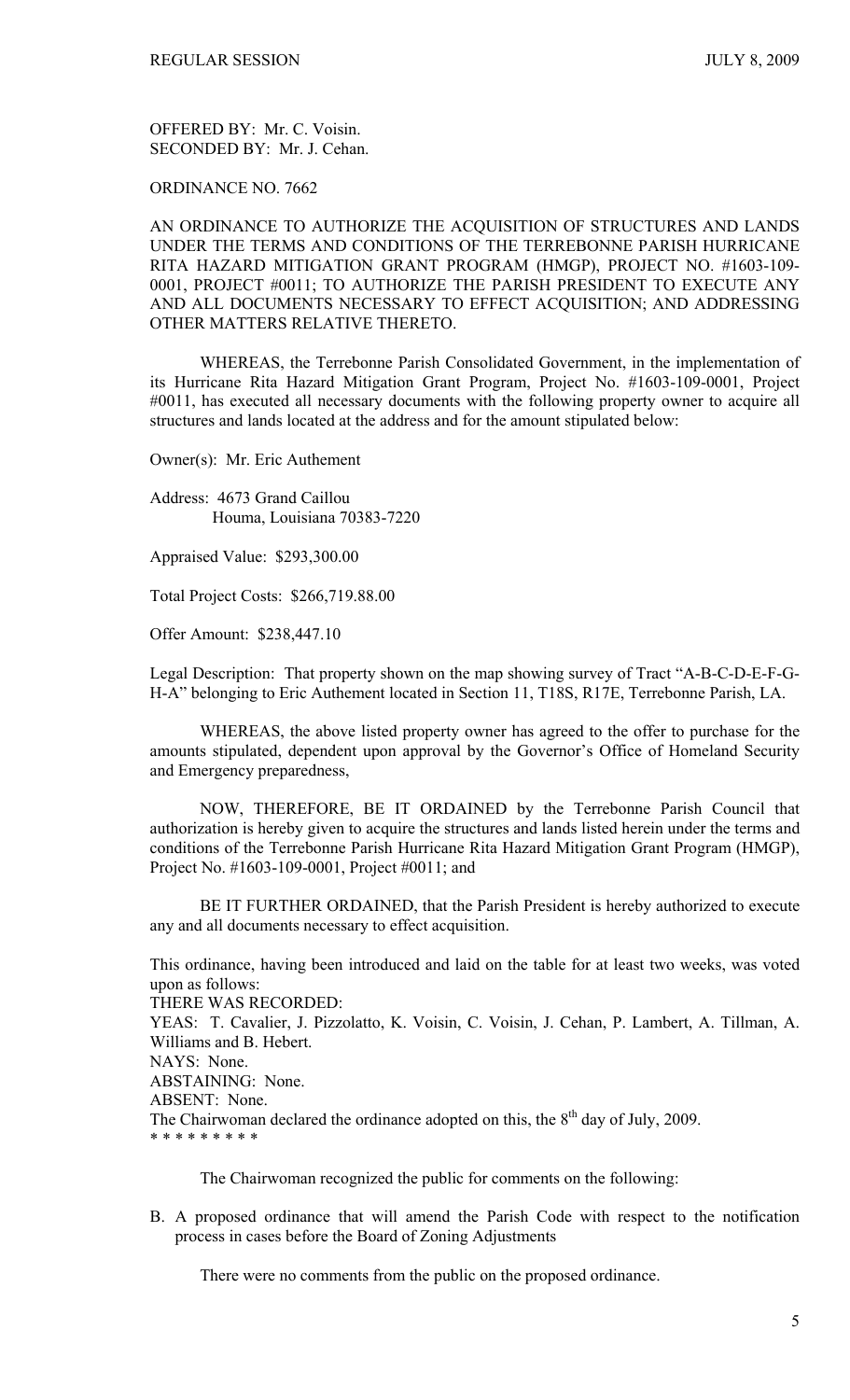Mr. K. Voisin moved, seconded by Mr. B. Hebert, "THAT, the Council close the aforementioned public hearing."

 The Chairwoman called for a vote on the motion offered by Mr. K. Voisin. UPON ROLL CALL THERE WAS RECORDED: YEAS: T. Cavalier, J. Pizzolatto, K. Voisin, C. Voisin, J. Cehan, P. Lambert, A. Tillman, A. Williams, and B. Hebert, NAYS: None ABSENT: None The Chairwoman declared the motion adopted.

OFFERED BY: Mr. K. Voisin. SECONDED BY: Mr. B. Hebert.

ORDINANCE NO. 7663

AN ORDINANCE TO AMEND ARTICLE IX. "ADMINISTRATION AND ENFORCEMENT", OF CHAPTER 28, "ZONING", "SECTION 28-179, BOARD OF ADJUSTMENT" OF THE TERREBONNE PARISH CODE OF ORDINANCES SO AS TO FURTHER DEFINE SECTION(H) "APPLICATION PROCESS" TO INCLUDE A GREATER RANGE FOR THE NOTIFICATION OF NEARBY PROPERTY OWNERS.

# SECTION I

NOW, THEREFORE BE IT ORDAINED by the Terrebonne Parish Council, on behalf of the Terrebonne Parish Consolidated Government, that Section 28-178 of the Parish Code of Ordinances be amended as follows so as to include a greater range for the notification of nearby property owners in cases before the Board of Adjustments:

Section 28-178. Board of Adjustment

Members: *Remains as is*

Rules of Procedure: *Remains as is*

Decisions: *Remains as is*

Powers of the board: *Remains as is*

- (g) Appeals from the Board: *Remains as is*
- (h) Application Process:

*(All sections remain as is with the exception of the following)*

List of property owners adjacent to the property and those property owners within 250 feet of the site shall be submitted to the Planning Office and shall be notified via either regular or certified mail, as follows:

Notification shall be sent by Parish Staff by certified mail to the applicant and to the adjacent property owners and by first class mail to all remaining property owners within a two hundred fifty-foot (250') radius. The notice shall advise the purpose, date, time and place of the hearing. The cost of any postal fees associated with the notification process shall be borne by the applicant.

*All other provisions and sections shall remain as is.*

This ordinance, having been introduced and laid on the table for at least two weeks, was voted upon as follows:

THERE WAS RECORDED: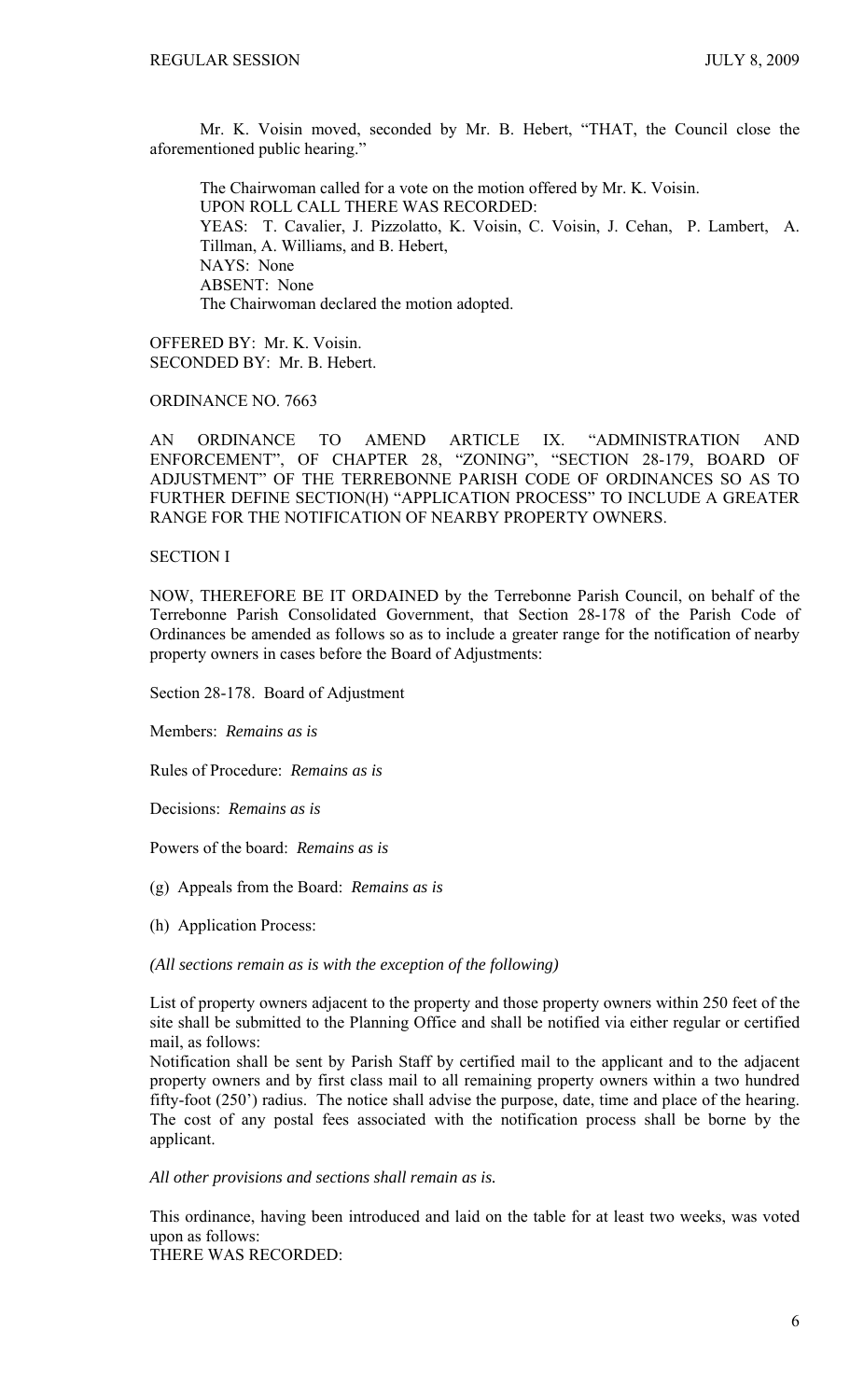YEAS: T. Cavalier, J. Pizzolatto, K. Voisin, C. Voisin, J. Cehan, P. Lambert, A. Tillman, A. Williams and B. Hebert. NAYS: None. ABSTAINING: None. ABSENT: None. The Chairwoman declared the ordinance adopted on this, the  $8<sup>th</sup>$  day of July, 2009.

\* \* \* \* \* \* \* \* \*

The Chairwoman recognized the public for comments on the following:

C. A proposed ordinance to accept Jolie Oaks Subdivision, Phase 3 into the Parish Maintenance System, and to incorporate Sagewood Drive and the extensions of Marissa Beth and Katie Rose Drive into the Enhanced 911 Emergency Response System

There were no comments from the public on the proposed ordinance.

 Mr. K. Voisin moved, seconded by Ms. T. Cavalier, "THAT, the Council close the aforementioned public hearing."

 The Chairwoman called for a vote on the motion offered by Mr. K. Voisin. UPON ROLL CALL THERE WAS RECORDED: YEAS: T. Cavalier, J. Pizzolatto, K. Voisin, C. Voisin, J. Cehan, P. Lambert, A. Tillman, A. Williams, and B. Hebert, NAYS: None ABSENT: None The Chairwoman declared the motion adopted.

OFFERED BY: Ms. T. Cavalier. SECONDED BY: Mr. B. Hebert.

ORDINANCE NO. 7664

AN ORDINANCE DEDICATING AND ACCEPTING THE MAINTENANCE/OPERATION OF THE STREET(S), DRAINAGE SERVITUDES, AND RIGHTS-OF-WAY FOR "JOLIE OAKS SUBDIVISION, PHASE 3" AND TO INCORPORATE "SAGEWOOD DRIVE" AND THE EXTENSION OF "MARISSA BETH DRIVE" AND "KATIE ROSE DRIVE" INTO THE ENHANCED 911 EMERGENCY RESPONSE SYSTEM FOR THE PURPOSE OF PROVIDING A BETTER MEANS OF LOCATING ADDRESSES; AND TO SET FORTH AN EFFECTIVE DATE FOR THE INCORPORATION OF STREET NAME(S), TO INFORM THE PROPER AGENCIES OF THE STREET NAME(S), AND TO AUTHORIZE THE INSTALLATION OF THE APPROPRIATE STREET SIGN(S), AND TO ADDRESS OTHER MATTERS RELATIVE THERETO.

### SECTION I

BE IT ORDAINED that the Terrebonne Parish Council, on behalf of Terrebonne Parish Consolidated Government, dedicates and accepts the maintenance/operation of the street(s), drainage servitudes, and rights-of-way as depicted on a plat, prepared on March 10, 2009 by Milford & Associates, Inc. titled "Jolie Oaks Subdivision, Phase 3,";

BE IT FURTHER ORDAINED effective on the  $15<sup>th</sup>$  day of July, 2009, that "Sagewood Drive" and the extension of "Marissa Beth Drive" and "Katie Rose Drive" be incorporated into the Enhanced 911 Emergency Response System;

BE IT FURTHER ORDAINED that a copy of this ordinance be submitted to the Terrebonne Parish Communications Board, local U.S. Postal Services, fire districts, Acadian Ambulance, Terrebonne Parish Sheriff's Office, and any other appropriate agency; and

BE IT FURTHER ORDAINED that the Parish Forces be directed to install the proper street sign on the appropriate street, and that any other actions relative thereto be addressed.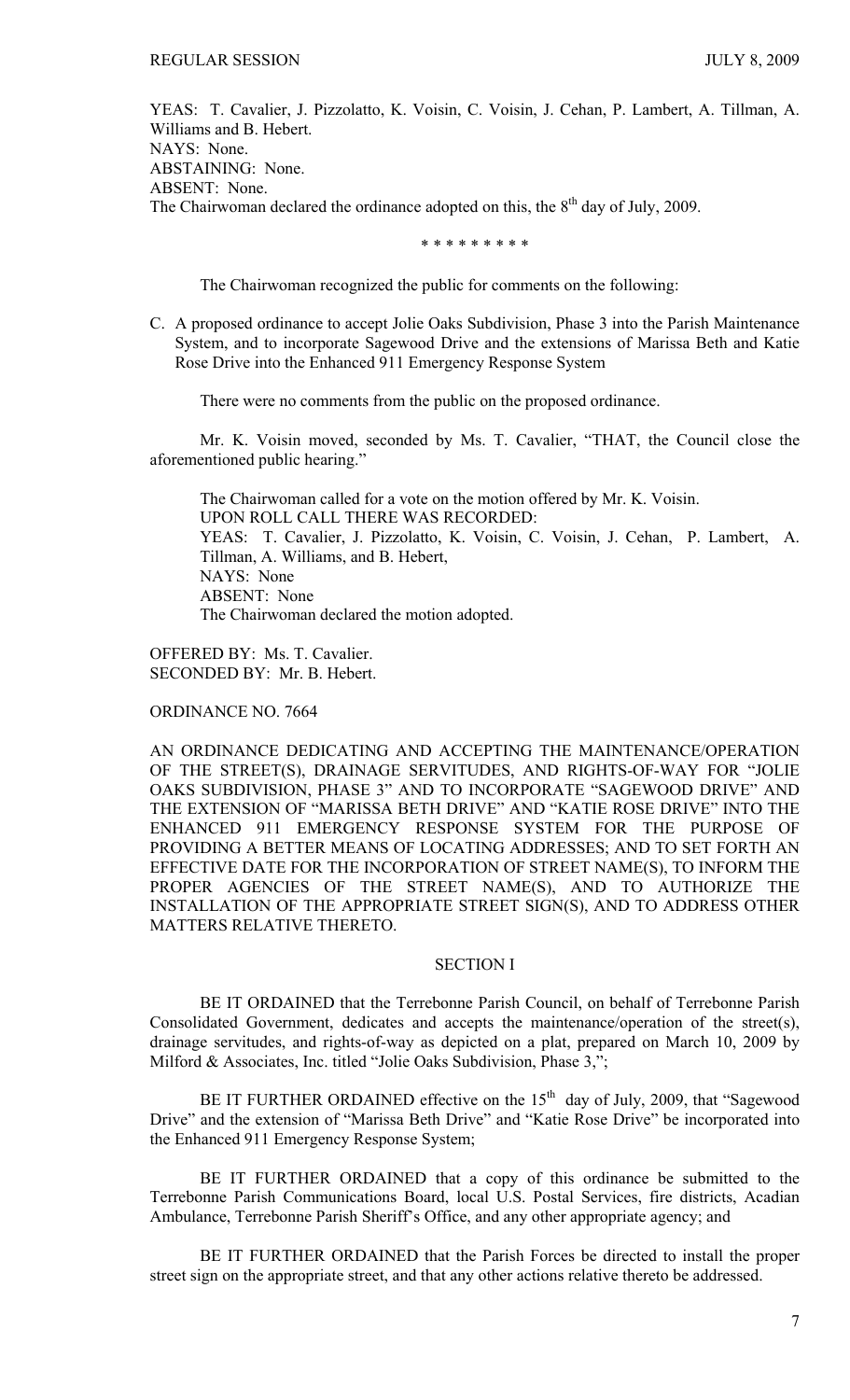#### SECTION II

If any word, clause, phrase, section or other portion of this ordinance shall be declared null, void, invalid, illegal, or unconstitutional, the remaining words, clauses, phrases, sections or other portions of this ordinance shall remain in full force and effect, the provisions of this section hereby being declared to be severable.

This ordinance, having been introduced and laid on the table for at least two weeks, was voted upon as follows:

THERE WAS RECORDED:

YEAS: T. Cavalier, J. Pizzolatto, K. Voisin, C. Voisin, J. Cehan, P. Lambert, A. Tillman, A. Williams and B. Hebert.

NAYS: None.

ABSTAINING: None.

ABSENT: None.

The Chairwoman declared the ordinance adopted on this, the  $8<sup>th</sup>$  day of July, 2009.

\* \* \* \* \* \* \* \* \*

The Chairwoman recognized the public for comments on the following:

D. A proposed ordinance to amend the 2009 Adopted Budget and 5-Year Capital Outlay for the Economic Development Administration Grant for the Dickson Road Waste Water Line Extension

There were no comments from the public on the proposed ordinance.

 Mr. C. Voisin moved, seconded by Mr. A. Tillman, "THAT, the Council close the aforementioned public hearing."

 The Chairwoman called for a vote on the motion offered by Mr. C. Voisin. UPON ROLL CALL THERE WAS RECORDED: YEAS: T. Cavalier, J. Pizzolatto, K. Voisin, C. Voisin, J. Cehan, P. Lambert, A. Tillman, A. Williams, and B. Hebert, NAYS: None ABSENT: None The Chairwoman declared the motion adopted.

OFFERED BY: Mr. C. Voisin. SECONDED BY: Mr. P. Lambert and Mr. J. Cehan.

ORDINANCE NO. 7665

AN ORDINANCE TO AMEND THE 2009 ADOPTED BUDGET AND THE 5-YEAR CAPITAL OUTLAY OF THE TERREBONNE PARISH CONSOLIDATED GOVERNMENT FOR THE ECONOMIC DEVELOPMENT ADMINISTRATION (EDA) GRANT FROM THE UNITED STATES DEPARTMENT OF COMMERCE FOR THE EXTENSION OF WASTE WATER LINES ALONG DICKSON ROAD; AND TO ADDRESS OTHER MATTERS RELATIVE THERETO.

### SECTION I

WHEREAS, the Parish has been awarded a grant from Economic Development Administration in the amount of \$1,600,000, and

WHEREAS, the purpose of this grant is to extend waste water lines to companies along Dickson Road in the Woodlawn Industrial Park and the Port of Terrebonne, and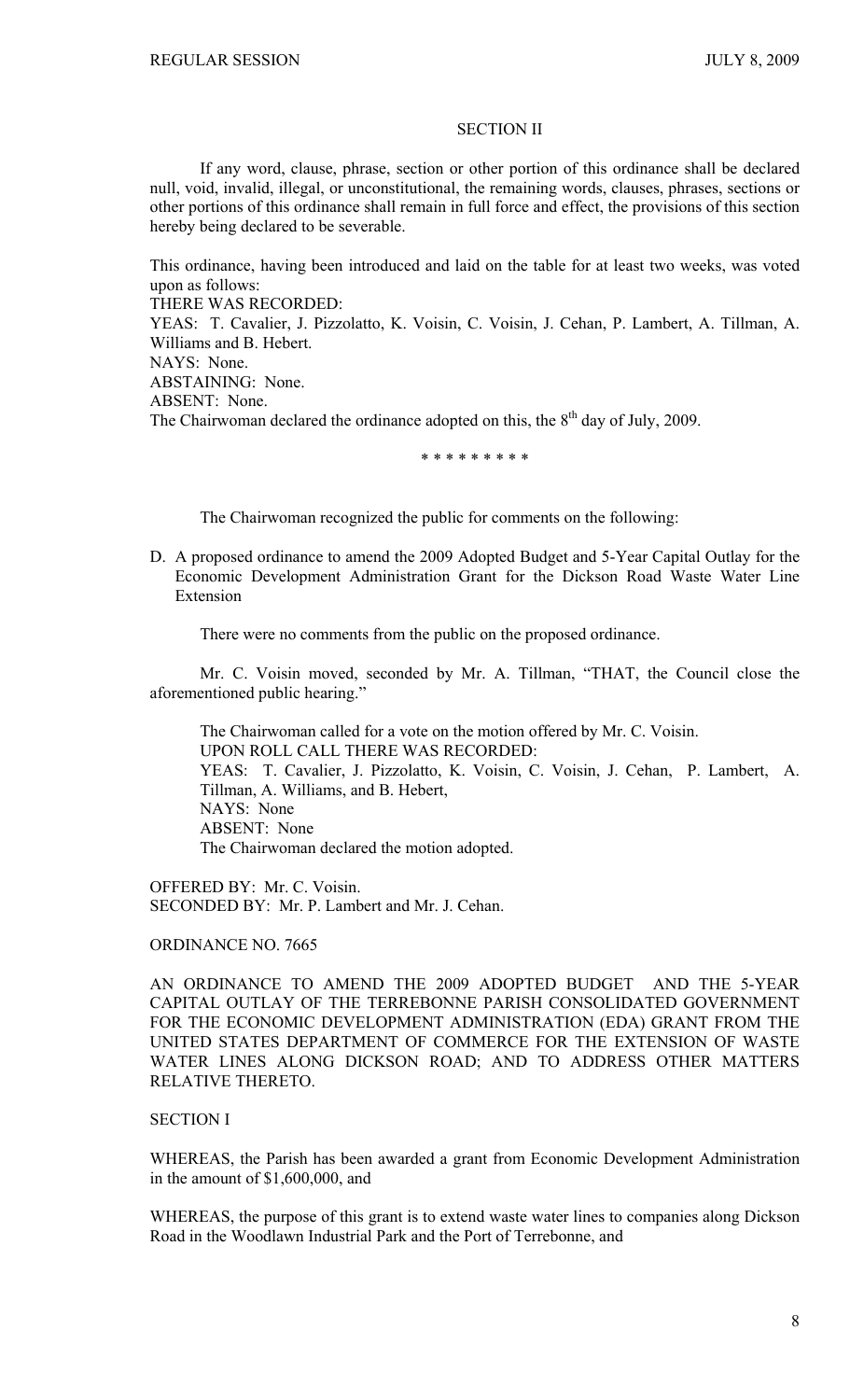WHEREAS, this award is made with funds available under the American Recovery and Reinvestment Act of 2009, and

WHEREAS, it intended to provide a one-time injection of funds for purposes of stimulating the American economy.

NOW, THEREFORE BE IT ORDAINED, by the Terrebonne Parish Council, on behalf of the Terrebonne Parish Consolidated Government, that the 2009 Adopted Budget of the Terrebonne Parish Consolidated Government be amended to provide funding from the EDA Grant for the Dickson Road Extension of Waster Water Lines Project. (Attachment A)

This ordinance, having been introduced and laid on the table for at least two weeks, was voted upon as follows: THERE WAS RECORDED: YEAS: T. Cavalier, J. Pizzolatto, K. Voisin, C. Voisin, J. Cehan, P. Lambert, A. Tillman, A. Williams and B. Hebert. NAYS: None. ABSTAINING: None. ABSENT: None. The Chairwoman declared the ordinance adopted on this, the 8<sup>th</sup> day of July, 2009.

\* \* \* \* \* \* \* \* \*

## **ATTACHMENT A - Dickson Road Waste Water Line Extension**

|                                                | 2009                     |             |             |
|------------------------------------------------|--------------------------|-------------|-------------|
|                                                | <b>Adopted</b>           | Change      | Amended     |
| Dickson Road Waster Water Line Extension       | $\overline{\phantom{a}}$ | 1.600.000   | 1.600.000   |
| EDA Grant - Dickson Road Waste Water Line Ext. | $\overline{\phantom{a}}$ | (1,600,000) | (1,600,000) |

The Chairwoman recognized the public for comments on the following:

E. A proposed ordinance to declare vehicles, computers and other miscellaneous equipment from various departments as surplus and authorizing said items to be disposed of by any legally approved method

There were no comments from the public on the proposed ordinance.

 Mr. B. Hebert moved, seconded by Mr. K. Voisin, "THAT, the Council close the aforementioned public hearing."

 The Chairwoman called for a vote on the motion offered by Mr. B. Hebert. UPON ROLL CALL THERE WAS RECORDED: YEAS: T. Cavalier, J. Pizzolatto, K. Voisin, C. Voisin, J. Cehan, P. Lambert, A. Tillman, A. Williams, and B. Hebert, NAYS: None ABSENT: None The Chairwoman declared the motion adopted.

OFFERED BY: Mr. B. Hebert. SECONDED BY: Mr. K. Voisin.

# ORDINANCE NO. 7666

An Ordinance to vehicles, computers and other miscellaneous equipment from the Administration, Animal Shelter, Civic Center, Government Buildings, Head Start, Houma Police, and Transit departments as surplus as described in the attached Exhibit "A" and authorizing said items to be disposed of by public bid, negotiated sale, junked or by any other legally approved method.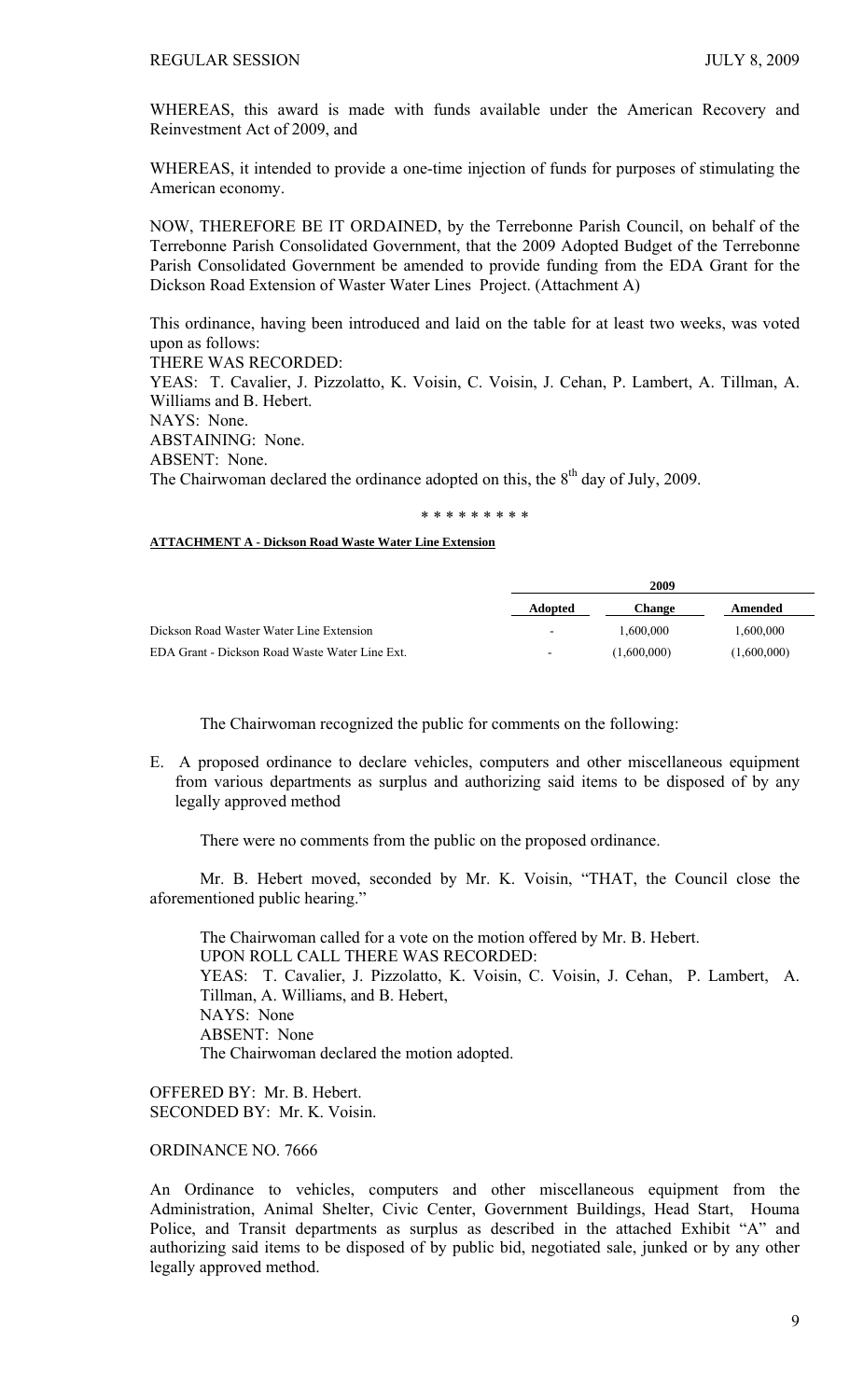# SECTION I

NOW THEREFORE BE IT ORDAINED that the Terrebonne Parish Council, on behalf of the Terrebonne Parish Consolidated Government, does hereby declare the attached Exhibit "A" surplus and authorizes the Parish President to dispose of said items by public bid, negotiated sale, junked or by any other legally approved method.

#### SECTION II

If any word, clause, phrase, section or other portion of this ordinance shall be declared null, void, invalid, illegal, or unconstitutional, the remaining words, clauses, phrases, sections and other portions of this ordinance shall remain in force and effect, the provisions of this ordinance hereby being declared to be severable.

#### SECTION III

This ordinance shall become effective upon approval by the Parish President or as otherwise provided in Section 2-13 (b) of the Home Rule Charter for a Consolidated Government for Terrebonne Parish, whichever occurs sooner.

This ordinance, having been introduced and laid on the table for at least two weeks, was voted upon as follows:

THERE WAS RECORDED:

YEAS: T. Cavalier, J. Pizzolatto, K. Voisin, C. Voisin, J. Cehan, P. Lambert, A. Tillman, A. Williams and B. Hebert. NAYS: None. ABSTAINING: None. ABSENT: None. The Chairwoman declared the ordinance adopted on this, the  $8<sup>th</sup>$  day of July, 2009.

\* \* \* \* \* \* \* \* \*

EXHIBIT "A"

Surplus List 1-Copier (Administration) 1-Hardrive (Animal Shelter) 1-Keyboard (Animal Shelter) 1-Mouse (Animal Shelter 1-Vehicle (Civic Center) 1-Vehicle (Government Buildings) 1-Activity Block (Head Start) 2-Tricycle (Head Start) 10-Monitors (Head Start) 2-Speakers (Head Start) 1-VCR (Head Start) 2-Table (Head Start) 3-Desk (Head Start) 3-File Cabinets (Head Start) 2-Laminator (Head Start) 2-Phonograph (Head Start) 18-Cots (Head Start) 2-Fax Machines (Head Start) 1-Copier (Head Start) 2-Keyboards (Head Start) 5-CPU (Head Start) 1-Scale (Head Start) 2-Phone (Head Start) 1-Recorder (Head Start) 1-Shelf (Head Start) 3-Desks (Police) 4-Chairs (Police) 1-Bulletin Board (Police)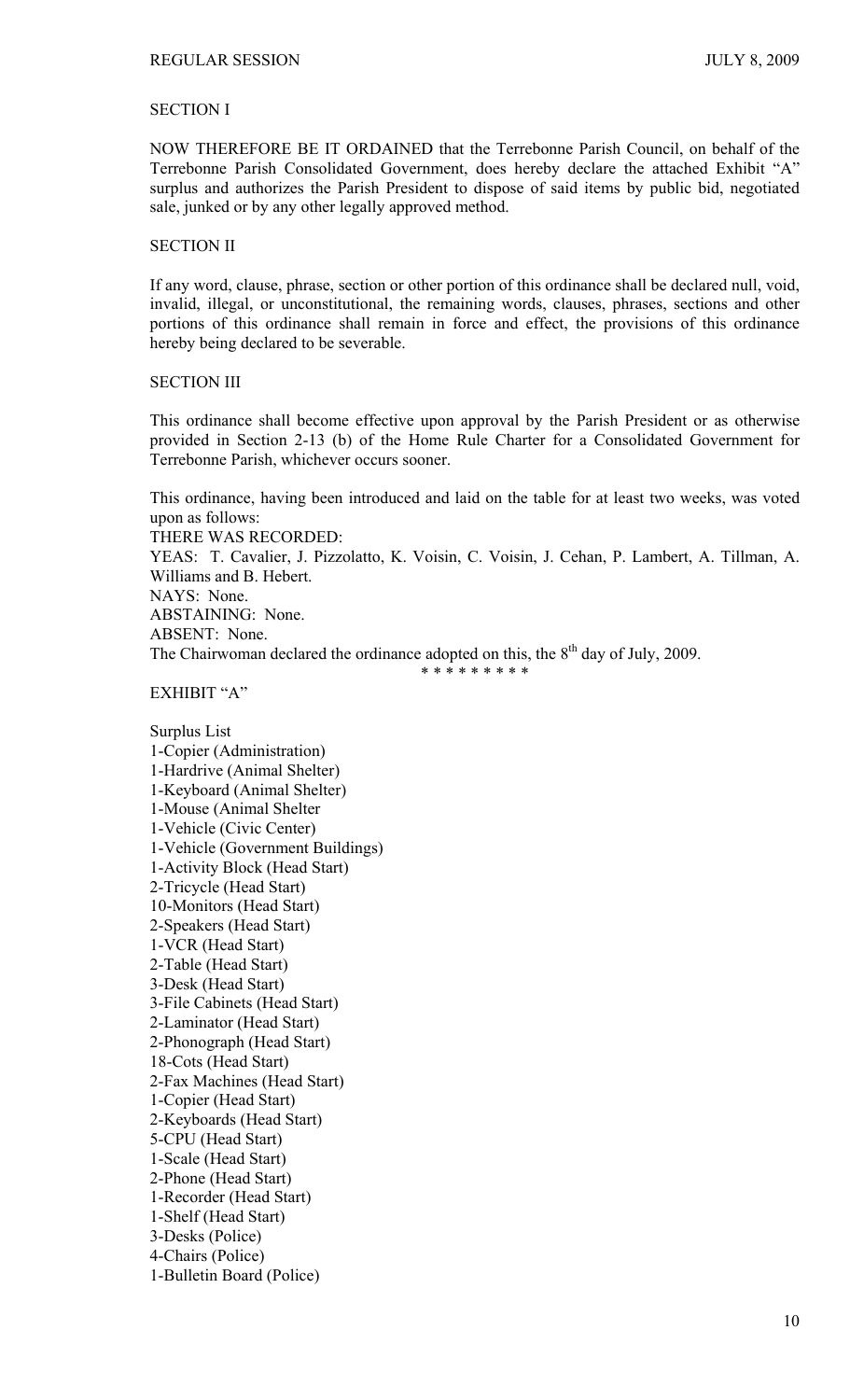1-Keyboard (Police) 1-Mouse(Police) 1-Hard Drive (Police) 2-Monitors (Police) 1-Printer (Police) 2-Vehicles (Public Works)

#### \*\*\*\*\*\*\*\*\*\*

The Chairwoman recognized the public for comments on the following:

F. A proposed ordinance to establish the Fire Protection District No. 8 Board as the autonomous governing authority for said district

There were no comments from the public on the proposed ordinance.

 Mr. K. Voisin moved, seconded by Mr. C. Voisin, "THAT, the Council continue the public hearing until 7/22/09 on the proposed ordinance to establish the Fire Protection District No. 8 Board as the autonomous governing authority for said district and that the five positions for the board be advertised for."

 The Chairwoman called for a vote on the motion offered by Mr. K. Voisin. UPON ROLL CALL THERE WAS RECORDED: YEAS: T. Cavalier, J. Pizzolatto, K. Voisin, C. Voisin, J. Cehan, P. Lambert, A. Tillman, A. Williams, and B. Hebert, NAYS: None ABSENT: None The Chairwoman declared the motion adopted.

The Chairwoman recognized the public for comments on the following:

G. A proposed ordinance to rezone from C-2 (General Commercial District) to I-1 (Light Industrial District), the property described as Parcel 1, Tracts 1, 2, D, BDC-1, JB-1, and JB-2 of property belonging to James Buquet, Jr., or Assigns; James J. Buquet III - applicant

 Council Clerk P. Labat explained that the reason the two proposed rezoning ordinances on the agenda should be continued to 7/22/09 is because it was discovered that if they would be adopted at tonight's meeting, it would be one day short of the required 30-day time period for them be held over.

 Upon questioning by Mr. Herdis Neil, Council Clerk P. Labat stated that the recommendation for the Planning Commission for the aforementioned proposed rezoning is to approve it.

There were no further comments from the public on the proposed ordinance.

 Mr. A. Tillman moved, seconded by Mr. B. Hebert and Mr. P. Lambert, "THAT, the Council continue the public hearing until 7/22/09 on the proposed ordinance that will rezone from C-2 (General Commercial District) to I-1 (Light Industrial District), the property described as Parcel 1, Tracts 1, 2, D, BDC-1, JB-1, and JB-2 of property belonging to James Buquet, Jr., or Assigns; James J. Buquet III – applicant."

 The Chairwoman called for a vote on the motion offered by Mr. A. Tillman. UPON ROLL CALL THERE WAS RECORDED: YEAS: T. Cavalier, J. Pizzolatto, K. Voisin, C. Voisin, J. Cehan, P. Lambert, A. Tillman, A. Williams, and B. Hebert, NAYS: None ABSENT: None The Chairwoman declared the motion adopted.

The Chairwoman recognized the public for comments on the following: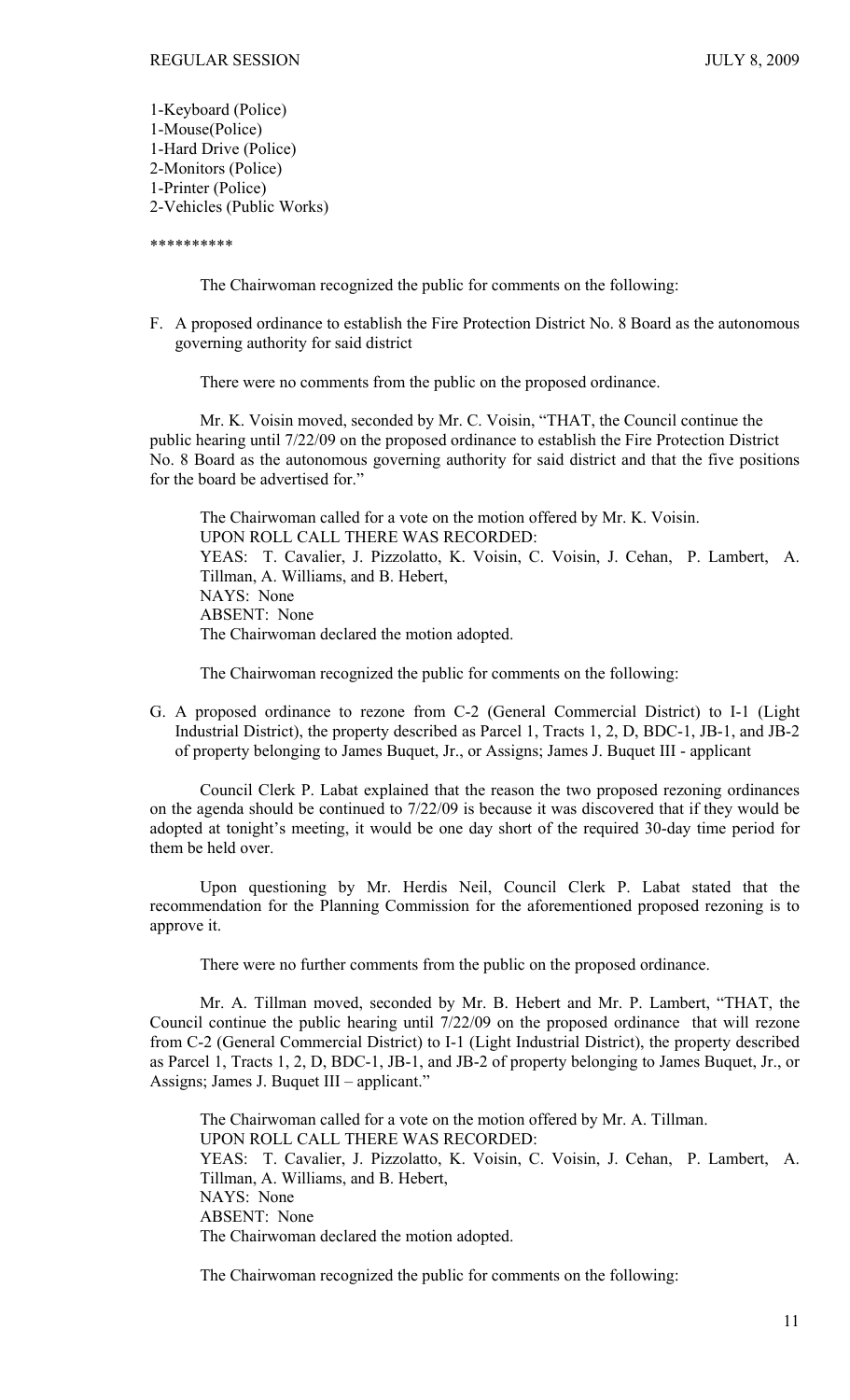H. A proposed ordinance to rezone from R-1 (Single-Family Residential District) to C-2 (General Commercial District), property located at 1602, 1608, and 1614 Morris Street; Westernmost  $\pm$  feet of Lot 1, Lots B, C, D of property belonging to James and Vicky Chaisson (Planning Commission and Staff recommend denial.)

 The Chairwoman recognized the following individuals from the public who expressed their opposition to the aforementioned proposed rezoning:

- Ms. Betty Verdin Morris Street resident
- Mr. Arthur Eschete Grand Caillou Road business owner
- Mrs. Linda Eschete Grand Caillou Road business owner

There were no further comments from the public on the proposed ordinance.

 Council Members A. Tillman and J. Pizzolatto indicated that they concur with the Planning Commission to deny the proposed rezoning.

 Mr. A. Tillman moved, seconded by Mr. J. Cehan, "THAT, the Council continue the public hearing until 7/22/09 on the proposed ordinance that will rezone from R-1 (Single-Family Residential District) to C-2 (General Commercial District), property located at 1602, 1608, and 1614 Morris Street; Westernmost  $\pm$  feet of Lot 1, Lots B, C, D of property belonging to James and Vicky Chaisson."

 The Chairwoman called for a vote on the motion offered by Mr. A. Tillman. UPON ROLL CALL THERE WAS RECORDED: YEAS: T. Cavalier, J. Pizzolatto, K. Voisin, C. Voisin, J. Cehan, P. Lambert, A. Tillman, A. Williams, and B. Hebert, NAYS: None ABSENT: None The Chairwoman declared the motion adopted.

Mr. B. Hebert moved, seconded by Mr. K. Voisin, "THAT, the Council continue with the regular order of business."

 The Chairwoman called for a vote on the motion offered by Mr. B. Hebert. UPON ROLL CALL THERE WAS RECORDED: YEAS: T. Cavalier, J. Pizzolatto, K. Voisin, C. Voisin, J. Cehan, P. Lambert, A. Tillman, A. Williams, and B. Hebert, NAYS: None ABSENT: None The Chairwoman declared the motion adopted.

 The Chairwoman recognized Mr. John PreJean, Tulip Drive, representing the WHEW, LLC (We Have Enough Water), who expressed their concerns of the organization relative to the developer of property behind Barrios Subdivision not meeting all the requirements of the Terrebonne Parish Code Book relative to development of subdivisions. He stated that WHEW has in its possession an independent legal research document that will be presented to the Council Chair this week regarding this matter.

 Upon questioning by Councilman K. Voisin, Planning and Zoning Director P. Gordon stated that there is a section in the existing Subdivision Regulations that provides for investigations of violations and, if there is any problem with the application process, it should be turned over to the Planning Commission for investigation.

 Councilman K. Voisin requested the Council Clerk to send a letter to the Planning Commission requesting the matter presented by WHEW, LLC in regards to the development behind Barrios Subdivision be looked into.

 The Chairwoman recognized Mr. Reggie Bourg, Bourg resident, who stated he was continuing his protest against the Parish's proposed project list for CDBG funding. He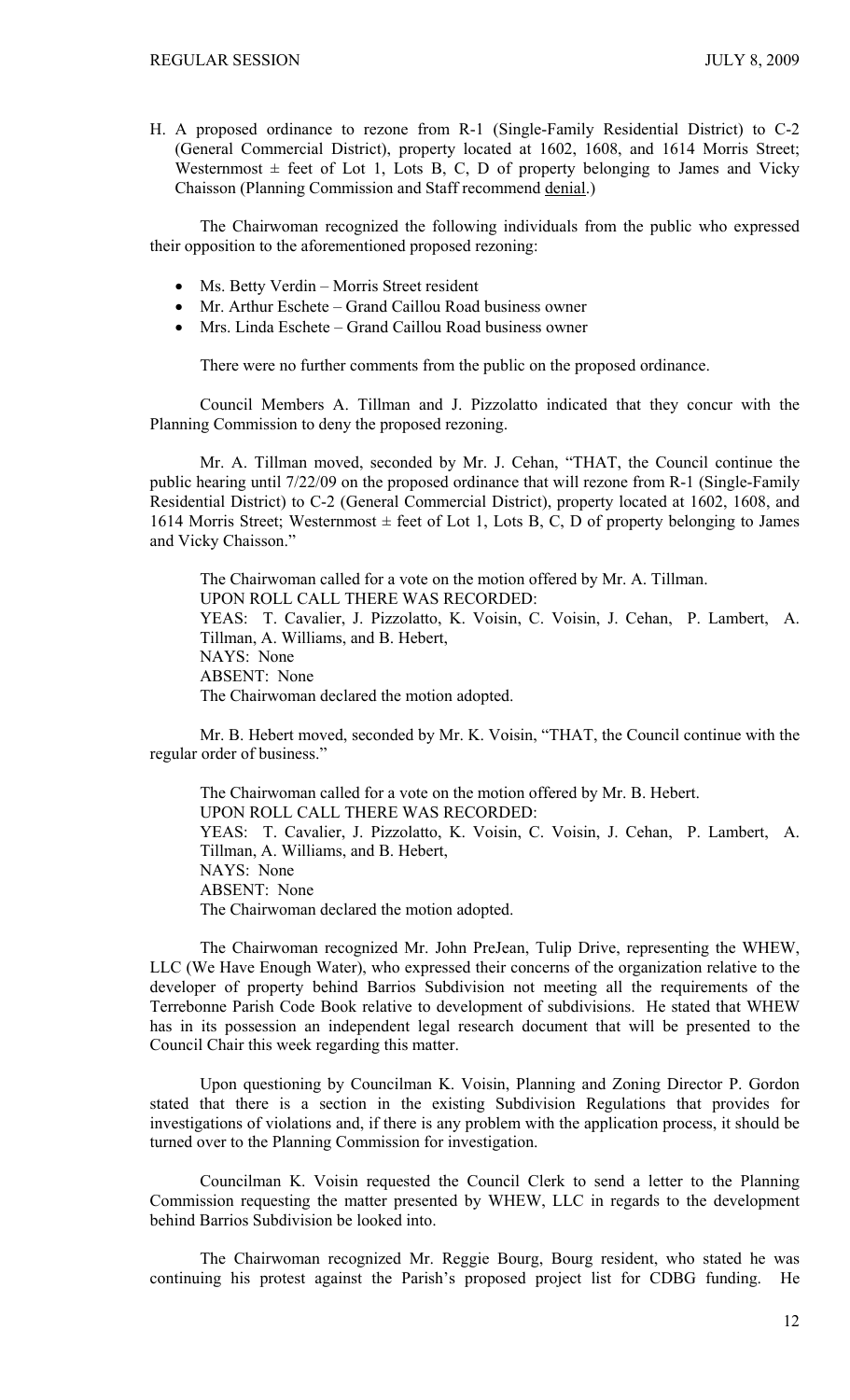expressed his concerns relative to the presentations being made by the Parish President at the town meetings that are being held throughout the Parish relative to residences in flood zones that may need elevation to have mitigation. He expressed his concerns relative to not being able to get information from the State on CDBG funding. He also expressed his concerns relative to the Parish, in his opinion; not having a "citizen participation plan" for the CDBG funding that will be received.

 Parish President M. Claudet explained the reason Terrebonne Parish will receive the amount of CDBG funding is because it was the most impacted Parish in the state after Hurricanes Gustav and Ike. He stated there are three methods a homeowner can take to get their homes elevated in Terrebonne Parish: 1) ICC funds, 2) HMGP funds, or 3) the Severe Repetitive Loss Program. He stated that the Parish has not received the CDBG funds Mr. Bourg is concerned with. But when they are received, a major effort will be put forth to explain to residents as to how the funds will be able to be utilized. He stated that \$75 million of the \$123 million that will be received will be spent on levees.

 The Chairwoman called for a report on the Budget & Finance Committee meeting held on 7/6/09, whereupon the Committee Chairman, noting that ratification of the minutes calls public hearings on 7/22/09, rendered the following:

## **BUDGET & FINANCE COMMITTEE**

### **JULY 6, 2009**

 The Chairman, Billy Hebert, called the Budget & Finance Committee meeting to order at 5:31 p.m. in the Terrebonne Parish Council Meeting Room with the Invocation led by Ms. T. Cavalier and the Pledge of Allegiance led by Mr. J. Cehan. Upon roll call, Committee Members recorded as present were: T. Cavalier, J. Cehan, B. Hebert, J. Pizzolatto, A. Tillman, C. Voisin, K. Voisin, and A. Williams. Committee Member P. Lambert was recorded as absent. A quorum was declared present.

 Mr. C. Voisin moved, seconded by Ms. A. Williams, "THAT, the Budget & Finance Committee introduce an ordinance to amend the 2009 Adopted Budget to recognize the Citizens Corps Grant Award from the Governor's Office of Homeland Security and Emergency Preparedness (GOHSEP) to be used for various items and call a public hearing on said matter on Wednesday, July 22, 2009 at 6:30 p.m."

The Chairman called for the vote on the motion offered by Mr. C. Voisin. UPON ROLL CALL THERE WAS RECORDED: YEAS: T. Cavalier, J. Cehan, B. Hebert, J. Pizzolatto, A. Tillman, C. Voisin, K. Voisin, and A. Williams. NAYS: None. ABSENT: P. Lambert. The Chairman declared the motion adopted.

 Mr. A. Tillman moved, seconded by Mr. C. Voisin, "THAT, the Budget & Finance Committee introduce an ordinance to amend the 2009 Adopted Budget to adjust various accounts for funding from the Louisiana Legislature 2008 Regular Session Act 19, and call a public hearing on said matter on Wednesday, July 22, 2009 at 6:30 p.m."

The Chairman called for the vote on the motion offered by Mr. A. Tillman. UPON ROLL CALL THERE WAS RECORDED: YEAS: T. Cavalier, J. Cehan, B. Hebert, J. Pizzolatto, A. Tillman, C. Voisin, K. Voisin, and A. Williams. NAYS: None. ABSENT: P. Lambert. The Chairman declared the motion adopted.

 Mr. C. Voisin moved, seconded by Mr. J. Cehan, "THAT, the Budget & Finance Committee introduce an ordinance to amend the 2009 Adopted Budget to adjust the 2009 Adopted Beginning Fund Balances and Net Assets to actual 2008 Audited Ending Fund Balances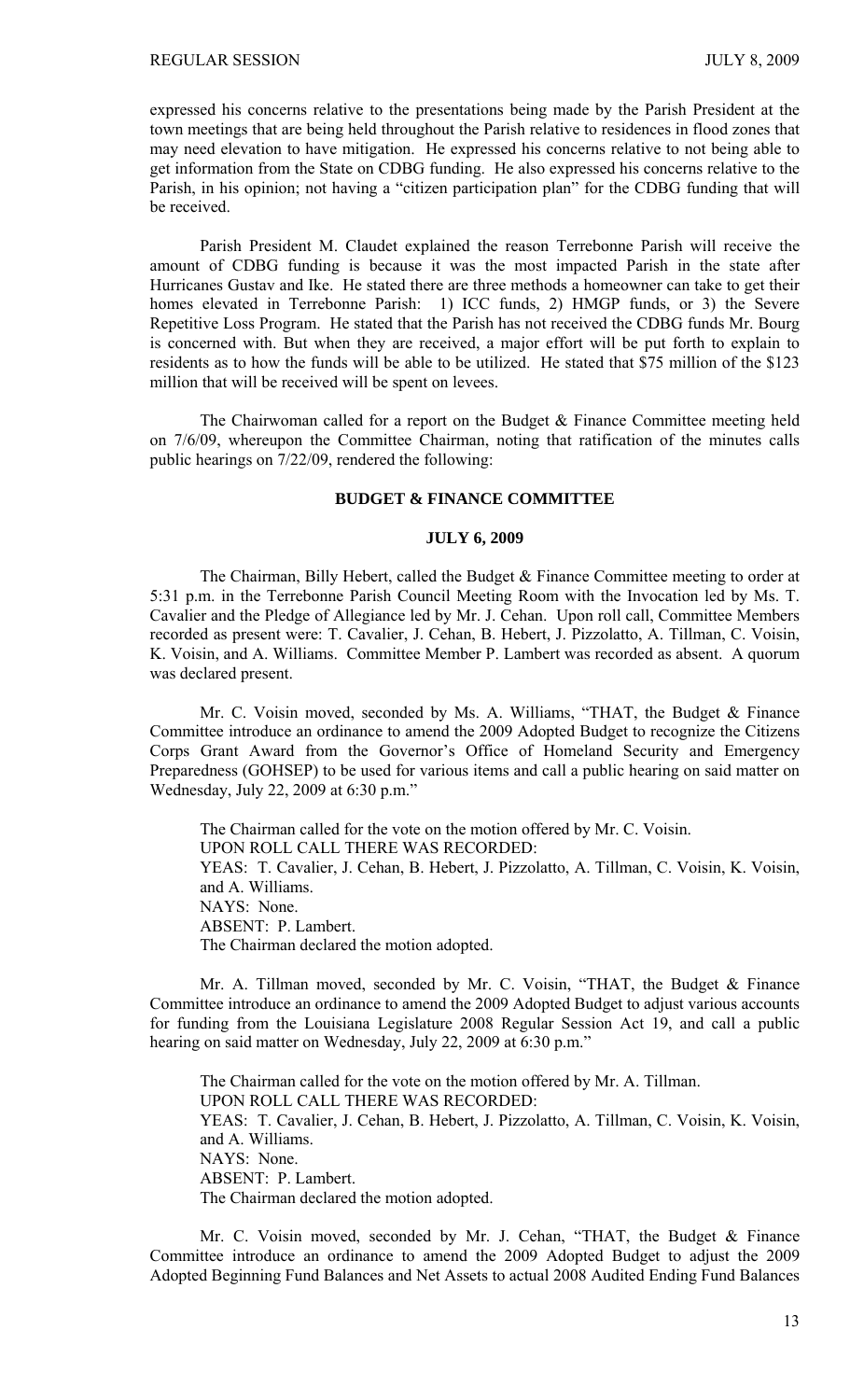and Net Assets, and call a public hearing on said matter on Wednesday, July 22, 2009 at 6:30 p.m."

The Chairman called for the vote on the motion offered by Mr. C. Voisin. UPON ROLL CALL THERE WAS RECORDED: YEAS: T. Cavalier, J. Cehan, B. Hebert, J. Pizzolatto, A. Tillman, C. Voisin, K. Voisin, and A. Williams. NAYS: None. ABSENT: P. Lambert. The Chairman declared the motion adopted.

 Mr. C. Voisin moved, seconded by Mr. J. Pizzolatto and Mr. J. Cehan, "THAT, the Budget & Finance Committee introduce an ordinance to declare property adjudicated to Terrebonne Parish Consolidated Government at the following locations as surplus and not needed for a public purpose:

- a) 110 Red Street
- b) 113 Leona Street
- c) 116 Reynold Street
- d) 198 Morris Porche Lane
- e) 202 Orange Street
- f) 326 Polk Street
- g) Onezia Street (Eastern 63' of Lot 9, Block 2, A. J. Authement Subdivision)
- h) Orange Street (Lot 16, Block 4, A. J. Authement Subdivision, Addendum 2)
- i) Orange Street (Lot 17, Block 5, A. J. Authement Subdivision, Addendum 2)
- j) 631 & 633 Zeringer Street
- k) 6698 Grand Caillou Road
- l) Highway 659
- m) 217 Fairlane Drive

and call a public hearing on said matter on Wednesday, July 22, 2009 at 6:30 p.m." (\*\*MOTION ADOPTED AFTER DISCUSSION)

 In response to questioning regarding the Highway 659 site, Purchasing Manager Angela Guidry stated that the entirety of the roadway is not being surplused and that the item backup information contains the legal description, public notice, and lists the property ownership. She added that when the property was adjudicated to the Parish, there was no physical address listed.

\*\*The Chairman called for the vote on the motion offered by Mr. C. Voisin. UPON ROLL CALL THERE WAS RECORDED: YEAS: T. Cavalier, J. Cehan, B. Hebert, J. Pizzolatto, A. Tillman, C. Voisin, K. Voisin, and A. Williams. NAYS: None. ABSENT: P. Lambert. The Chairman declared the motion adopted.

 Mr. J. Pizzolatto moved, seconded by Mr. J. Cehan, "THAT, the Budget & Finance Committee introduce an ordinance to amend the 2009 Adopted Budget for the following items:

- St. Louis Bayou/Canal, CCC Ditch \$273, 220.00
	- 2009 Medical/Professional Liability Insurance \$8,846.00
	- LA Association of Community Action Partnership \$9,239.00
- National Association of County Engineers (NACE) \$31,409.00
- Federal Transit Administration Fund Grants \$1,000,889.00

and call a public hearing on said matter on Wednesday, July 22, 2009 at 6:30 p.m." (\*\*MOTION ADOPTED AFTER DISCUSSION)

 Upon questioning with respect to the Parish being a member of the LA Association of Community Action Partnership and the National Association of County Engineers, Public Works Operations Superintendent Perry Blanchard stated that the Parish is a member of the National Association of County Engineers which provides grants funding for upgrades to the Uniform Traffic Control Manuals Devices (reflexivity for road signs).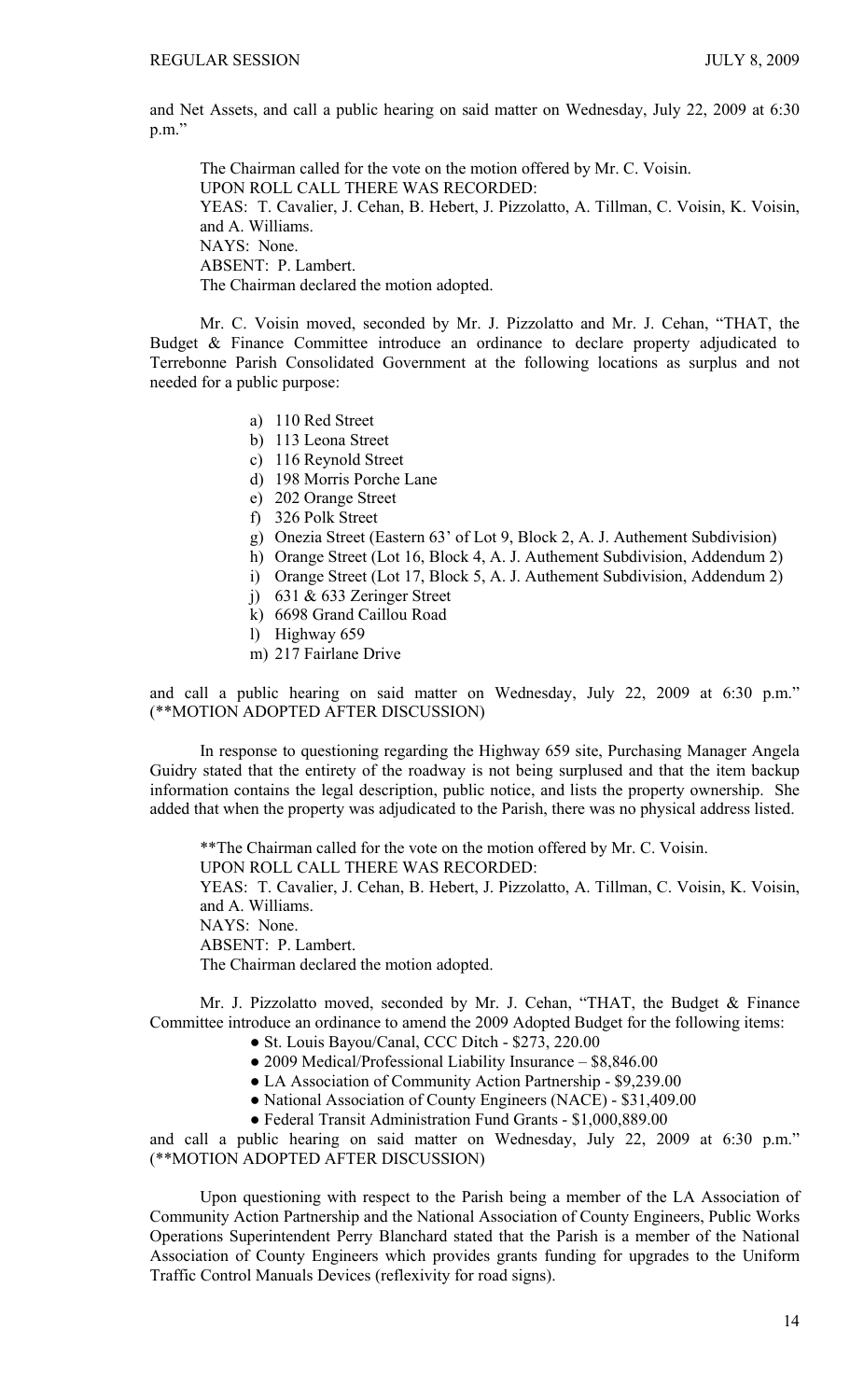\*\*The Chairman called for the vote on the motion offered by Mr. J. Pizzolatto UPON ROLL CALL THERE WAS RECORDED: YEAS: T. Cavalier, J. Cehan, B. Hebert, J. Pizzolatto, A. Tillman, C. Voisin, K. Voisin, and A. Williams. NAYS: None. ABSENT: P. Lambert. The Chairman declared the motion adopted.

 Mr. C. Voisin moved, seconded by Mr. J. Cehan, "THAT, the Budget & Finance Committee introduce an ordinance to authorize the Parish President to execute a Cooperative Endeavor Agreement with Derra Bennett for the lease of Hazard Mitigation Grant Program (HMG) property located at 1414 Dr. Beatrous Road and call a public hearing on said matter on Wednesday, July 22, 2009 at 6:30 p.m."

The Chairman called for the vote on the motion offered by Mr. C. Voisin. UPON ROLL CALL THERE WAS RECORDED: YEAS: T. Cavalier, J. Cehan, B. Hebert, J. Pizzolatto, A. Tillman, C. Voisin, K. Voisin, and A. Williams. NAYS: None. ABSENT: P. Lambert. The Chairman declared the motion adopted.

 Mr. A. Tillman moved, seconded by Mr. C. Voisin, "THAT, the Budget & Finance Committee introduce an ordinance to authorize the Parish President to execute a Cooperative Endeavor Agreement with Nicholas DeHart for the lease of Hazard Mitigation Grant Program (HMGP) property located at 300 Hidalgo Drive and call a public hearing on said matter on Wednesday, July 22, 2009 at 6:30 p.m."

The Chairman called for the vote on the motion offered by Mr. A. Tillman. UPON ROLL CALL THERE WAS RECORDED: YEAS: T. Cavalier, J. Cehan, B. Hebert, J. Pizzolatto, A. Tillman, C. Voisin, K. Voisin, and A. Williams. NAYS: None. ABSENT: P. Lambert. The Chairman declared the motion adopted.

OFFERED BY: Ms. A. Williams. SECONDED BY: Mr. A. Tillman.

RESOLUTION NO. 09-332

WHEREAS, Recreation District No. 11 entered into a cooperative endeavor agreement on June 1, 2009, with the authority of Parish Council, Resolution No., 09-273 approved May 26, 2009, and

WHEREAS, Recreation District No. 11 is requesting an additional \$5,000 to their current agreement of \$21,200 for a total not to exceed \$26,200.

NOW, THEREFORE BE IT RESOLVED by the Terrebonne Parish Council (Budget and Finance Committee), on behalf of the Terrebonne Parish Consolidated Government, hereby authorizes Michel H. Claudet, Parish President to amend the contract with Terrebonne Parish Recreation District #11 relative to their 2009 Summer Camps.

THERE WAS RECORDED: YEAS: T. Cavalier, J. Cehan, B. Hebert, J. Pizzolatto, A. Tillman, K. Voisin and A. Williams. NAYS: None. ABSTAINING: None. NOT VOTING: None. ABSENT: P. Lambert and C. Voisin. The Chairman declared the resolution adopted on this, the  $6<sup>th</sup>$  day of July, 2009.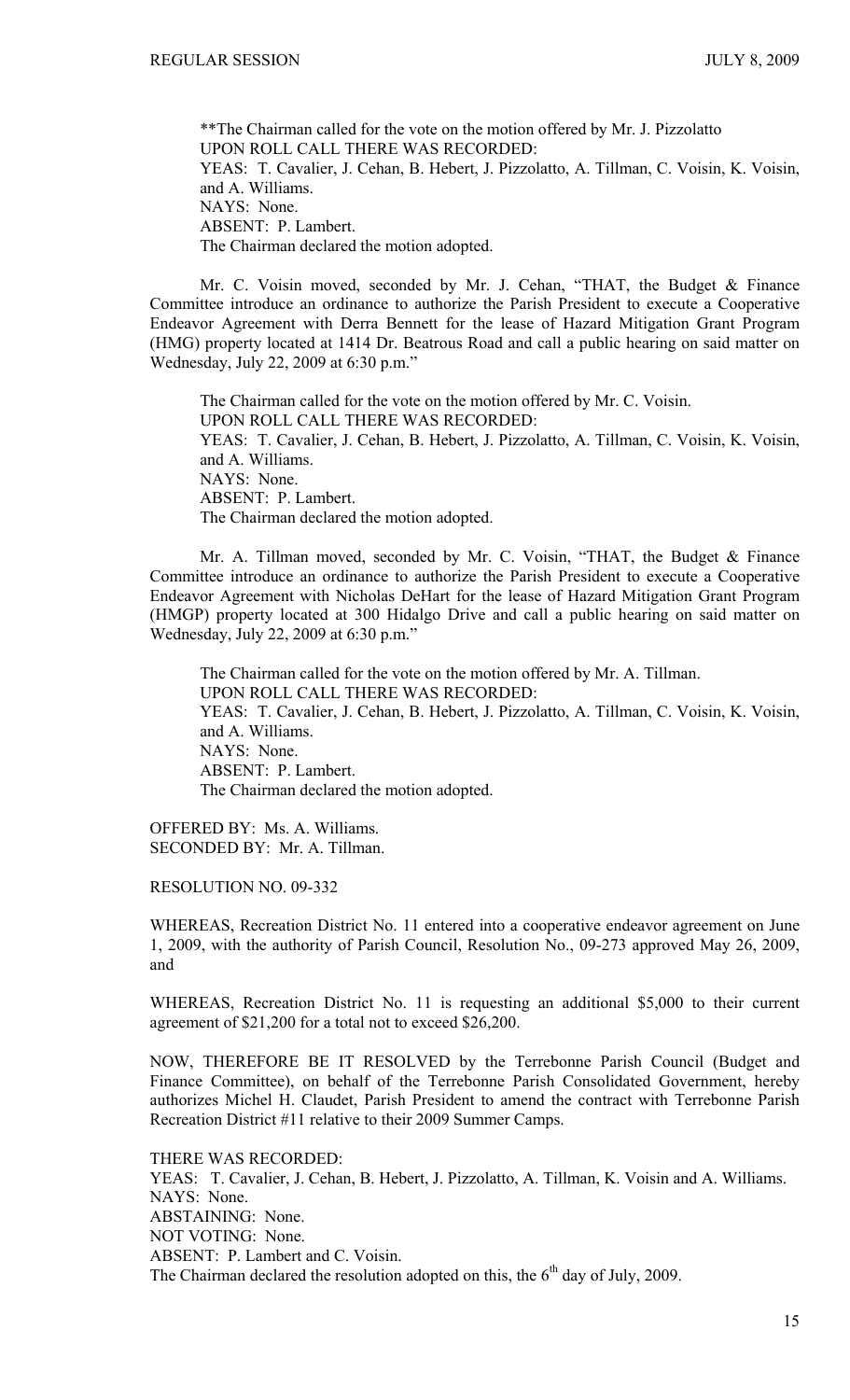\* \* \* \* \* \* \* \* \*

OFFERED BY: Ms. A. Williams. SECONDED BY: Mr. A. Tillman.

### RESOLUTION NO. 09-333

A resolution authorizing the Parish President to execute an application form the U.S. Department of Justice, Office of Justice Programs 2009 JAG Grant for Houma Police Department; and to address other matters relative thereto.

 WHEREAS, the Houma Police Department of the Terrebonne Parish Consolidated Government has been approved to implement an application for a grant from the U.S. Department of Justice, Office of Justice Programs Fiscal Year 2009 JAG Fund for the Terrebonne Parish Consolidated Government. The Fiscal Year 2009 JAG Fund will provide grant funding to improve the effectiveness of public safety communication system overtime, communication system, surveillance camera systems, server and software, and microwave data equipment, and

 WHEREAS, the public safety for overtime, communication system, surveillance camera systems, server and software, and microwave data equipment to the everyday operations of law enforcement during and after a major hurricane in maintaining the PEACE and SAFETY for all people within the City of Houma, and

 WHEREAS, the Parish Administrative staff and the Parish Finance Department will oversee the application process in the implementation and meeting all the requirements set forth by the United States Department of Justice, Office of Justice Programs and,

 NOW, THEREFORE BE IT RESOLVED, that the Terrebonne Parish Council (Budget and Finance Committee), on behalf of the Terrebonne Parish Consolidated Government, authorizes the Parish President to execute any and all necessary documents to implement the grant from the United States Department of Justice, Office of Justice Programs and to address other matters relative thereto.

THERE WAS RECORDED:

YEAS: T. Cavalier, J. Cehan, B. Hebert, J. Pizzolatto, A. Tillman, K. Voisin and A. Williams. NAYS: None. ABSTAINING: None. NOT VOTING: None. ABSENT: P. Lambert and C. Voisin. The Chairman declared the resolution adopted on this, the  $6<sup>th</sup>$  day of July, 2009. \* \* \* \* \* \* \* \* \*

OFFERED BY: Mr. A. Tillman. SECONDED BY: Ms. A. Williams and Mr. K. Voisin.

#### RESOLUTION NO. 09-334

A resolution authorizing the Parish President to execute an application form the Louisiana Commission on Law Enforcement and Administration of Criminal Justice from U.S. Department of Justice, Office of Justice Programs 2009 JAG Grant for Houma Police Department; and to address other matters relative thereto.

 WHEREAS, the Houma Police Department of the Terrebonne Parish Consolidated Government has been approved to implement an application for a grant from Louisiana Commission on Law Enforcement and Administration of Criminal Justice, whom received funding from the U.S. Department of Justice, Office of Justice Programs Fiscal Year 2009 JAG Fund for the Terrebonne Parish Consolidated Government. The Fiscal Year 2009 JAG Fund will provide grant funding to improve the effectiveness of public safety communication system, surveillance camera systems, and microwave data equipment, and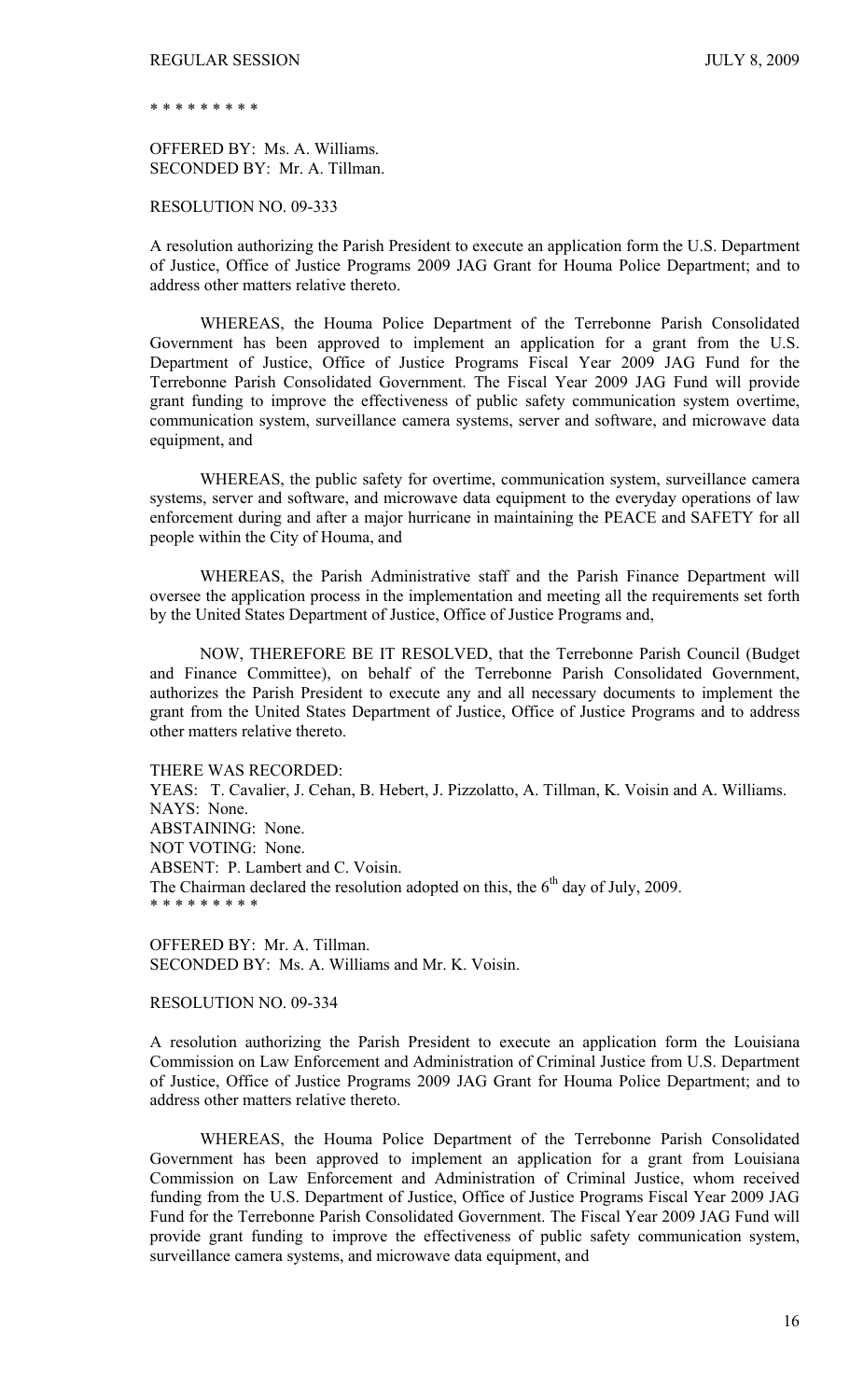WHEREAS, the equipment for public safety will assist by having Metro Wi-Fi Equipment, communication system, surveillance camera systems, and microwave data equipment to the everyday operations of law enforcement during and after a major hurricane in maintaining the PEACE and SAFETY for all people within the City of Houma, and

 WHEREAS, the Parish Administrative staff and the Parish Finance Department will oversee the application process in the implementation and meeting all the requirements set forth by the United States Department of Justice, Office of Justice Programs and,

 NOW, THEREFORE BE IT RESOLVED, that the Terrebonne Parish Council (Budget and Finance Committee) on behalf of the Terrebonne Parish Consolidated Government, authorizes the Parish President to execute any and all necessary documents to implement the grant from the Louisiana Commission on Law Enforcement and Administration of Criminal Justice, whom received funding from the United States Department of Justice, Office of Justice Programs and to address other matters relative thereto.

THERE WAS RECORDED:

YEAS: T. Cavalier, J. Cehan, B. Hebert, J. Pizzolatto, A. Tillman, K. Voisin and A. Williams. NAYS: None. ABSTAINING: None. NOT VOTING: None. ABSENT: P. Lambert and C. Voisin. The Chairman declared the resolution adopted on this, the  $6<sup>th</sup>$  day of July, 2009. \* \* \* \* \* \* \* \* \*

OFFERED BY: Mr. J. Pizzolatto. SECONDED BY: Ms. A. Williams and Mr. J. Cehan.

#### RESOLUTION NO. 09-335

WHEREAS, quotes were obtained by the Terrebonne Parish Consolidated Government for the purpose of interior building repairs (replace and repaint approximately 300 square feet of sheetrock in lobby; repair ceilings at rollup door; replace 2500 square feet of ceiling tiles in meeting room hallways; replace 6600 square feet of ceiling tiles in meeting rooms) for the Houma Terrebonne Civic Center, and

WHEREAS, after careful review by Janel Ricca, Civic Center Director it has been determined that the quoted price of Forty-one Thousand, Nine Hundred Seventy-three Dollars and Zero Cents (\$41,973.00) from Barrett Interior Specialties, Inc. for the interior building repairs should be accepted per the quoted and attached documents, and

WHEREAS, the Parish Finance Department has verified that funds are available for the attached and/or quoted interior building repairs, and

WHEREAS, the Parish Administration has recommended the acceptance of the price for the aforementioned interior building repairs at the cost of Forty-one Thousand, Nine Hundred Seventy-three Dollars and Zero Cents (\$41,973.00) as per the attached documents.

NOW, THEREFORE BE IT RESOLVED by the Terrebonne Parish Council (Budget and Finance Committee), on behalf of the Terrebonne Parish Consolidated Government, that the recommendation of the Parish Administration be approved and that the aforementioned interior building repairs be accepted as per the attached forms.

THERE WAS RECORDED: YEAS: T. Cavalier, J. Cehan, B. Hebert, J. Pizzolatto, A. Tillman, K. Voisin and A. Williams. NAYS: None. ABSTAINING: None. NOT VOTING: None. ABSENT: P. Lambert and C. Voisin. The Chairman declared the resolution adopted on this, the  $6<sup>th</sup>$  day of July, 2009. \* \* \* \* \* \* \* \* \*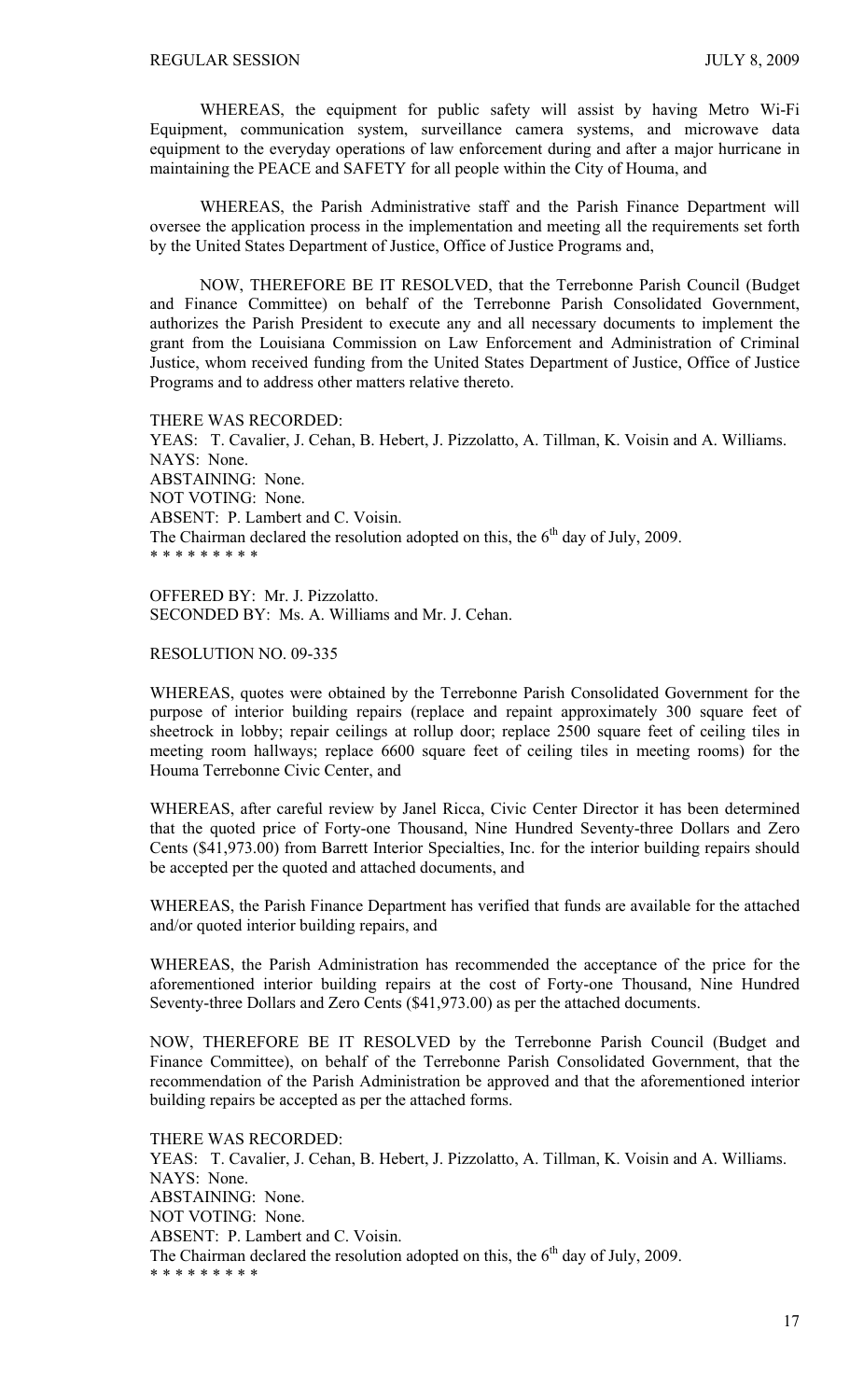Civic Center Direct Janel Ricca explained that the aforementioned repairs are storm related and are being handled through the Parish's Risk Management Department.

OFFERED BY: Mr. K. Voisin. SECONDED BY: Mr. J. Cehan.

RESOLUTION NO. 09-336

WHEREAS, prices were obtained through the Louisiana State Commodity Catalog by the Terrebonne Parish Consolidated Government for the purpose of purchasing three (3) new/unused Dodge Chargers for the Houma Police Department under State Contract #406766, and

WHEREAS, after careful review by Todd Duplantis, Chief of Police, it has been determined that the total price not to exceed Fifty Thousand Dollars (\$50,000.00) from Southland Dodge Chrysler, Inc. for the purchase of three (3) new/unused Dodge Chargers should be accepted as per the State Contract Vehicle Catalog and the under provisions set forth in the Louisiana Revised Statutes Title 39:1710, and

WHEREAS, the Parish Finance Department has verified that funds are budgeted and available in the 2009 Account Number 204-211-8914-01 for the purchase of the aforementioned vehicles, and

WHEREAS, the Parish Administration has recommended the acceptance of the price for the aforementioned vehicle purchase at a total cost not to exceed Fifty Thousand Dollars (\$50,000.00) as per the attached State Purchasing Contract Catalog.

NOW, THEREFORE BE IT RESOLVED by the Terrebonne Parish Council (Budget and Finance Committee), on behalf of the Terrebonne Parish Consolidated Government, that the recommendation of the Parish Administration be approved and that the purchase of the vehicles be accepted as per the attached forms.

THERE WAS RECORDED:

YEAS: T. Cavalier, J. Cehan, B. Hebert, J. Pizzolatto, A. Tillman, C. Voisin, K. Voisin and A. Williams. NAYS: None. ABSTAINING: None. NOT VOTING: None. ABSENT: P. Lambert. The Chairman declared the resolution adopted on this, the  $6<sup>th</sup>$  day of July, 2009. \* \* \* \* \* \* \* \* \*

 Mr. J. Pizzolatto moved, seconded by Mr. J. Cehan, "THAT, there being no further business to come before the Budget & Finance Committee, the meeting be adjourned."

 The Chairman called for the vote on the motion offered by Mr. J. Pizzolatto. UPON ROLL CALL THERE WAS RECORDED: YEAS: T. Cavalier, J. Cehan, B. Hebert, J. Pizzolatto, A. Tillman, C. Voisin, K. Voisin, and A. Williams. NAYS: None. ABSENT: P. Lambert. The Chairman declared the motion adopted and the meeting was adjourned at 5:43 p.m.

Billy Hebert, Chairman

Suzette Thomas, Minute Clerk

 Mr. B. Hebert moved, seconded by Mr. K. Voisin, "THAT, the Council accept and ratify the minutes of the Budget & Finance Committee meeting held on 7/6/09."

The Chairwoman called for a vote on the motion offered by Mr. B. Hebert.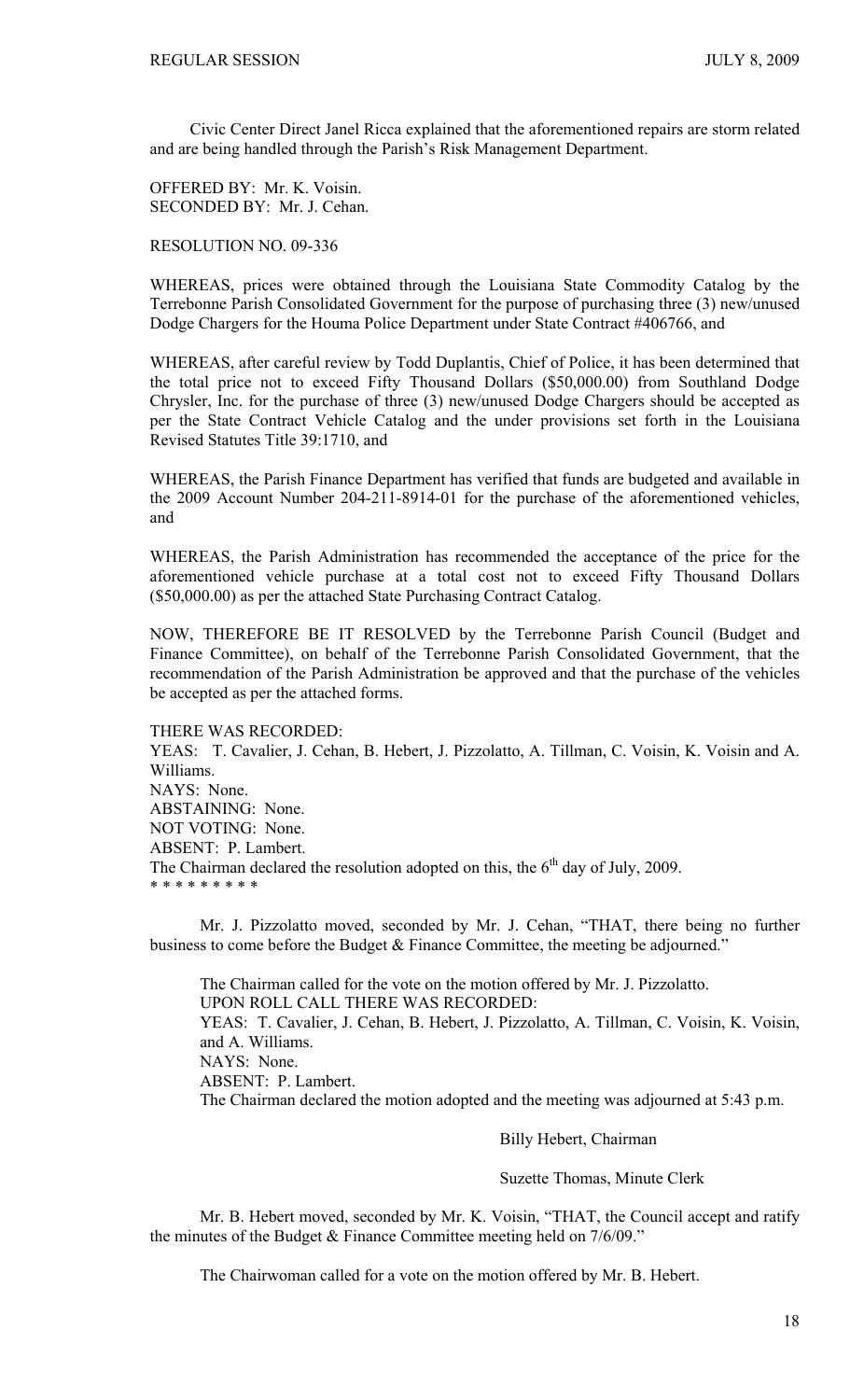UPON ROLL CALL THERE WAS RECORDED: YEAS: T. Cavalier, J. Pizzolatto, K. Voisin, C. Voisin, J. Cehan, P. Lambert, A. Tillman, A. Williams, and B. Hebert, NAYS: None ABSENT: None The Chairwoman declared the motion adopted.

 The Chairwoman called for a report on the Policy, Procedure, & Legal Committee meeting held on 7/6/09, whereupon the Committee Chairman, noting that ratification of the minutes calls a public hearing on 7/22/09, rendered the following:

### **POLICY, PROCEDURE, & LEGAL COMMITTEE**

#### **JULY 6, 2009**

 The Chairman, Clayton J. Voisin, called the Policy, Procedure, & Legal Committee meeting to order at 5:45 p.m. in the Terrebonne Parish Council Meeting Room with the Invocation led by Mr. J. Pizzolatto and the Pledge of Allegiance led by Mr. P. Lambert. Upon roll call, Committee Members recorded as present were: T. Cavalier, J. Cehan, B. Hebert, P. Lambert, J. Pizzolatto, A. Tillman, C. Voisin, K. Voisin, and A. Williams. A quorum was declared present.

 Ms. A. Williams moved, seconded by Mr. B. Hebert and Mr. J. Cehan, "THAT, the Policy, Procedure, & Legal Committee ratify the Council Chairwoman's appointment of Mr. Alvin Tillman to serve as the Council representative on the Mardi Gras Advisory Committee."

 The Chairman called for the vote on the motion offered by Ms. A. Williams. UPON ROLL CALL THERE WAS RECORDED: YEAS: T. Cavalier, J. Cehan, B. Hebert, P. Lambert, J. Pizzolatto, A. Tillman, C. Voisin, K. Voisin, and A. Williams. NAYS: None. ABSENT: None. The Chairman declared the motion adopted.

 Mr. J. Pizzolatto moved, seconded by Mr. J. Cehan and Mr. K. Voisin, "THAT, the Policy, Procedure, & Legal Committee introduce an ordinance to amend the Human Resources Personnel Policy Manual, Section 12.1(E) with respect to 'Emergency Pay' and call a public hearing on said matter on August 12, 2009 at 6:30 p.m."

 The Chairman called for the vote on the motion offered by Mr. J. Pizzolatto. UPON ROLL CALL THERE WAS RECORDED: YEAS: T. Cavalier, J. Cehan, B. Hebert, P. Lambert, J. Pizzolatto, A. Tillman, C. Voisin, K. Voisin, and A. Williams. NAYS: None. ABSENT: None. The Chairman declared the motion adopted.

 Mr. B. Hebert moved, seconded unanimously, "THAT, there being no further business to come before the Policy, Procedure, & Legal Committee, the meeting be adjourned."

 The Chairman called for the vote on the motion offered by Mr. B. Hebert. UPON ROLL CALL THERE WAS RECORDED: YEAS: T. Cavalier, J. Cehan, B. Hebert, P. Lambert, J. Pizzolatto, A. Tillman, C. Voisin, K. Voisin, and A. Williams.

NAYS: None. ABSENT: None. The Chairman declared the motion adopted and the meeting was adjourned at 5:48 p.m.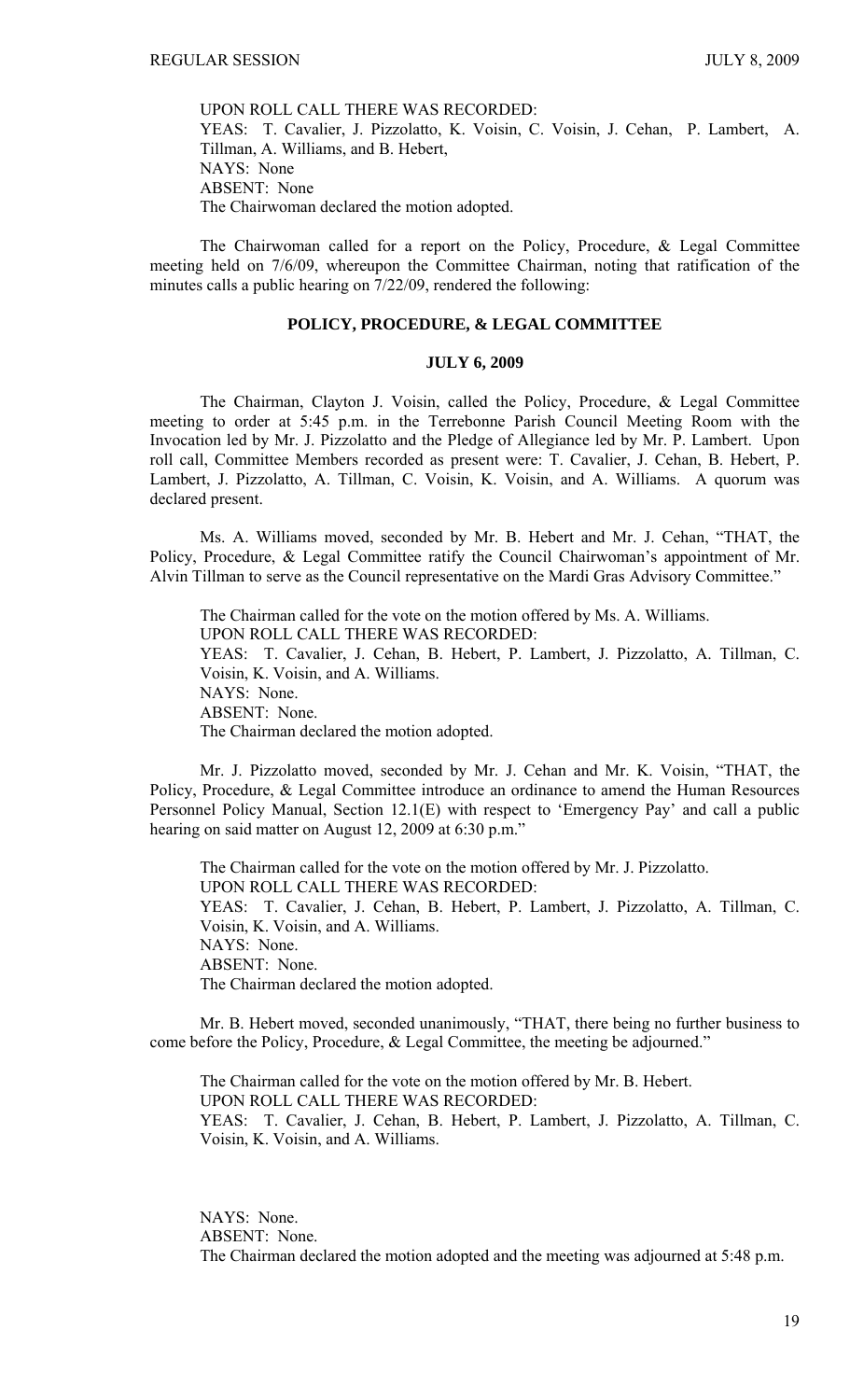Clayton J. Voisin, Chairman

Suzette Thomas, Minute Clerk

Mr. C. Voisin, seconded by Mr. A. Tillman, "THAT, the Council accept and ratify the minutes of the Policy, Procedure, & Legal Committee meeting held on 7/6/09."

 The Chairwoman called for a vote on the motion offered by Mr. C Voisin. UPON ROLL CALL THERE WAS RECORDED: YEAS: T. Cavalier, J. Pizzolatto, K. Voisin, C. Voisin, J. Cehan, P. Lambert, A. Tillman, A. Williams, and B. Hebert, NAYS: None ABSENT: None The Chairwoman declared the motion adopted.

 The Chairwoman called for a report on the Public Services Committee meeting held on 7/6/09, whereupon the Committee Chairman, noting that ratification of the minutes calls a public hearing on 7/22/09, rendered the following:

#### **PUBLIC SERVICES COMMITTEE**

#### **JULY 6, 2009**

 The Chairman, Joey Cehan, called the Public Services Committee meeting to order at 5:55 p.m. in the Terrebonne Parish Council Meeting Room with the Invocation led by Mr. K. Voisin and the Pledge of Allegiance led by Mr. B. Hebert. Upon roll call, Committee Members recorded as present were: T. Cavalier, J. Cehan, B. Hebert, P. Lambert, J. Pizzolatto, A. Tillman, C. Voisin, K. Voisin, and A. Williams. A quorum was declared present.

OFFERED BY: Ms. A. Williams. SECONDED BY: Mr. B. Hebert.

RESOLUTION NO. 09-337

NOW, THEREFORE BE IT RESOLVED, by the Terrebonne Parish Council (Public Services Committee), on behalf of the Terrebonne Parish Consolidated Government, that the recommendation of the Parish President to appoint T. Baker Smith, Inc., to perform professional engineering services for the Gibson/Jarvis Sewerage Extension Project, is hereby ratified; and

BE IT FURTHER RESOLVED that the Parish President is authorized to execute a professional services agreement with said firm.

THERE WAS RECORDED: YEAS: T. Cavalier, J. Cehan, B. Hebert, P. Lambert, J. Pizzolatto, A. Tillman, C. Voisin, K. Voisin and A. Williams. NAYS: None. ABSTAINING: None. NOT VOTING: None. ABSENT: None. The Chairman declared the resolution adopted on this, the  $6<sup>th</sup>$  day of July, 2009. \* \* \* \* \* \* \* \* \*

 The Chairman announced that Item No. 2 (RESOLUTION: Appointing of Duplantis Design Group, PC to provide architectural/engineering services for the Terrebonne Parish Government Tower and Terrebonne Parish Jail Facility Repair), Item No. 3 (RESOLUTION: Appointing of Gulf South Engineers, Inc. to provide architectural/engineering services for the Department of Public Works Sign Shop and Electric Generation Buildings Facility Repairs), Item No. 4 (RESOLUTION: Appointing of H. Davis Cole & Associates, L. L. C. to provide architectural/engineering services for the North Wastewater Treatment Plant Buildings Facility Repairs., and Item No. 5 (RESOLUTION: Appointing of Richard C. Lambert Consultants, L. L. C. to provide architectural/engineering services for the Houma-Terrebonne Civic Center and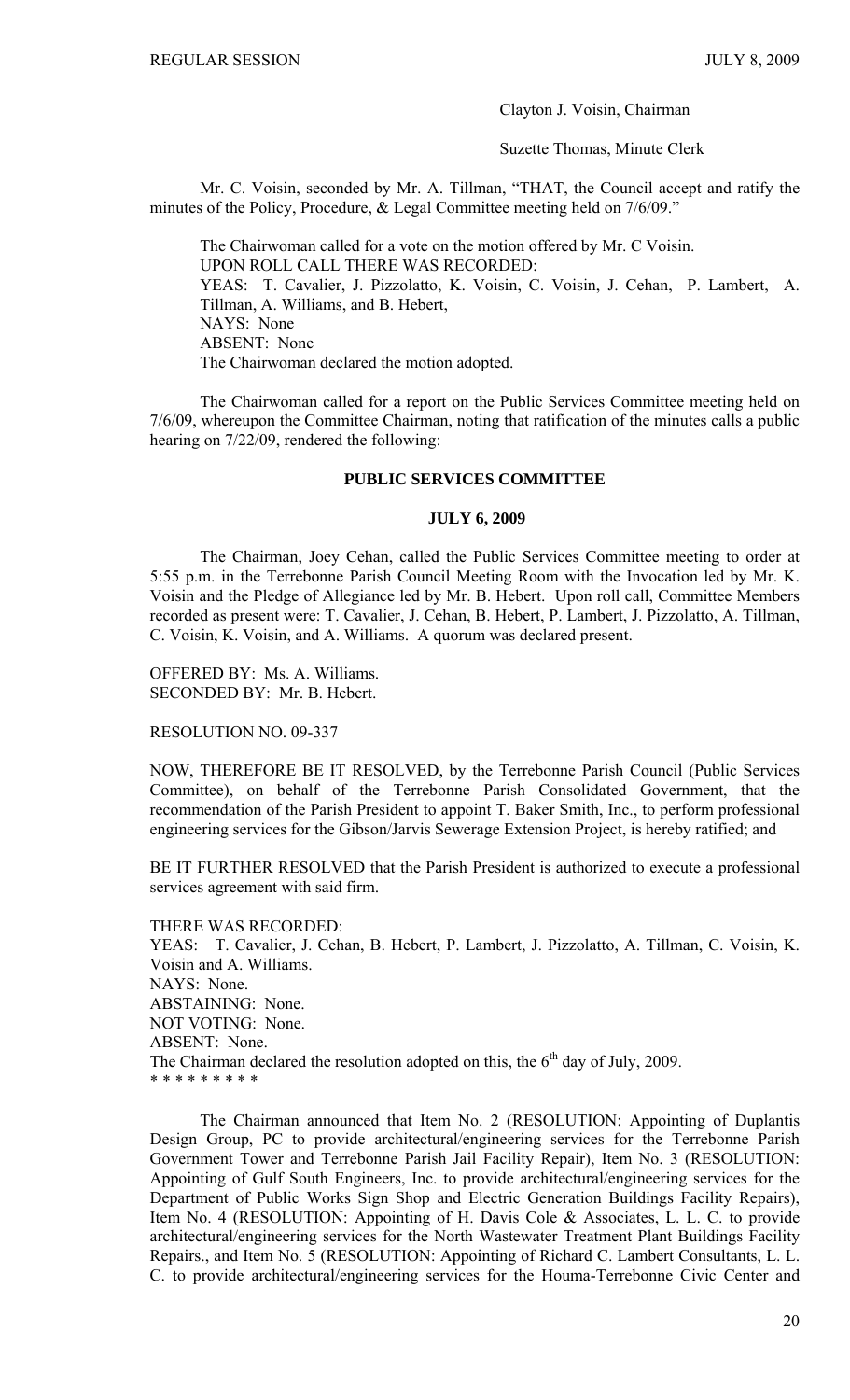City Court of Houma Facility Repairs.) have been withdrawn from the agenda per the request of Administration.

OFFERED BY: Mr. C. Voisin. SECONDED BY: Mr. B. Hebert.

RESOLUTION NO. 09-338

A resolution ratifying the appointment of the engineering firm of Gulf South Engineers, Inc., to provide engineering services for the Terrebonne Operation Boat Launches (CDBG) Project; and authorizing execution of an engineering agreement for these services.

 WHEREAS, the Terrebonne Parish Consolidated Government wishes to obtain CDBG funding for Terrebonne Operation Boat Launches (CDBG) Project, and

 WHEREAS, the engineering firm of Gulf South Engineers, Inc., has been selected through the Request for Qualifications process to provide the required services for the Terrebonne Operation Boat Launches (CDBG) Project; and

 NOW, THEREFORE BE IT RESOLVED that the Terrebonne Parish Council (Public Services Committee), on behalf of the Terrebonne Parish Consolidated Government, does hereby ratify the appointment of the engineering firm of Gulf South Engineers, Inc., by Terrebonne Parish President Michel Claudet for professional engineering services for the Terrebonne Operation Boat Launches (CDBG) Project, and does hereby authorize the execution of an engineering agreement with the engineering firm of Gulf South Engineers, Inc., by Terrebonne Parish President Michel Claudet, for the Terrebonne Operation Boat Launches (CDBG) Project.

THERE WAS RECORDED:

YEAS: T. Cavalier, J. Cehan, B. Hebert, P. Lambert, J. Pizzolatto, A. Tillman, C. Voisin, K. Voisin and A. Williams. NAYS: None. ABSTAINING: None. NOT VOTING: None. ABSENT: None. The Chairman declared the resolution adopted on this, the  $6<sup>th</sup>$  day of July, 2009. \* \* \* \* \* \* \* \* \*

Mr. C. Voisin moved, seconded by Mr. J. Pizzolatto, "THAT, the Public Services Committee introduce an ordinance to authorize the Parish President to execute the acquisition of sites and/or servitudes required for the Sunrise Gardens Drainage/Levee Project; to authorize the Legal Department to commence with expropriation proceedings in the event that the sites and/or servitudes cannot be obtained conventionally; and to call a public hearing on said matter on July 22, 2009 at 6:30 p.m."

 The Chairman called for the vote on the motion offered by Mr. C. Voisin. UPON ROLL CALL THERE WAS RECORDED: YEAS: T. Cavalier, J. Cehan, B. Hebert, P. Lambert, J. Pizzolatto, A. Tillman, C. Voisin, K. Voisin, and A. Williams. NAYS: None. ABSENT: None. The Chairman declared the motion adopted.

OFFERED BY: Mr. K. Voisin. SECONDED BY: Mr. C. Voisin.

RESOLUTION NO. 09-339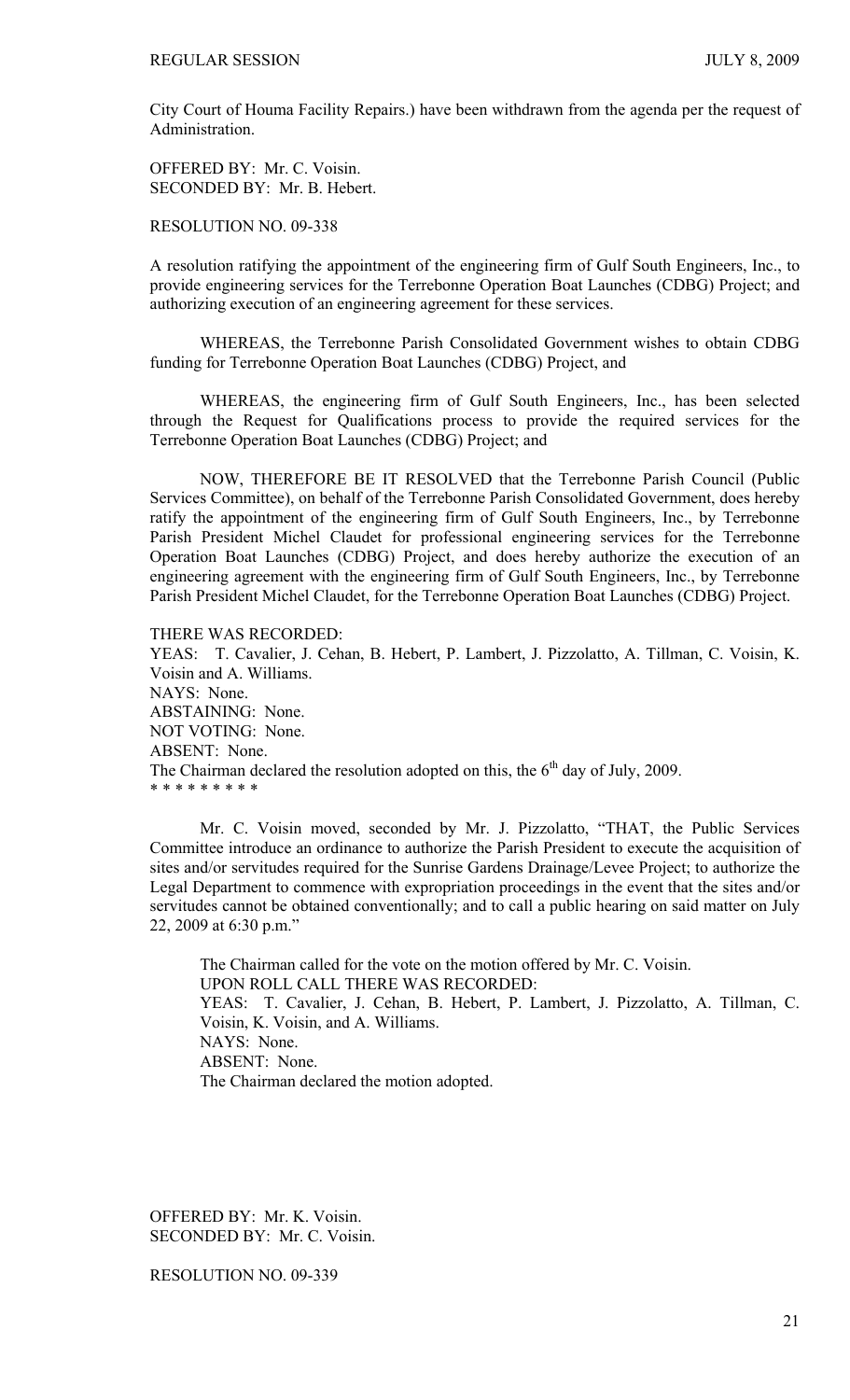A resolution authorizing the Utilities Department to contract with Powell Service for the installation of SEL-351S protective relays on existing 34.5 kV loop feeder circuits at the steam generation plant.

WHEREAS, proposals were received in reference to the installation of SEL-351S protective relays on existing 34.5kV loop feeder circuits at the steam generation plant, and

WHEREAS, Powell Service submitted the lowest responsive proposal of Thirty three thousand, three hundred forty dollars and no cents (\$33,340.00), and

WHEREAS, the Utilities Department recommends the award of proposal for installation of SEL-351S protective relays on existing 34.5 kV loop feeder circuits at the steam generation plant in the amount of Thirty three thousand, three hundred forty dollars and no cents (\$33,340.00).

NOW THEREFORE BE IT RESOLVED, by the Terrebonne Parish Council (Public Services Committee), on behalf of the Terrebonne Parish Consolidated Government, that the Utilities Department be, and they are hereby, authorized to contract with Powell Service for installation of SEL-351S protective relays on existing 34.5 kV loop feeder circuits at the steam generation plant.

BE IT FURTHER RESOLVED, that the Parish President and all other appropriate parties be, and they are hereby authorized to execute any and all contract documents associated therewith.

THERE WAS RECORDED: YEAS: T. Cavalier, J. Cehan, B. Hebert, P. Lambert, J. Pizzolatto, A. Tillman, C. Voisin, K. Voisin and A. Williams. NAYS: None. ABSTAINING: None. NOT VOTING: None. ABSENT: None. The Chairman declared the resolution adopted on this, the  $6<sup>th</sup>$  day of July, 2009. \* \* \* \* \* \* \* \* \*

OFFERED BY: Mr. K. Voisin. SECONDED BY: Mr. A. Tillman.

# RESOLUTION NO. 09-340

A resolution authorizing a cooperative endeavor agreement between Terrebonne Parish Recreation District No. 11 and Terrebonne Parish Consolidated Government for use of the Legion Avenue Gymnasium as a pet sheltering facility.

 WHEREAS, Terrebonne Parish Consolidated Government (TPCG) is required by LA RS 29:726 and 729 Act 615 to accommodate pets of residents evacuated to local shelters as a consequence of a declared state of emergency, and

 WHEREAS, TPCG evaluated a number of alternative locations suitable for this purpose such that pet and pet owners may be sheltered in close proximity, and

 WHEREAS, having evaluated numerous alternatives, it was determined that the Recreation District No. 11 gymnasium located on Williams Avenue was the best alternative considered, and

WHEREAS, Recreation District No. 11 has agreed to surrender the use of said facility under such circumstances for reasonable terms and consideration, and

NOW THEREFORE BE IT RESOLVED, by the Terrebonne Parish Council (Public Services Committee), on behalf of the Terrebonne Parish Consolidated Government that Parish President Michel Claudet be, and he is hereby, authorized to enter into a cooperative endeavor agreement with Terrebonne Parish Recreation District No. 11 for use of the Legion Avenue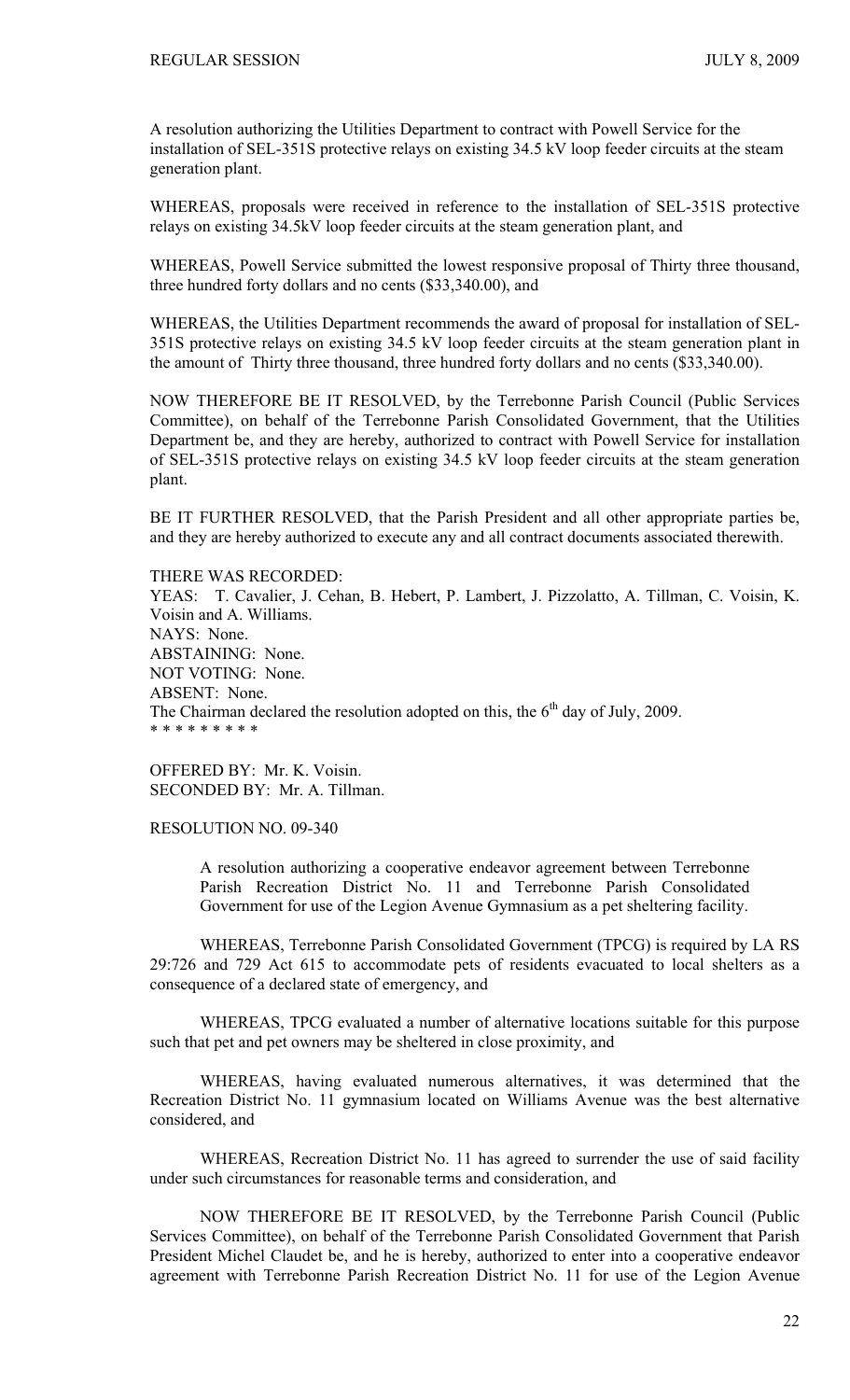Gymnasium as a pet sheltering facility.

BE IT FURTHER RESOLVED, that the Parish President and all other appropriate parties be, and they are hereby authorized to execute any and all contract documents associated therewith.

THERE WAS RECORDED: YEAS: T. Cavalier, J. Cehan, B. Hebert, P. Lambert, J. Pizzolatto, A. Tillman, C. Voisin, K. Voisin and A. Williams. NAYS: None. ABSTAINING: None. NOT VOTING: None. ABSENT: None. The Chairman declared the resolution adopted on this, the  $6<sup>th</sup>$  day of July, 2009. \* \* \* \* \* \* \* \* \*

Utilities Director Tom Bourg stated that the Legion Avenue Gymnasium is intended to be used as a pet sheltering facility in the event of an emergency or hurricane.

Parish Manager Al Levron stated that the Legion Avenue Gymnasium would be used as a pet sheltering facility as consequence of a declaration of state of emergency.

In response to questioning regarding the removal of a tree in front of 371 Dixie Street being included as a condition, Parish Manager Al Levron stated that, as part of the drainage servitude agreement with Bon Ami Estates, LLC, Administration has agreed to remove the tree at Dixie Street and noted that the cost of expropriating the servitude exceeds the cost of the servitude.

OFFERED BY: Ms. T. Cavalier. SECONDED BY: Mr. B. Hebert.

RESOLUTION NO. 09-341

A resolution authorizing the Parish President to execute a Drainage Servitude Agreement with Bon Ami Estates, LLC, in conjunction with the Allemand Subdivision Drainage Project.

 WHEREAS, the value of the consideration requested by grantee is commensurate with the value of the servitude granted herein.

 NOW, THEREFORE BE IT RESOLVED by the Terrebonne Parish Council (Public Services Committee), on behalf of the Terrebonne Parish Consolidated Government, that the Parish President be authorized to execute a servitude agreement with Bon Ami Estates.LLC, substantially in conformance with Exhibit "A".

THERE WAS RECORDED: YEAS: T. Cavalier, J. Cehan, B. Hebert, P. Lambert, J. Pizzolatto, A. Tillman, C. Voisin, K. Voisin and A. Williams. NAYS: None. ABSTAINING: None. NOT VOTING: None. ABSENT: None. The Chairman declared the resolution adopted on this, the  $6<sup>th</sup>$  day of July, 2009. \* \* \* \* \* \* \* \* \*

OFFERED BY: Mr. J. Pizzolatto. SECONDED BY: Mr. C. Voisin and Mr. K. Voisin.

RESOLUTION NO. 09-342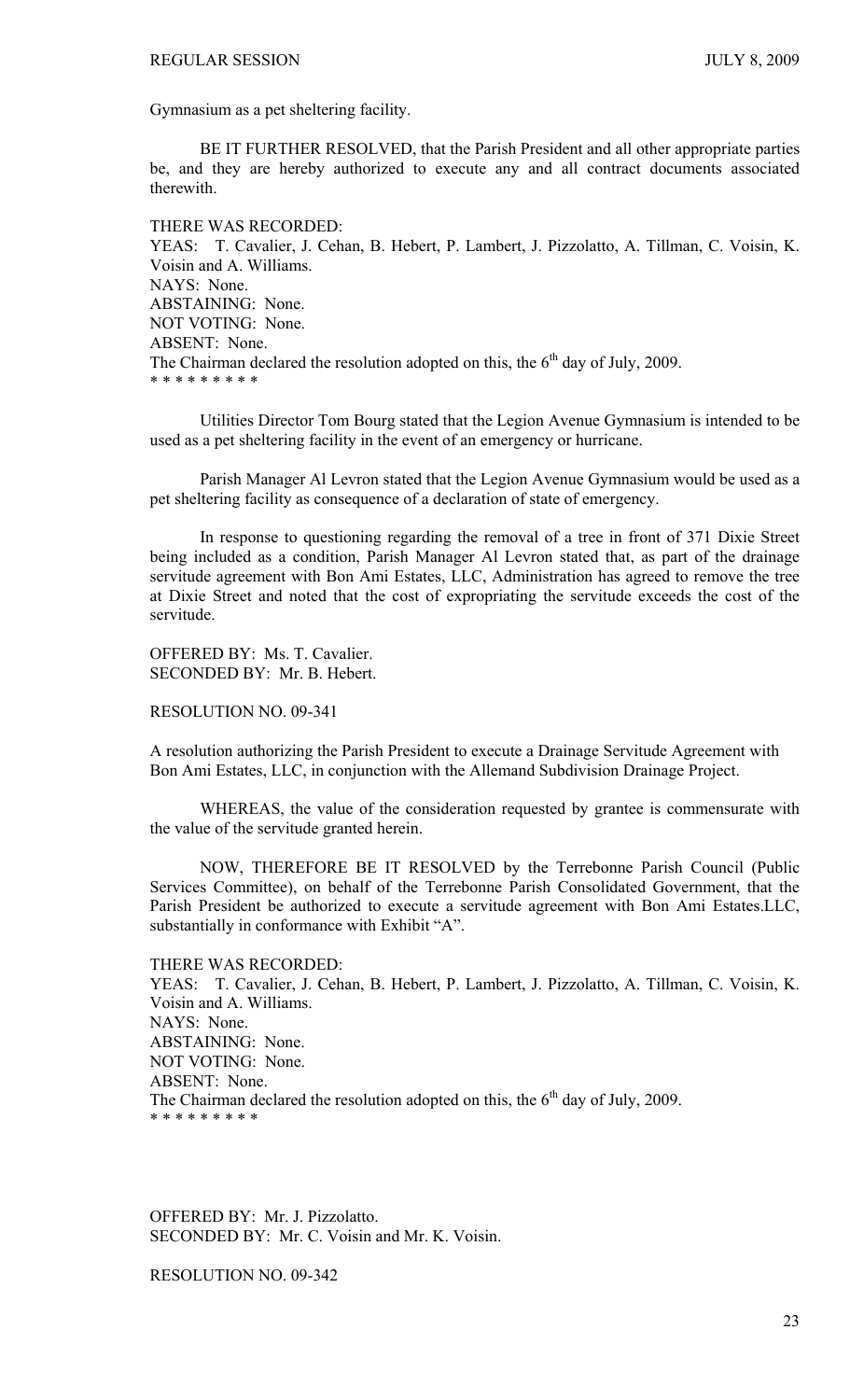A resolution providing for the acceptance of work performed by Wilco Industrial Services, Inc., in accordance with the Certificate of Substantial Completion for the Little Bayou Black Drainage Improvements Forced Drainage Improvements Project 1-1A (Phase 2), State Project No. 576-55- 0015(332), Parish Project No. 02-DRA-28, Terrebonne Parish, Louisiana

 WHEREAS, the Terrebonne Parish Consolidated Government entered into a contract dated October 9, 2008 with Wilco Industrial Services, Inc., for the Little Bayou Black Drainage Improvements Forced Drainage Improvements Project 1-1A (Phase 2), State Project No. 576-55- 0015(332), Parish Project No. 02-DRA-28, Terrebonne Parish, Louisiana, and

 WHEREAS, the work performed has been inspected by authorized representatives of the Owner, Engineer, and Contractor and found to be substantially complete, and

 WHEREAS, the Engineer for this project, T. Baker Smith, Inc., recommends the acceptance of the substantial completion,

 NOW, THEREFORE BE IT RESOLVED that the Terrebonne Parish Council (Public Services Committee), on behalf of the Terrebonne Parish Consolidated Government, does hereby accept the work performed, effective as of the date of recording of this resolution, and does authorize and direct the Clerk of Court and Ex-Officio Recorder of Mortgages of Terrebonne Parish to note this acceptance thereof in the margin of the inscription of said contract under Entry No. 1307362 of the Records of Terrebonne Parish, Louisiana, and

 BE IT FURTHER RESOLVED that a certified copy of the resolution be forwarded to the Engineer, T. Baker Smith, Inc., and

 BE IT FURTHER RESOLVED that a certified copy of the resolution be recorded in the office of the Clerk of Court of Terrebonne Parish to commence a 45-day clear lien period, and

 BE IT FURTHER RESOLVED that the Administration is authorized to make payment of retainage upon the presentation of a Clear Lien Certificate.

#### THERE WAS RECORDED:

YEAS: T. Cavalier, J. Cehan, B. Hebert, P. Lambert, J. Pizzolatto, A. Tillman, C. Voisin, K. Voisin and A. Williams. NAYS: None. ABSTAINING: None. NOT VOTING: None. ABSENT: None. The Chairman declared the resolution adopted on this, the  $6<sup>th</sup>$  day of July, 2009. \* \* \* \* \* \* \* \* \*

Public Works Operations Superintendent Perry Blanchard explained that the aforementioned work is being conducted in the same channel as the Budweiser channel; that gradalls would be used to clear the floating debris; that there is no scheduled maintenance; and that visual inspections are conducted.

OFFERED BY: Mr. C. Voisin. SECONDED BY: Mr. B. Hebert.

#### RESOLUTION NO. 09-343

A resolution awarding proposal for driving pile foundation for the transformer foundation and control buildings to Dupre Brothers Construction Co., Inc., in the amount of Forty-Nine Thousand, Nine Hundred and 00/100 Dollars.

WHEREAS, proposals were requested for installing pile foundation at three (3) substations, and

WHEREAS, proposals were received on June 25, 2009 for the project known as Substation Pile Foundation, and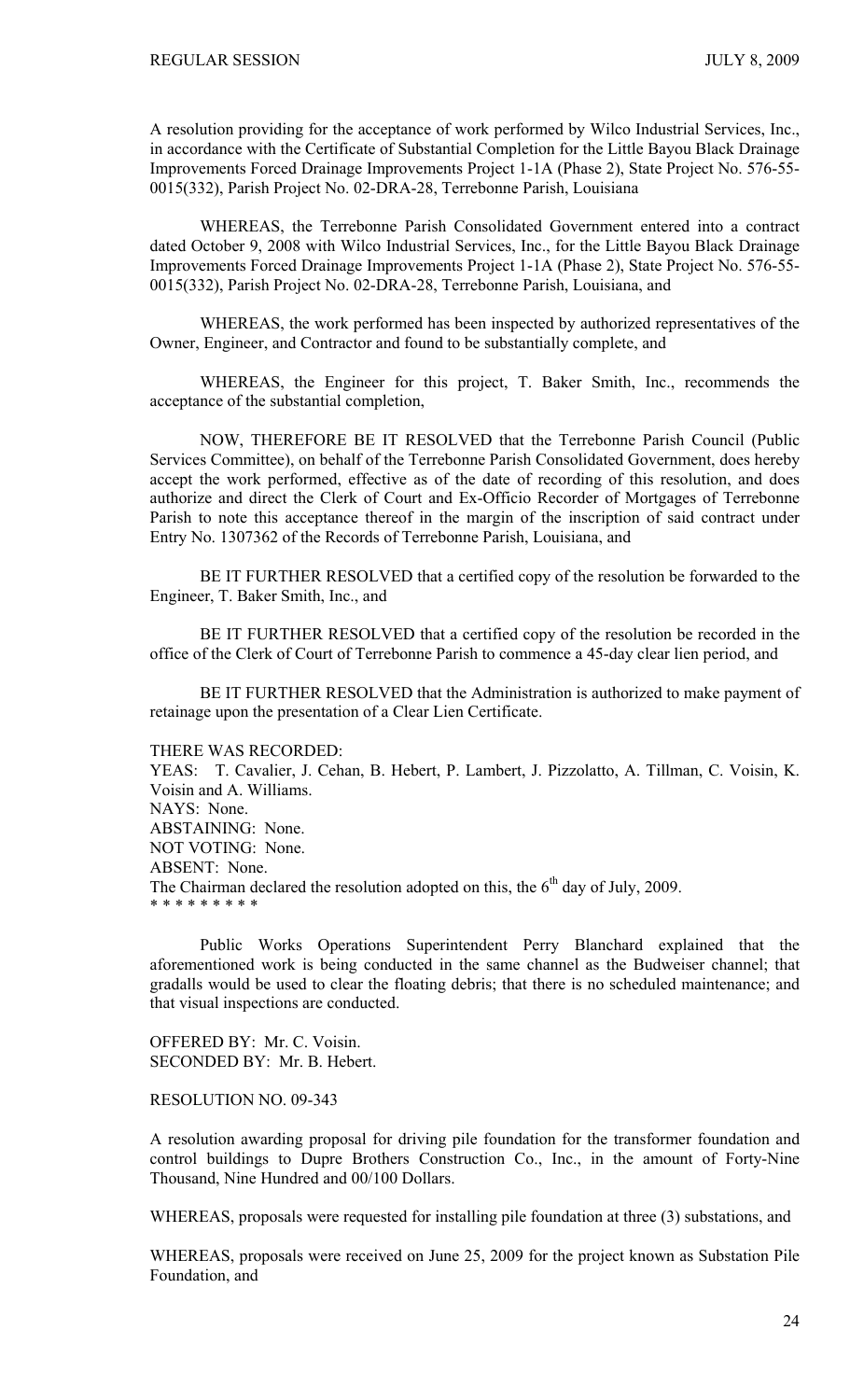WHEREAS, Terrebonne Parish Consolidated Government Utilities Department has reviewed the proposals received and recommends the proposal of Dupre Brothers Construction Co., Inc. as the lowest responsive proposal, and

WHEREAS, based upon these supporting recommendations, the Utilities Department recommends the award of proposal to Dupre Brothers Construction Co., Inc., in the amount of Forty-Nine Thousand, Nine Hundred and 00/100 Dollars.

NOW THEREFORE BE IT RESOLVED, by the Terrebonne Parish Council (Public Services Committee), on behalf of the Terrebonne Parish Consolidated Government, that proposal for Substation Pile Foundation, be, and is hereby awarded to Dupre Brothers Construction Co., Inc., in the amount of Forty-Nine Thousand, Nine Hundred 00/100 Dollars.

BE IT FURTHER RESOLVED, that the Parish President and all other appropriate parties be, and they are hereby, authorized to execute any and all contract documents associated therewith.

THERE WAS RECORDED: YEAS: T. Cavalier, J. Cehan, B. Hebert, P. Lambert, J. Pizzolatto, A. Tillman, C. Voisin, K. Voisin and A. Williams. NAYS: None. ABSTAINING: None. NOT VOTING: None. ABSENT: None. The Chairman declared the resolution adopted on this, the  $6<sup>th</sup>$  day of July, 2009. \* \* \* \* \* \* \* \* \*

OFFERED BY: Mr. C. Voisin. SECONDED BY: Mr. B. Hebert.

RESOLUTION NO. 09-344

A resolution authorizing the execution of Change Order No. 2 for the Construction Agreement for Parish Project No. 08-LEV-41, State Project No. 576-55-0023, Upper Ward 7 Levee Reconstruction Phase 2A; Emergency Phase: North of Bayou Neuf to South Central Blvd., Terrebonne Parish, Louisiana.

 WHEREAS, the Terrebonne Parish Consolidated Government entered into a contract dated December 4, 2008, with Phylway Contractors, Inc., for the Parish Project No. 08-LEV-41, Upper Ward 7 Levee Reconstruction Phase 2A; Emergency Phase: North of Bayou Neuf to South Central Blvd., Terrebonne Parish, Louisiana, and

 WHEREAS, this change order has been recommended to make slide repairs north of the existing project, and

 WHEREAS, this change order is necessary in order to decrease the contract price by \$95.20 and add 10 additional days to the contract time, and

 WHEREAS, this Change Order No. 2 has been recommended by the ENGINEER for this project, Shaw Coastal, Inc.

 NOW, THEREFORE BE IT RESOLVED that the Terrebonne Parish Council (Public Services Committee), on behalf of the Terrebonne Parish Consolidated Government, does hereby approve and authorize the execution by Terrebonne Parish President Michel Claudet of Change Order No. 2 to the construction agreement with Phylway Contractors, Inc., to perform construction services for Parish Project No. 08-LEV-41, State Project No. 576-55-0023, Upper Ward 7 Levee Reconstruction Phase 2A; Emergency Phase: North of Bayou Neuf to South Central Blvd., which for a decrease in the amount of Ninety-Five Dollars and Twenty Cents (\$95.20) to the original contract amount and to add 10 additional days to the contract time, and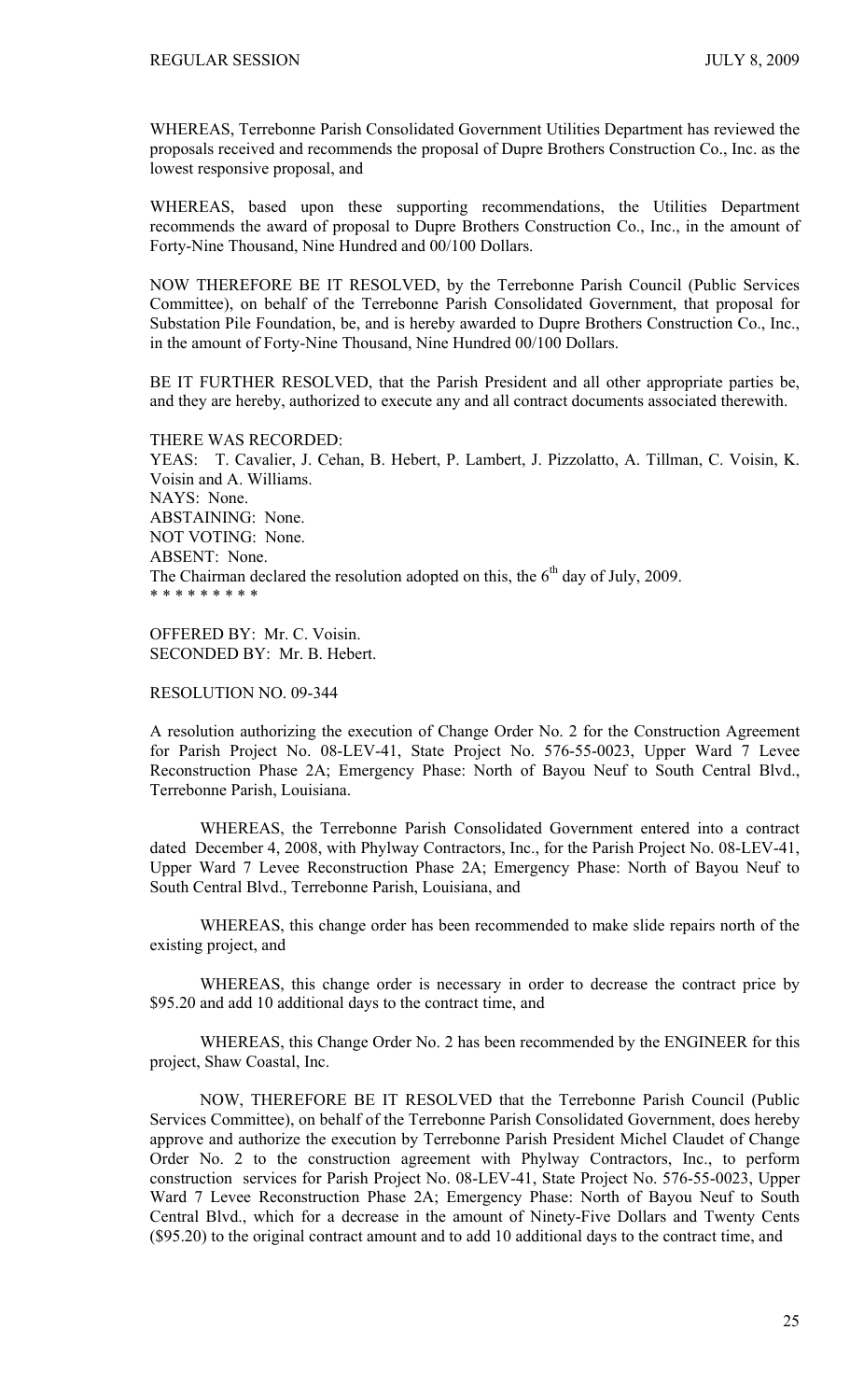BE IT FURTHER RESOLVED that a certified copy of the resolution be forwarded to the Engineer, Shaw Coastal, Inc.

THERE WAS RECORDED: YEAS: T. Cavalier, J. Cehan, B. Hebert, P. Lambert, J. Pizzolatto, A. Tillman, C. Voisin, K. Voisin and A. Williams. NAYS: None. ABSTAINING: None. NOT VOTING: None. ABSENT: None. The Chairman declared the resolution adopted on this, the  $6<sup>th</sup>$  day of July, 2009. \* \* \* \* \* \* \* \* \*

Public Works Director Lt. Col. (Ret.) Greg Bush stated that Administration met with the contractor; that a feasibility study is being completed to determine the project's worthiness; that the barge will be placed in Bayou Terrebonne to help prevent flooding; that the project may take 30 days or longer to complete; and that the project model needs to be changed to determine the feasibility. (NO ACTION TAKEN)

 Public Works Director Lt. Col. (Ret.) Greg Bush stated that no surveys are being completed in the areas of Broadmoor, Lisa Park, Bayou Cane, Bayou Terrebonne, and other areas due them being cost prohibitive and not needed; that the contractor has been provided with a list of those residences that flooded and of the people who have contacted Administration; and that the contractor conducted interviews with the residents to get an idea of what may be attributed to the flooding.

 Committee Member B. Hebert stated that he has received compliments with respect to the job the contractor is doing and requested that Administration thank the contractor. (NO ACTION TAKEN)

 Public Works Director Lt. Col. (Ret.) Greg Bush presented the history of the Parish spraying various levees, ditches, and roadsides in the Parish; that the current chemical spraying contract includes all of the aforementioned locations; that laterals are sprayed and cut on a rotating schedule; that the current vegetation program is cost efficient and enhances the strength of the levees because of the manner in which the vegetation growth is contained. He explained the process of killing "bad" grass (Johnson weed) thereby allowing "good" grass (Bermuda grass) to grow. Lt. Col. (Ret.) Bush further explained that one staff member monitors the chemical spraying year-round and spends 10 to 15% of her time in the field; and that the chemical spraying is set-up on a cycle basis dependent upon the weather.

 Parish Manager Al Levron interjected that Administration has inquired about the auspices Susie Canal Levee and noted that the Federal Court did not respond regarding the project's ownership.

 Lt. Col. (Ret.) Bush stated that although the Susie Canal Levee is a "non-federal" levee, the contractor is responsible for the levee; that the Parish has been made aware of children playing on the levee and has completed an inspection of the levee; that the contractor has removed some of the gates to complete the work; and that the gates will be replaced once the Parish takes over maintenance of the levee.

 Operations Manager Rory Sons further explained the process of spraying the Parish's levees.

 Mr. Levron noted that Administration is proceeding with compiling statistical information with respect to "mowing" vs "spraying" vegetative growth. (NO ACTION TAKEN)

 With regards to the matter regarding contractors dumping cement in parish ditches, Community Problem Solver Linda Henderson read a public announcement regarding illegal dumping; noted that individuals as well as their employer will be held accountable for violations; asked that companies inform their employees of the existing law; and requested that residents notify law enforcement personnel of violations when they occur.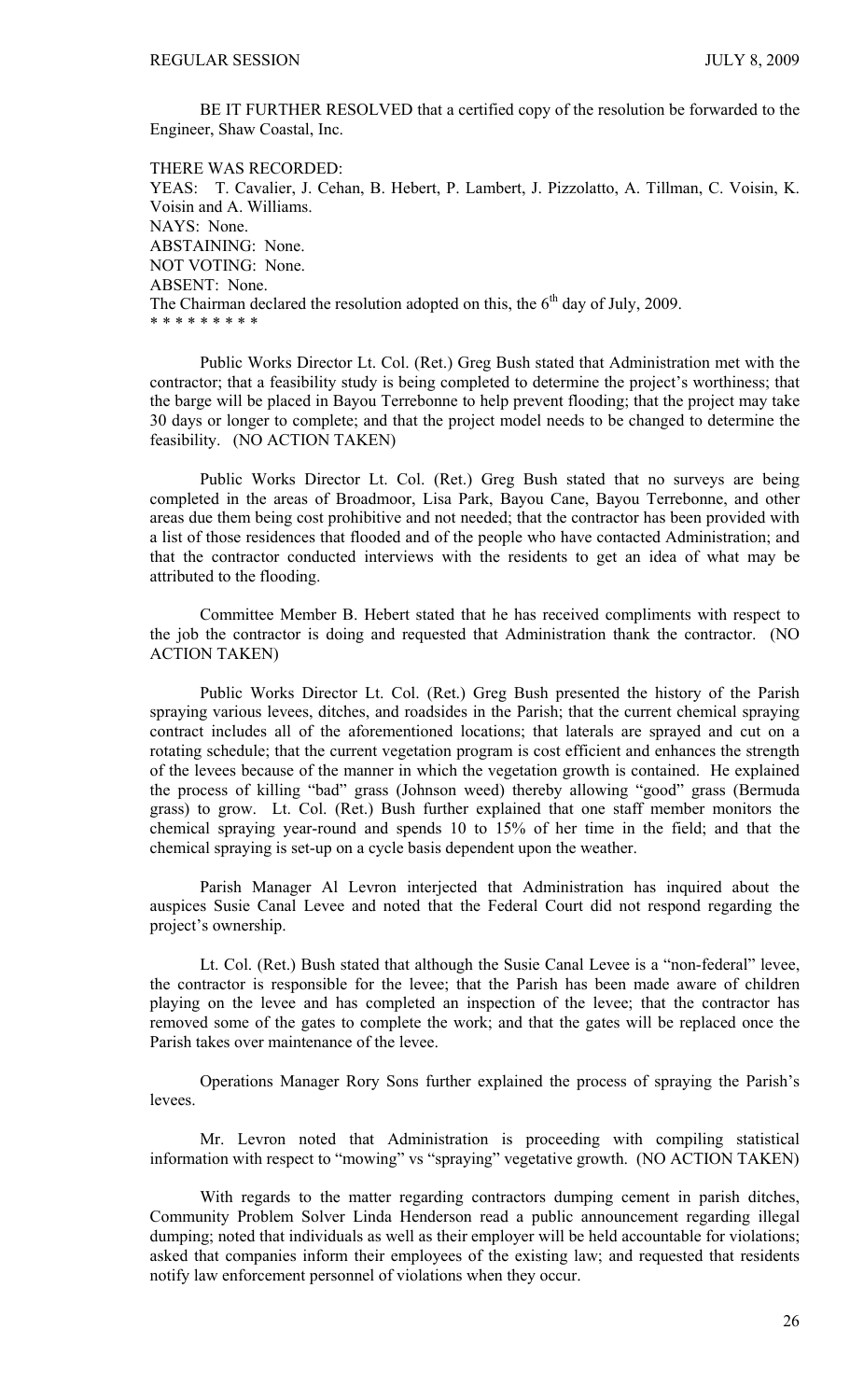Committee Member K. Voisin suggested that residents document the violations through visual technology (cell phone cameras).

Committee Member A. Williams stated that the most important thing to do is to call law enforcement personnel. (NO ACTION TAKEN)

 Public Works Director Lt. Col. (Ret.) Greg Bush stated that Administration has confirmed that "rip rap" would not be a viable solution to resolving the collapsing land issue in Sugarwood Subdivision due to there only being 4 feet of depth available which immediately slides off to 8 to 10 feet at both locations; that the weight of the "rip rap" causes it to slide down; that vinyl sheet piling with a tie back system is the best viable solution; and that an estimate of the cost and amount of vinyl sheet piling has not been determined.

Mr. K. Voisin moved, seconded by Ms. A. Williams, "THAT, the Public Services Committee retain the matter relative to collapsing land in Sugarwood Subdivision in committee for six weeks."

The Chairman called for the vote on the motion offered by Mr. K. Voisin. UPON ROLL CALL THERE WAS RECORDED: YEAS: T. Cavalier, J. Cehan, B. Hebert, P. Lambert, J. Pizzolatto, A. Tillman, C. Voisin, K. Voisin, and A. Williams. NAYS: None. ABSENT: None. The Chairman declared the motion adopted.

 Mr. J. Pizzolatto moved, seconded by Mr. C. Voisin, "THAT, the Public Services Committee add on to the agenda the matter relative to the condition of the American Legion parking lot."

 The Chairman called for the vote on the motion offered by Mr. J. Pizzolatto. UPON ROLL CALL THERE WAS RECORDED: YEAS: T. Cavalier, J. Cehan, B. Hebert, P. Lambert, J. Pizzolatto, A. Tillman, C. Voisin, K. Voisin, and A. Williams. NAYS: None. ABSENT: None. The Chairman declared the motion adopted.

 The Chairman called for public comments with respect to the condition of the America Legion parking lot of which there were none.

 Mr. C. Voisin moved, seconded by Mr. J. Pizzolatto, "THAT, the Public Services Committee close the public comment period on the matter relative to the condition of the American Legion parking lot." (\*\*MOTION ADOPTED AFTER DISCUSSION)

 Committee Member J. Pizzolatto stated that he received a call from the Commander Jackson Crocker of the American Legion, who requested maintenance of the American Legion parking lot prior to their installation ceremonies. Mr. Pizzolatto added that the Parish Government owns the property on which the parking lot is located.

 Parish Manager Al Levron apologized for the late submission of the aforementioned request; added that Administration was only recently contacted regarding the matter; and noted that the Parish has been given permission to use the building for public purposes as necessary.

 \*\*The Chairman called for the vote on the motion offered by Mr. C. Voisin. UPON ROLL CALL THERE WAS RECORDED: YEAS: T. Cavalier, J. Cehan, B. Hebert, P. Lambert, J. Pizzolatto, A. Tillman, C. Voisin, K. Voisin, and A. Williams. NAYS: None. ABSENT: None. The Chairman declared the motion adopted.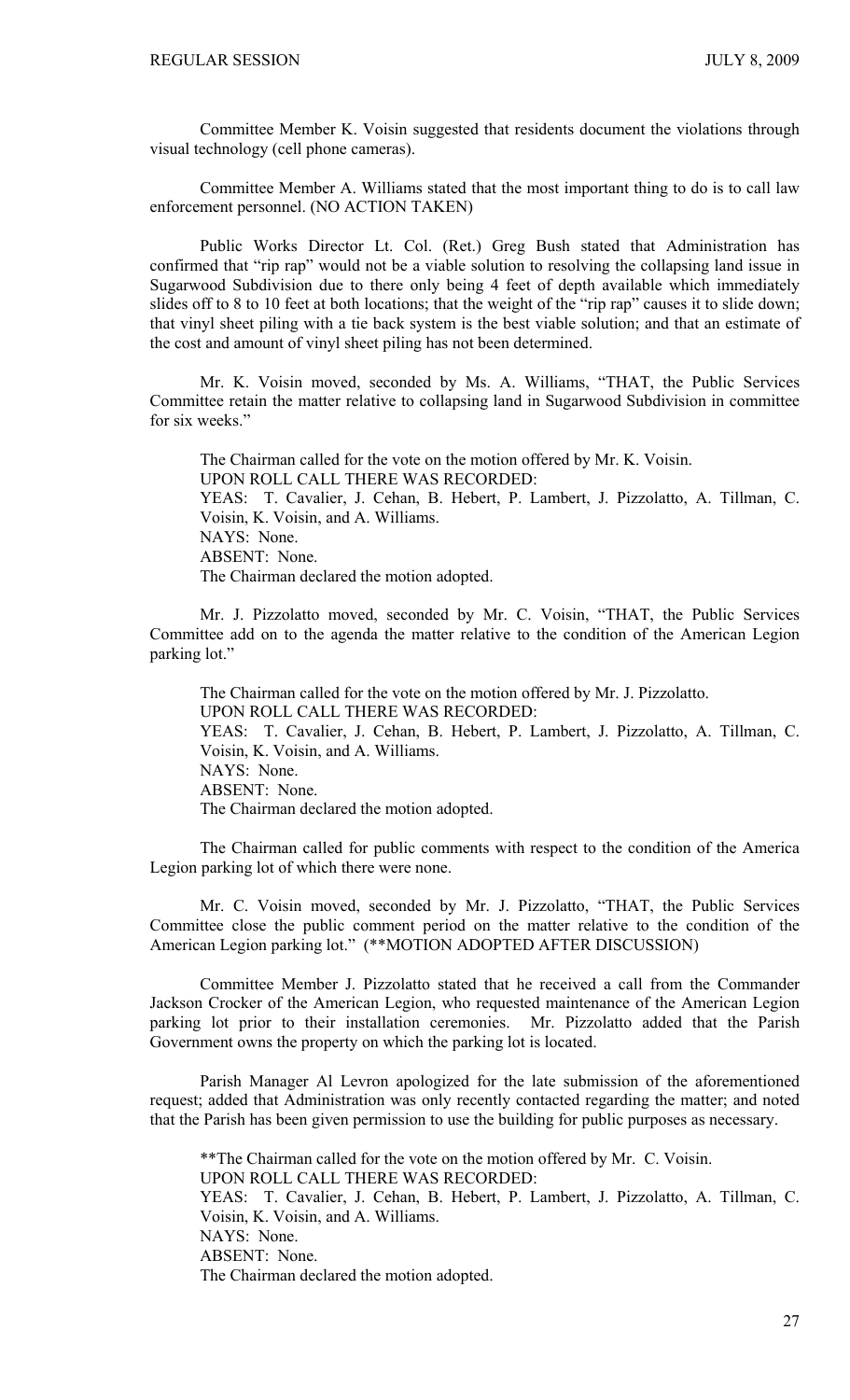NOTE: Although no action was taken on the aforementioned matter, the consensus was to support the request of the Administration to grade and place limestone on the American Legion parking lot.

 Mr. B. Hebert moved, seconded by Mr. J. Pizzolatto, "THAT, there being no further business to come before the Public Services Committee, the meeting be adjourned."

 The Chairman called for the vote on the motion offered by Mr. B. Hebert. UPON ROLL CALL THERE WAS RECORDED: YEAS: T. Cavalier, J. Cehan, B. Hebert, P. Lambert, J. Pizzolatto, A. Tillman, C. Voisin, K. Voisin, and A. Williams. NAYS: None. ABSENT: None. The Chairman declared the motion adopted and the meeting was adjourned at 6:34 p.m.

Joey Cehan, Chairman

Suzette Thomas, Minute Clerk

Mr. J. Cehan moved, seconded by Mr. B. Hebert, "THAT, the Council accept and ratify the minutes of the Public Services Committee meeting held on 7/6/09."

 The Chairwoman called for a vote on the motion offered by Mr. J. Cehan. UPON ROLL CALL THERE WAS RECORDED: YEAS: T. Cavalier, J. Pizzolatto, K. Voisin, C. Voisin, J. Cehan, P. Lambert, A. Tillman, A. Williams, and B. Hebert, NAYS: None ABSENT: None The Chairwoman declared the motion adopted.

 The Chairwoman called for a report on the Community Development & Planning Committee meeting held on 7/6/09, whereupon the Committee Chairman, noting that ratification of the minutes calls a public hearing on 7/22/09, rendered the following:

# **COMMUNITY DEVELOPMENT & PLANNING COMMITTEE**

# **JULY 6, 2009**

 The Chairman, A. Tillman, called the Community Development & Planning Committee meeting to order at 6:38 p.m. in the Terrebonne Parish Council Meeting Room with the Invocation led by Ms. T. Cavalier and the Pledge of Allegiance led by Mr. B. Hebert. Upon roll call, Committee Members recorded as present were: T. Cavalier, J. Cehan, B. Hebert, P. Lambert, J. Pizzolatto, A. Tillman, C. Voisin, K. Voisin, and A. Williams. A quorum was declared present.

OFFERED BY: Ms. A. Williams. SECONDED BY: Mr. C. Voisin.

RESOLUTION NO. 09-345

A Resolution giving Notice of Intent to adopt an Ordinance to dedicate and accept the maintenance/operation of the street(s), drainage servitudes, gas, and rights-of-way for "CitiPlace Subdivision, Addendum No. 2" and to incorporate "CitiPlace Drive" into the Enhanced 911 Emergency Response System for the purpose of providing a better means of locating addresses.

THEREFORE, BE IT RESOLVED by the Terrebonne Parish Council (Community Development and Planning Committee), on behalf of the Terrebonne Parish Consolidated Government, that Notice of Intent is given for adopting an ordinance to dedicate and accept the maintenance/operation of the street(s), drainage servitudes, gas, and rights-of-way for "CitiPlace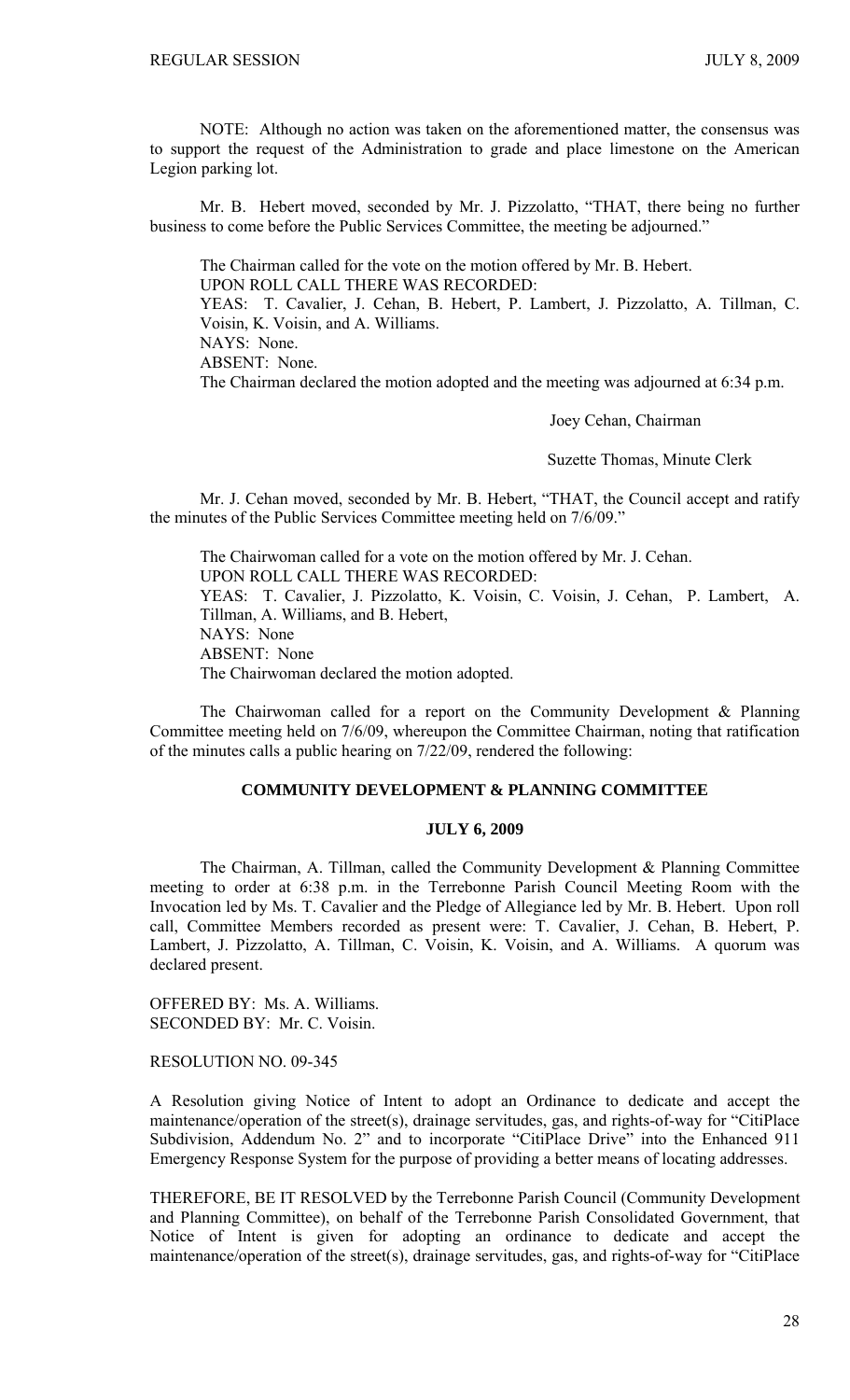Subdivision, Addendum No. 2" and to incorporate "CitiPlace Drive" into the Enhanced 911 Emergency Response System for the purpose of providing a better means of locating addresses.

 BE IT FURTHER RESOLVED that a public hearing on said ordinance be called for Wednesday, July 22, 2009 at 6:30p.m.

THERE WAS RECORDED: YEAS: T. Cavalier, J. Cehan, B. Hebert, P. Lambert, J. Pizzolatto, A. Tillman, C. Voisin, K. Voisin and A. Williams. NAYS: None. ABSTAINING: None. NOT VOTING: None. ABSENT: None. The Chairman declared the resolution adopted on this, the  $6<sup>th</sup>$  day of July, 2009. \* \* \* \* \* \* \* \* \*

OFFERED BY: Ms. A. Williams. SECONDED BY: Mr. K. Voisin.

RESOLUTION NO. 09-346

WHEREAS, the Terrebonne Parish Consolidated Government recognizes the need to provide services to help eliminate poverty and promote self-sufficiency in the Parish, and

WHEREAS, the Louisiana Workforce Commission's Community Services Block Grant Program has announced the availability of \$513,643 in CSBG Recovery Act Funds to Terrebonne Parish to provide services for FY 2009.

NOW, THEREFORE BE IT RESOLVED that the Terrebonne Parish Council (Community Planning and Development Committee), on behalf of the Terrebonne Parish Consolidated Government, does hereby authorize the Parish President, Michel Claudet, to sign and submit the Subgrant for the period from April 10, 2009 through September 30, 2010.

BE IT FURTHER RESOLVED that the Terrebonne Parish Consolidated Government does hereby authorize the Parish President, Michel Claudet to execute any and all grant agreements, certifications, modifications, and documents necessary between Terrebonne Parish Consolidated Government and the Louisiana Workforce Commission resulting from approval of this Subgrant.

THERE WAS RECORDED: YEAS: T. Cavalier, J. Cehan, B. Hebert, P. Lambert, J. Pizzolatto, A. Tillman, C. Voisin, K. Voisin and A. Williams. NAYS: None. ABSTAINING: None. NOT VOTING: None. ABSENT: None. The Chairman declared the resolution adopted on this, the  $6<sup>th</sup>$  day of July, 2009. \* \* \* \* \* \* \* \* \*

OFFERED BY: Ms. A. Williams. SECONDED BY: Mr. B. Hebert.

RESOLUTION NO. 09-347

A RESOLUTION AUTHORIZING THE PARISH PRESIDENT TO ENTER INTO THE APPROPRIATE AGREEMENT WITH SOLUTIENT, TO PROVIDE APPLICATION DEVELOPMENT FOR THE HAZARD MITIGATION GRANT PROGRAM AND PROJECT MANAGEMENT SERVICES SHOULD FUNDING BE AWARDED.

WHEREAS, the Parish is eligible to apply for funding under the FEMA funded Hazard Mitigation Grant Program; and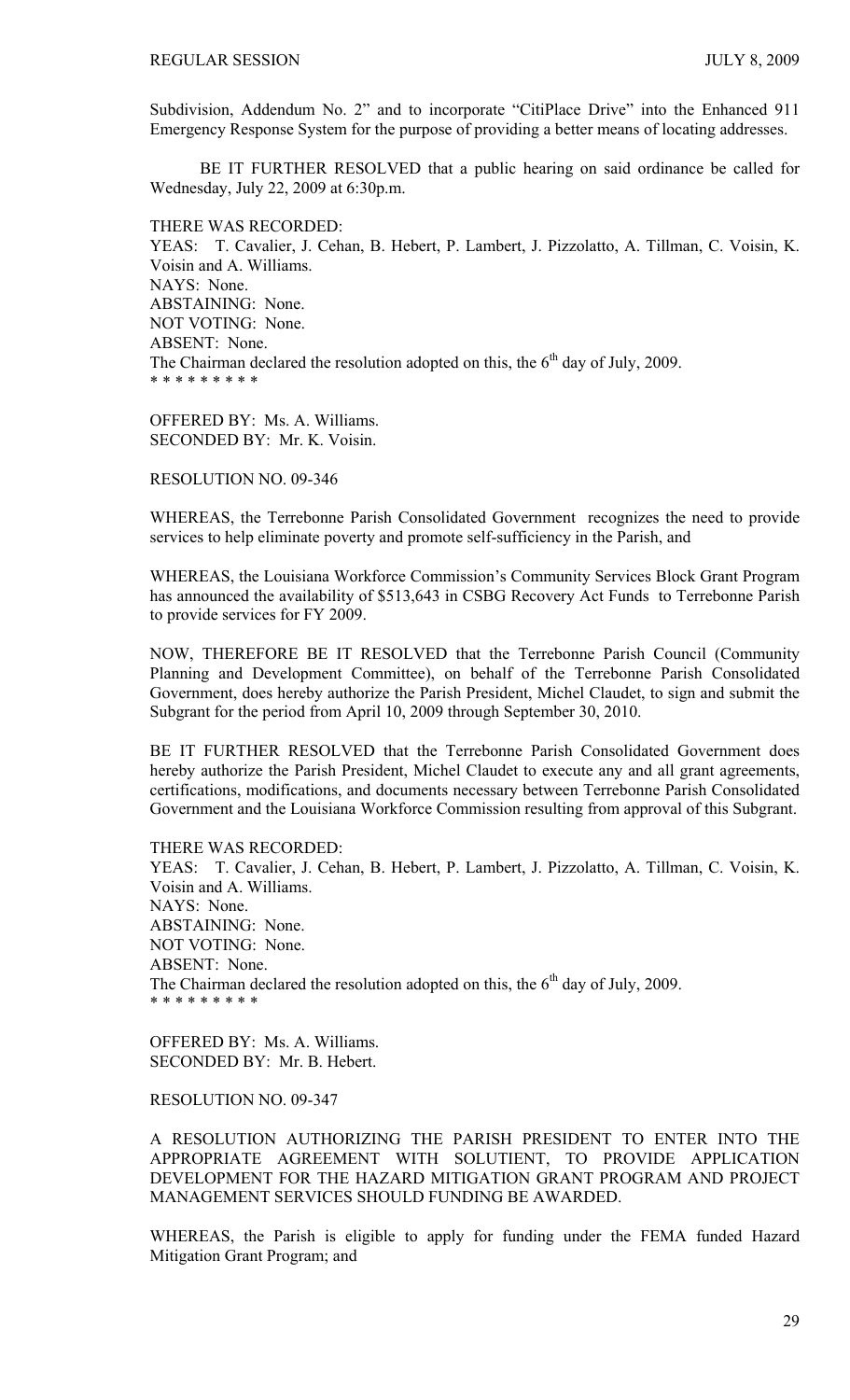WHEREAS, to receive funds the Parish must provide applications and project management services that require extensive outreach and longterm engineering oversight and record keeping; and

WHEREAS, in accordance with federal procurement requirements, the Department of Planning and Zoning formally solicited requests for proposals to provide the needed services; and

WHEREAS, after reviewing and ranking the three (3) responses received, Solutient, received the highest ranking for selection for this program.

NOW, THEREFORE, BE IT RESOLVED by the Terrebonne Parish Council (Community Development and Planning Committee), on behalf of the Terrebonne Parish Consolidated Government, that the Parish President be hereby authorized to enter into the appropriate agreement with Solutient to provide the needed application development and project management services for the Hazard Mitigation Grant Program.

#### THERE WAS RECORDED:

YEAS: T. Cavalier, J. Cehan, B. Hebert, P. Lambert, J. Pizzolatto, A. Tillman, C. Voisin, K. Voisin and A. Williams. NAYS: None. ABSTAINING: None. NOT VOTING: None. ABSENT: None. The Chairman declared the resolution adopted on this, the  $6<sup>th</sup>$  day of July, 2009. \* \* \* \* \* \* \* \* \*

OFFERED BY: Ms. A. Williams. SECONDED BY: Mr. J. Cehan.

#### RESOLUTION NO. 09-348

A RESOLUTION AUTHORIZING THE PARISH PRESIDENT TO ENTER INTO THE APPROPRIATE AGREEMENT WITH PROVIDENCE ENGINEERING AND ENVIRONMENTAL GROUP LLC, TO PROVIDE APPLICATION DEVELOPMENT FOR THE SEVERE REPETITIVE LOSS PROGRAM AND PROJECT MANAGEMENT SERVICES SHOULD FUNDING BE AWARDED.

WHEREAS, the Parish is eligible to apply for Pre-disaster Mitigation Grant funds available on an annual basis; and

WHEREAS, to receive funds the Parish must provide applications and project management services that require extensive outreach and longterm engineering oversight and record keeping; and

WHEREAS, in accordance with federal procurement requirements, the Department of Planning and Zoning formally solicited requests for proposals to provide the needed services; and

WHEREAS, after reviewing and ranking the three (3) responses received, Providence Engineering and Environmental Group LLC, received the highest ranking for selection for this program.

NOW, THEREFORE, BE IT RESOLVED by the Terrebonne Parish Council (Community Development and Planning Committee, on behalf of the Terrebonne Parish Consolidated Government, that the Parish President be hereby authorized to enter into the appropriate agreement with Providence Engineering and Environmental Group LLC to provide the needed application development and project management services for the Severe Repetitive Loss programs.

#### THERE WAS RECORDED:

YEAS: T. Cavalier, J. Cehan, B. Hebert, P. Lambert, J. Pizzolatto, A. Tillman, C. Voisin, K. Voisin and A. Williams.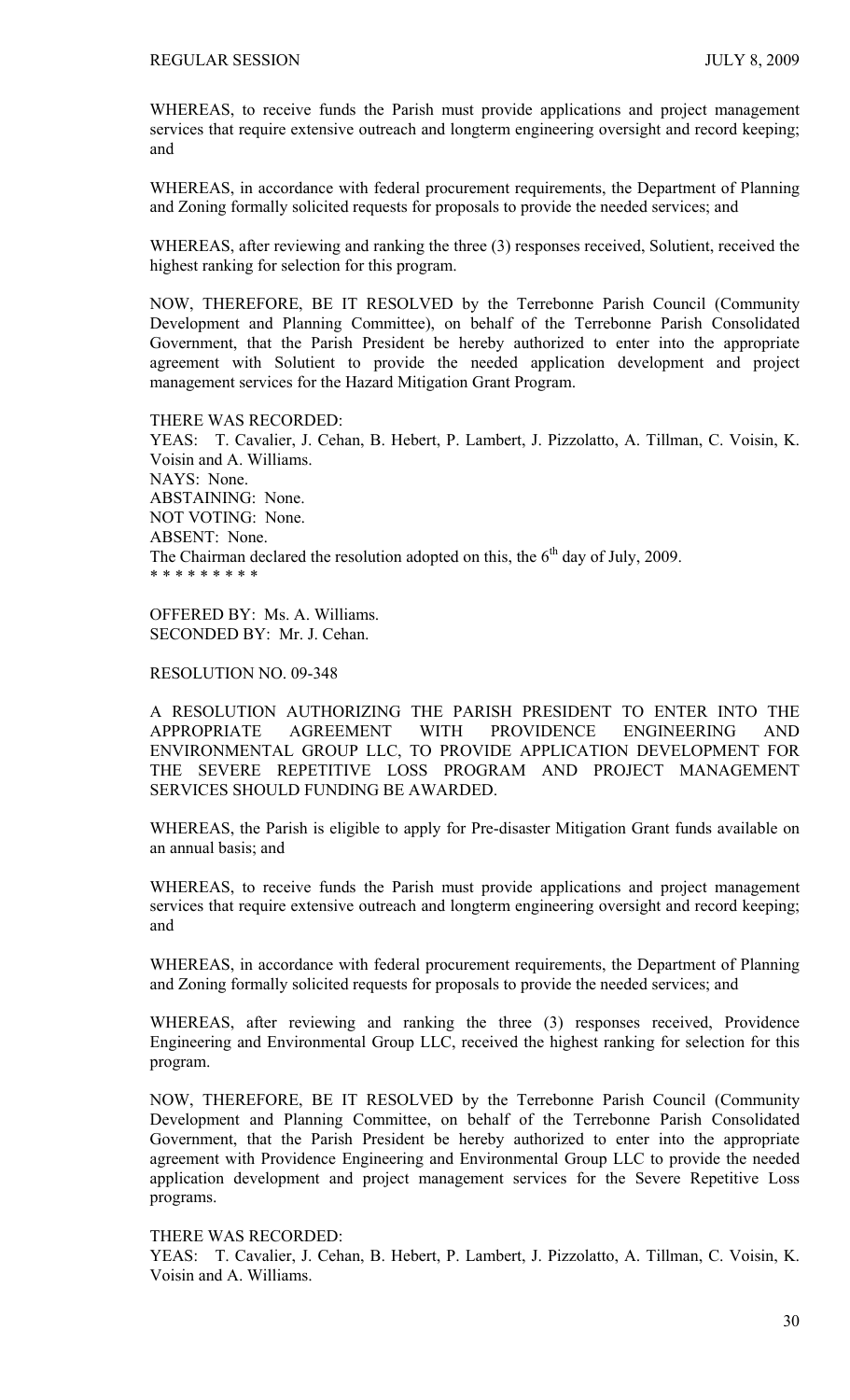NAYS: None. ABSTAINING: None. NOT VOTING: None. ABSENT: None. The Chairman declared the resolution adopted on this, the  $6<sup>th</sup>$  day of July, 2009. \* \* \* \* \* \* \* \* \*

OFFERED BY: Mr. P. Lambert. SECONDED BY: Mr. C. Voisin.

## RESOLUTION NO. 09-349

WHEREAS, following a public hearing held at a meeting of the Terrebonne Parish Council on behalf of the Terrebonne Parish Consolidated Government on June 23, 2009, the Terrebonne Parish Council found that structure located at 807 Highway 55, owned by Ms. Jerri Smitko, as per the legal description:

'A certain lot of ground situated in the Parish of Terrebonne, Louisiana, at a distance of about thirteen (13) miles below the City of Houma, Louisiana, on the left descending bank of Bayou Terrebonne, and which is designated as Tract No. 2-A, as shown on a map made by T. Baker Smith, C.E., dated August 8, 1956, and entitled "MAP SHOWING SURVEY OF PROPERTY BELONGING TO THE ESTATE OF WILSON ELLENDER et als LOCATED LOTS 2B, 5A, & 6B OF ELLENDER BROTHERS SUBDIVISION IN T18S- R19E, TERREBONNE PARISH, LOUISIANA", said tract having a front of Ninety-seven and 72/100 (97.72') feet, more or less, on the East side of Public Road paralleling Bayou Terrebonne, and measuring a depth along its Southerly line of Five Hundred Nineteen and 80/100 (519.80') feet, and having a depth along its Northerly line of Five Hundred Twenty-Five (525') feet and having a width across the rear or Easterly line of One Hundred Fifty-Three and 93/100 (153.93') feet; said tract being bounded as follows: Westerly by the aforesaid Public road, Northerly by Tract No. 1-A, Southerly by Tract No. 3-A and Easterly by Tract No. 2-B; together with all rights, ways, privileges and servitudes thereunto belonging or in anywise appertaining.'

was in a dilapidated and dangerous condition that endangers the health, safety, and welfare of the public, and it thereby condemned the structure, and further ordered the owner to demolish or remove the structure on or before July 31, 2009, in default of which the Terrebonne Parish Consolidated Government was authorized to proceed with the bidding process to demolish and/or remove the structure at the owner's expense, and

 WHEREAS, following said meeting and the action taken therein, additional information was provided to the Terrebonne Parish Council indicating that Ms. Jerri Smitko is not the titled owner of the property and the structure, and

 WHEREAS, therefore it is in order that the previous order of condemnation be revoked and rescinded, so that the appropriate owner(s) can be notified.

 NOW, THEREFORE BE IT RESOLVED, by the Terrebonne Parish Council (Community Development and Planning Committee), on behalf of the Terrebonne Parish Consolidated Government that the order of condemnation previously issued by the Terrebonne Parish Council on June 23, 2009, for the structure located on the property designated as 807 Hwy. 55, Montegut, LA , having a legal description of:

'A certain lot of ground situated in the Parish of Terrebonne, Louisiana, at a distance of about thirteen (13) miles below the City of Houma, Louisiana, on the left descending bank of Bayou Terrebonne, and which is designated as Tract No. 2-A, as shown on a map made by T. Baker Smith, C.E., dated August 8, 1956, and entitled "MAP SHOWING SURVEY OF PROPERTY BELONGING TO THE ESTATE OF WILSON ELLENDER et als LOCATED LOTS 2B, 5A, & 6B OF ELLENDER BROTHERS SUBDIVISION IN T18S- R19E, TERREBONNE PARISH, LOUISIANA", said tract having a front of Ninety-seven and 72/100 (97.72') feet, more or less, on the East side of Public Road paralleling Bayou Terrebonne, and measuring a depth along its Southerly line of Five Hundred Nineteen and 80/100 (519.80') feet, and having a depth along its Northerly line of Five Hundred Twenty-Five (525') feet and having a width across the rear or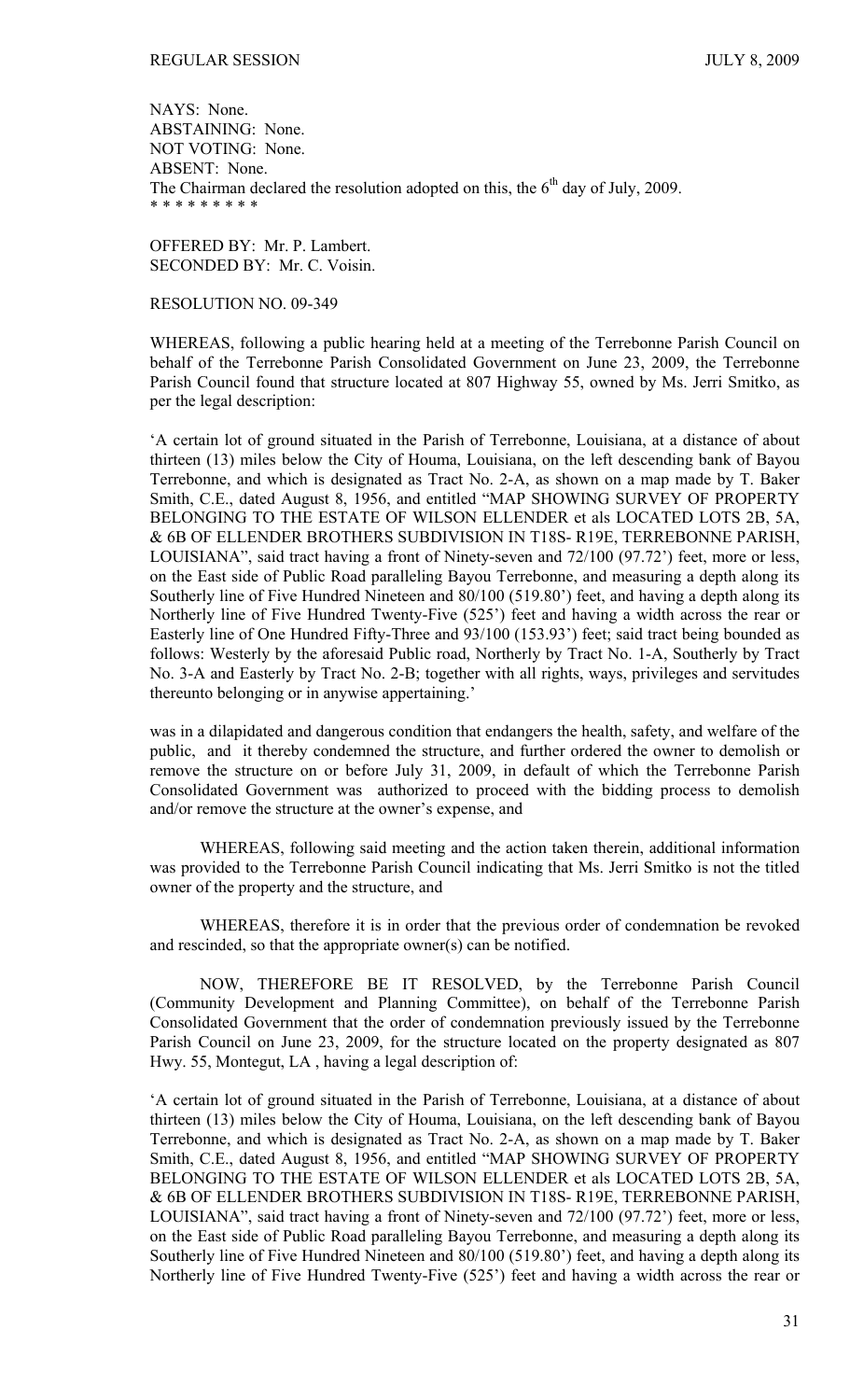Easterly line of One Hundred Fifty-Three and 93/100 (153.93') feet; said tract being bounded as follows: Westerly by the aforesaid Public road, Northerly by Tract No. 1-A, Southerly by Tract No. 3-A and Easterly by Tract No. 2-B; together with all rights, ways, privileges and servitudes thereunto belonging or in anywise appertaining.' is hereby revoked and rescinded.

#### THERE WAS RECORDED:

YEAS: T. Cavalier, J. Cehan, B. Hebert, P. Lambert, J. Pizzolatto, A. Tillman, C. Voisin, K. Voisin and A. Williams. NAYS: None. ABSTAINING: None. NOT VOTING: None. ABSENT: None. The Chairman declared the resolution adopted on this, the  $6<sup>th</sup>$  day of July, 2009. \* \* \* \* \* \* \* \* \*

 Planning & Zoning Director Patrick Gordon stated that prior to the Council taking action to condemn the property located at 807 Highway 55, ownership of the property changed. He noted that the new owners have applied for a permit to repair the structure.

OFFERED BY: Mr. J. Cehan. SECONDED BY: Ms. A. Williams and Mr. J. Pizzolatto.

# RESOLUTION NO. 09-350

Resolution Authorizing the Parish President to sign the Food Service Agreements between Terrebonne Association for Retarded Citizens (TARC), Terrebonne Parish School Board, and Terrebonne Parish Head Start, a program in the Department of Housing and Human Services within Terrebonne Parish Consolidated Government.

 WHEREAS, Terrebonne Association for Retarded Citizens (TARC) has expressed an interest in preparing and serving meals at one Terrebonne Parish Head Start site; Terrebonne Parish School Board has expressed an interest in preparing and serving meals at four Terrebonne Parish Head Start sites;

 WHEREAS, the facilities of the Sponsor are not adequate for preparing and serving meals to children, the Sponsor wishes to contract with the Vendors for the preparation and service of meals to children participating in this Program, and the Vendors agree to supply approved meals to the Sponsor;

 Whereas, it is necessary that a Food Service Agreement be executed by Terrebonne Association of Retarded Citizens (TARC), Terrebonne Parish School Board and Terrebonne Parish Consolidated Government;

 NOW THEREFORE BE IT RESOLVED that the Terrebonne Parish Council (Community Development and Planning Committee), on behalf of the Terrebonne Parish Consolidated Government does hereby authorize the Parish President, Michel H. Claudet, to sign the Food Service Agreements to provide meals, and does hereby authorize the Parish President to sign any certifications that may be associated with the implementation of these agreements.

#### THERE WAS RECORDED:

YEAS: T. Cavalier, J. Cehan, B. Hebert, P. Lambert, J. Pizzolatto, A. Tillman, C. Voisin, K. Voisin and A. Williams. NAYS: None. ABSTAINING: None. NOT VOTING: None. ABSENT: None. The Chairman declared the resolution adopted on this, the  $6<sup>th</sup>$  day of July, 2009. \* \* \* \* \* \* \* \* \*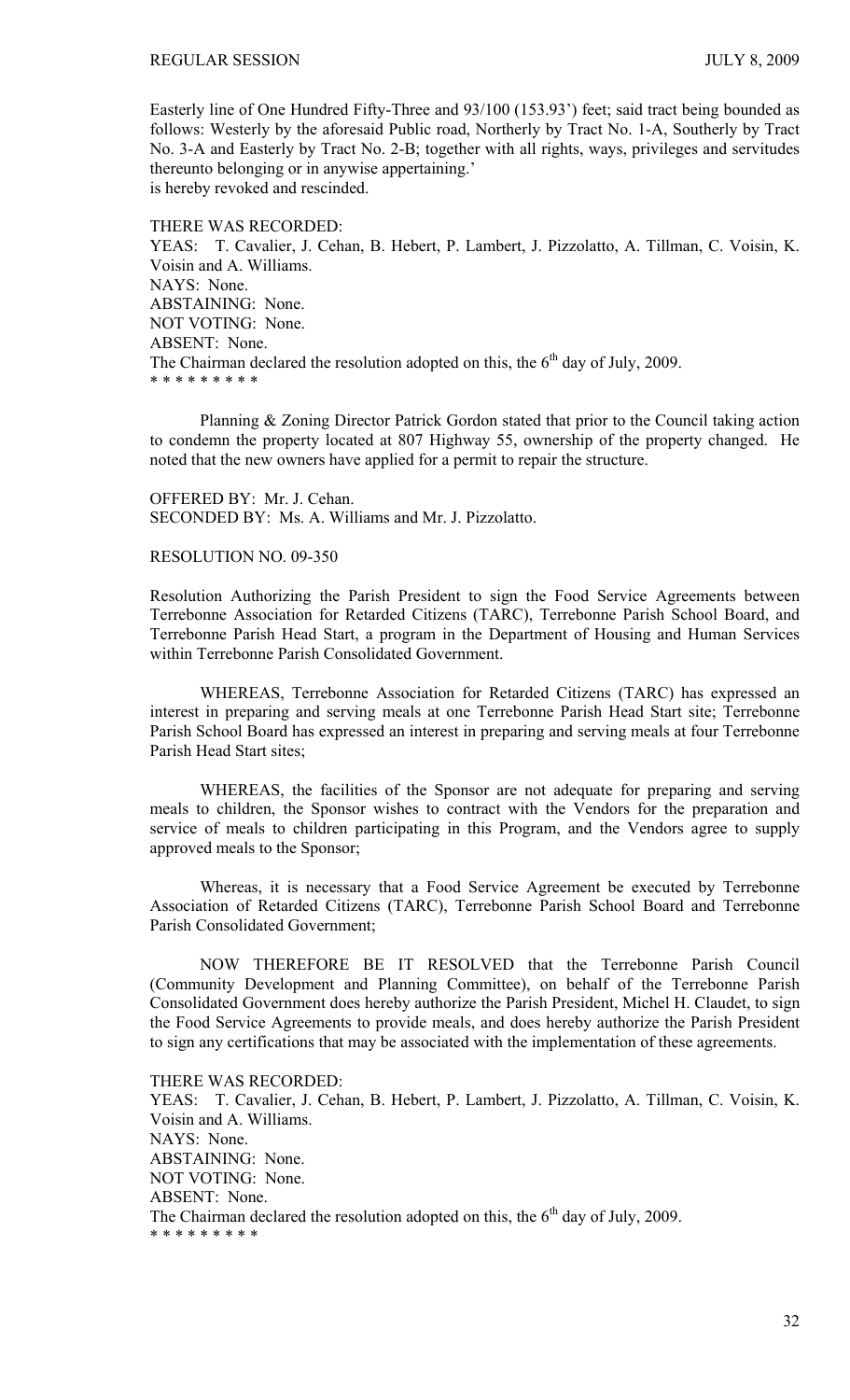Committee Member A. Williams stated that the Gibson Head Start site has been omitted on the food service listing because there is some uncertainty as to whether or not the site will have a sufficient number of participants enrolled at said site. Ms. Williams added that the participant enrollment number is increasing and should the numbers increase to sufficient participant enrollment, the Gibson site will be included in the Fall food service program.

 Head Start Administrator Diane Powell concurred with comments made by Committee Member A. Williams and noted that if there are seventeen (17) participants enrolled at the Gibson site on August 17, 2009, the Terrebonne Parish School Board has agreed to add food service at the site. She added that there are two separate vendor contracts being considered this evening - one with T. A. R. C. and one with the Terrebonne Parish School Board. In response to questioning, Ms. Powell stated that there are: 13 participants on the "Ready-to-Go" list, one incomplete enrollment, one participant has moved to Lafourche Parish, and two children on the "Wait List" because they will not be age eligible to start on August  $17<sup>th</sup>$ .

 Mr. J. Pizzolatto moved, seconded by Mr. J. Cehan, "THAT, there being no further business to come before the Community Development & Planning Committee, the meeting be adjourned."

 The Chairman called for the vote on the motion offered by Mr. J. Pizzolatto UPON ROLL CALL THERE WAS RECORDED: YEAS: T. Cavalier, J. Cehan, B. Hebert, P. Lambert, J. Pizzolatto, A. Tillman, C. Voisin, K. Voisin, and A. Williams. NAYS: None. ABSENT: None. The Chairman declared the motion adopted and the meeting was adjourned at 6:44 p.m.

Alvin Tillman, Chairman

Suzette Thomas Minute Clerk

Mr. A. Tillman moved, seconded by Mr. J. Cehan, "THAT, the Council accept and ratify the minutes of the Community Development & Planning Committee meeting held on 7/6/09."

 The Chairwoman called for a vote on the motion offered by Mr. A. Tillman. UPON ROLL CALL THERE WAS RECORDED: YEAS: T. Cavalier, J. Pizzolatto, K. Voisin, C. Voisin, J. Cehan, P. Lambert, A. Tillman, A. Williams, and B. Hebert, NAYS: None ABSENT: None The Chairwoman declared the motion adopted.

 The Chairwoman called for a report on the Natural Resources & Coastal Restoration Committee meeting held on 7/6/09, whereupon the Committee Chairman rendered the following:

# **NATURAL RESOURCES & COASTAL RESTORATION COMMITTEE**

## **JULY 6, 2009**

 The Chairman, Kevin Voisin, called the Natural Resources & Coastal Restoration Committee meeting to order at 6:46 p.m. in the Terrebonne Parish Council Meeting Room with the Invocation led by Mr. A. Tillman and the Pledge of Allegiance led by Minute Clerk Suzette Thomas. Upon roll call, Committee Members recorded as present were: T. Cavalier, J. Cehan, B. Hebert, P. Lambert, J. Pizzolatto, A. Tillman, C. Voisin, K. Voisin, and A. Williams. A quorum was declared present.

 Coastal Restoration & Preservation Director Leslie Suazo presented a power point presentation highlighting the recent history of Terrebonne Parish's Barrier Islands; noted that the ownership of the Louisiana barrier islands, Terrebonne basins, and coastal Louisiana remain largely in private hands; stated that in 1992, the State, in conjunction with the LA Wildlife and Fisheries, acquired Wine, Whiskey, and Raccoon Islands from the Louisiana Land and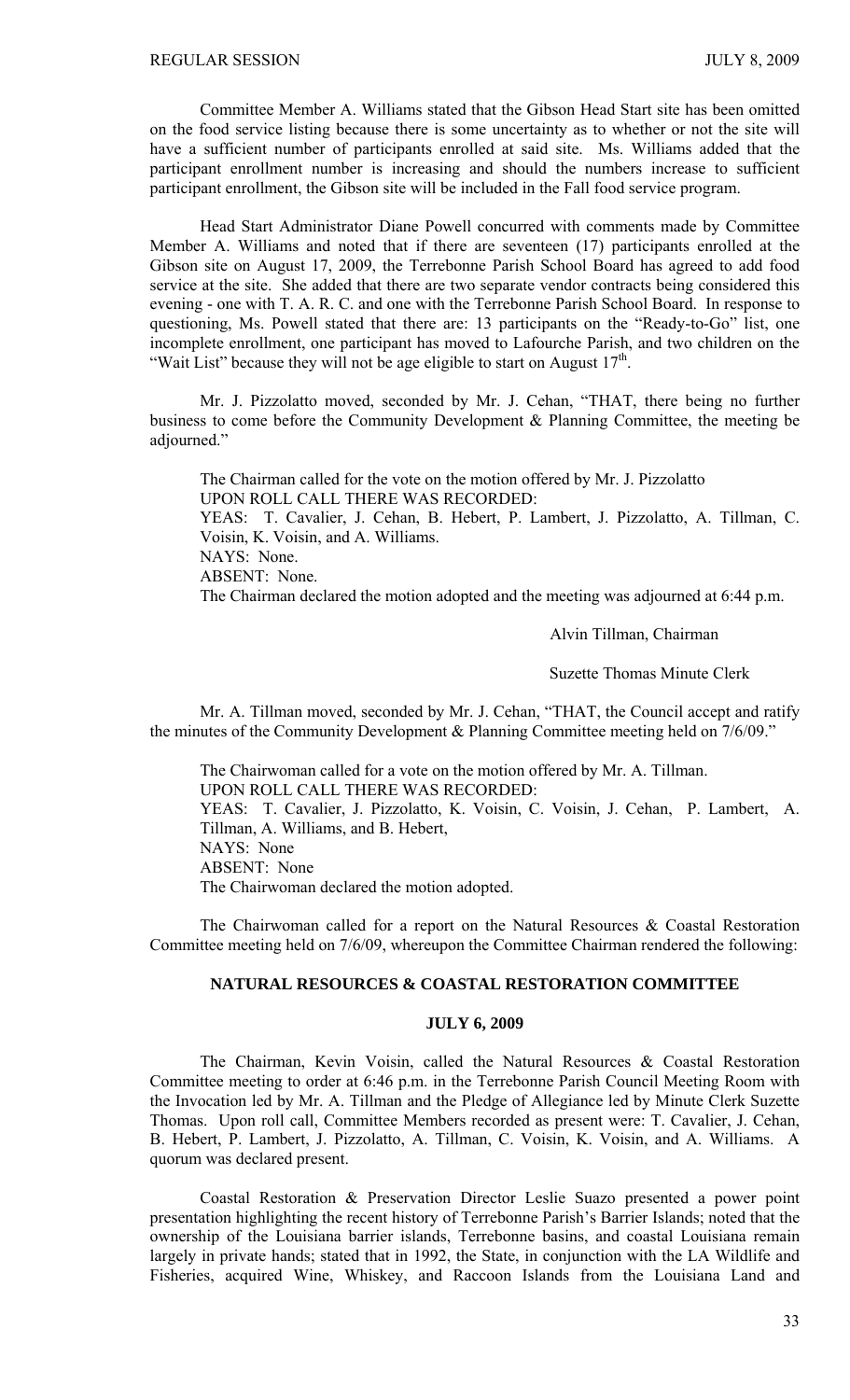Exploration Company under a "free lease" agreement for nesting habitats for brown pelicans and shore birds; and explained that funding for barrier island projects are derived from the Coastal Wetlands Protection Planning & Restoration Act (CWPPRA)/Breaux Act. Mrs. Suazo continued that, annually, approximately \$250,000,000.00 worth of projects from across Louisiana are submitted for funding; that in 2008, the State allocated \$68,000,000.00 for projects; that FEMA claims are an ongoing issue and the State has not been reimbursed to-date; and presented updates on several barrier island projects.

 Committee Member A. Williams requested that Administration seek other grant opportunities outside of CWPPRA and requested that the Parish President grant each Parish Department authorization to access the National Association of County Official's website for access to the grant opportunity section.

 Committee Member B. Hebert expressed his frustration with respect to slow pace of reconstructing/rebuilding Terrebonne Parish's barrier islands; inquired about the CWPPRA project list containing several inactive/completed projects; and requested that updates regarding Terrebonne Parish's barrier islands be placed on each committee agenda hereafter.

 Upon questioning regarding funding obtained through legislation penned by Representative Gordon Gove, Mrs. Suazo stated that the moratorium on Ship Shoal expires in Fiscal Year 2011 and that mining settlement could possibly begin thereafter and noted that a majority of funding allocated by the State has been authorized for use in Orleans Parish.

 Committee Member B. Hebert requested that the Council Clerk draft a resolution for consideration at the next committee meeting with respect to requesting the Federal Government to rebuild barrier islands in Lafourche and Terrebonne Parishes.

 Several Committee Members expressed the necessity of rebuilding the Parish's barrier islands in the very near future.

 Ms. A. Williams moved, seconded by Mr. J. Pizzolatto, "THAT, there being no further business to come before the Natural Resources and Coastal Restoration Committee, the meeting be adjourned."

 The Chairman called for the vote on the motion offered by Ms. A. Williams. UPON ROLL CALL THERE WAS RECORDED:

YEAS: T. Cavalier, J. Cehan, B. Hebert, P. Lambert, J. Pizzolatto, A. Tillman, C. Voisin, K. Voisin, and A. Williams.

NAYS: None.

ABSENT: None.

The Chairman declared the motion adopted and the meeting was adjourned at 7:49 p.m.

#### Kevin Voisin, Chairman

Suzette Thomas, Minute Clerk

 Mr. K. Voisin moved, seconded by Mr. P. Lambert, "THAT, the Council accept and ratify the minutes of the Natural Resources & Coastal Restoration Committee meeting held on 7/6/09."

 The Chairwoman called for a vote on the motion offered by Mr. K. Voisin. UPON ROLL CALL THERE WAS RECORDED: YEAS: T. Cavalier, J. Pizzolatto, K. Voisin, C. Voisin, J. Cehan, P. Lambert, A. Tillman, A. Williams, and B. Hebert, NAYS: None ABSENT: None The Chairwoman declared the motion adopted.

 Mr. P. Lambert moved, seconded by Mr. A. Tillman, "THAT, the Council approve the following street light list: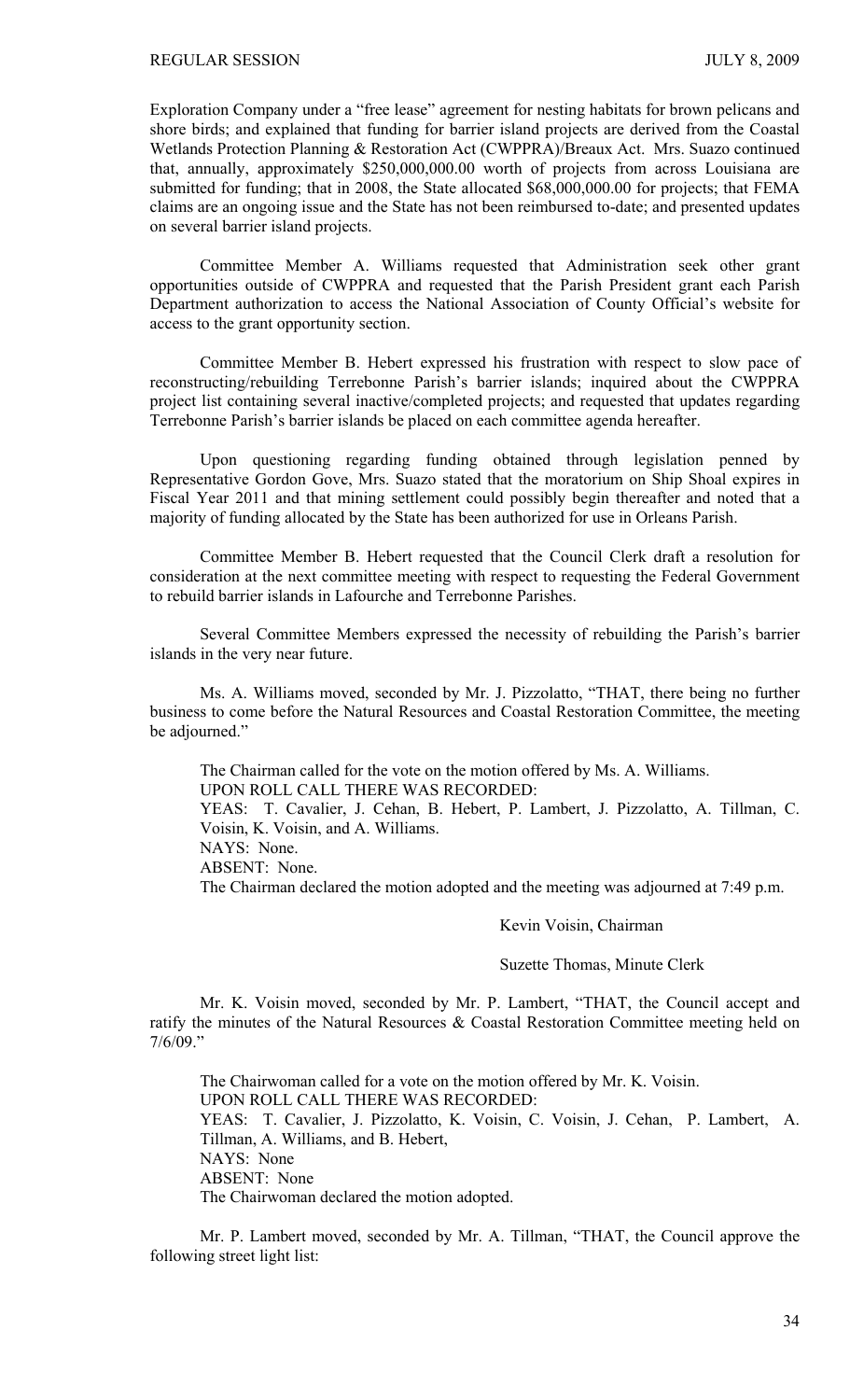INSTALL ONE FLASHING CAUTION LIGHT AT THE APPROACH TO THE LARGE CURVE IN THE 700 BLOCK OF ARAGON ROAD (LIGHT WOULD BE FACING MOTORISTS AS THEY LEAVE BOURG TRAVELING TOWARDS MONTEGUT); RLD #6; ENTERGY; PETE LAMBERT

INSTALL ONE 100W HPS STREET LIGHT ON THE SOUTH SIDE OF 2457 S. MADISON ROAD IN MONTEGUT; RLD #6; ENTERGY; PETE LAMBERT."

The Chairwoman called for a vote on the motion offered by Mr. P. Lambert. UPON ROLL CALL THERE WAS RECORDED: YEAS: T. Cavalier, J. Pizzolatto, K. Voisin, C. Voisin, J. Cehan, P. Lambert, A. Tillman, A. Williams, and B. Hebert, NAYS: None ABSENT: None The Chairwoman declared the motion adopted.

 Mr. J. Pizzolatto moved, seconded by Mr. C. Voisin, "THAT, the Council re-appoint Mr. Wendell Keller to another term on the Recreation District No. 9 Board."

 The Chairwoman called for a vote on the motion offered by Mr. J. Pizzolatto. UPON ROLL CALL THERE WAS RECORDED: YEAS: T. Cavalier, J. Pizzolatto, K. Voisin, C. Voisin, J. Cehan, P. Lambert, A. Tillman, A. Williams, and B. Hebert, NAYS: None ABSENT: None The Chairwoman declared the motion adopted.

 Mr. K. Voisin moved, seconded by Ms. T. Cavalier, "THAT, the Council nominate Rev. C.R. "Doc" Fazzio, Ms. Alina Merlos, Ms. Eileen Connors-Taofik, and Mr. Danny Smith for the vacancy on the South Central Louisiana Human Services Authority, with the resignation of Mr. Doug Holloway, that nominations be closed and that a voice vote of the Council be taken to determine who will fill the position."

 The Chairwoman called for a vote on the motion offered by Mr. K. Voisin. UPON ROLL CALL THERE WAS RECORDED: YEAS: T. Cavalier, J. Pizzolatto, K. Voisin, C. Voisin, J. Cehan, P. Lambert, A. Tillman, A. Williams, and B. Hebert, NAYS: None ABSENT: None The Chairwoman declared the motion adopted.

 The Chairwoman called for a voice vote of the Council, whereupon the following was recorded:

#### DOC FAZZIO

## ALINA MERLOS

EILEEN TAOFIK DANNY SMITH

| T. Cavalier | J. Pizzolatto |
|-------------|---------------|
| K. Voisin   | C. Voisin     |
| J. Cehan    | P. Lambert    |
| A. Tillman  | B. Hebert     |
| A. Williams |               |

 The Chairwoman stated as per the aforementioned results, Ms. Eileen Taofik is appointed to fill the position formerly held by Mr. Doug Holloway, who resigned, on the South Central Louisiana Human Services Authority.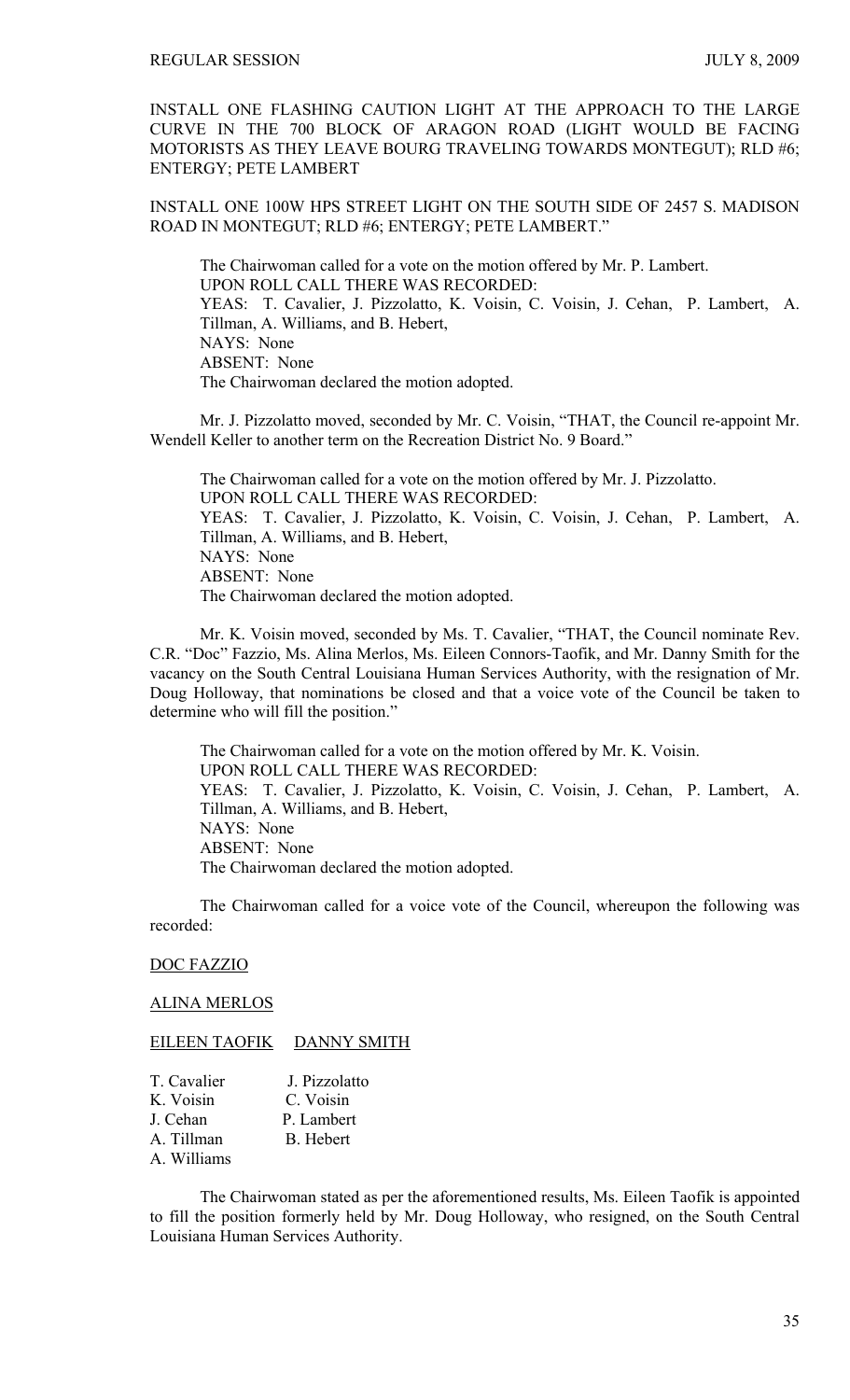Mr. P. Lambert moved, seconded by Mr. A. Tillman and Mr. C.Voisin, "THAT, the Council appoint Mr. Rodney Boudreaux to fill the vacancy on the Recreation District No. 5 Board, with the resignation of Mr. Brent Vauclin."

 The Chairwoman called for a vote on the motion offered by Mr. P. Lambert. UPON ROLL CALL THERE WAS RECORDED: YEAS: T. Cavalier, J. Pizzolatto, K. Voisin, C. Voisin, J. Cehan, P. Lambert, A. Tillman, A. Williams, and B. Hebert, NAYS: None ABSENT: None The Chairwoman declared the motion adopted.

 Mr. A. Tillman moved, seconded by Mr. C. Voisin, "THAT, the Council accept the resignation of Mr. Ray Boudreaux, effective immediately, from the Recreation District No. 11 Board and that nominations be held open for two weeks."

 The Chairwoman called for a vote on the motion offered by Mr. A. Tillman. UPON ROLL CALL THERE WAS RECORDED: YEAS: T. Cavalier, J. Pizzolatto, K. Voisin, C. Voisin, J. Cehan, P. Lambert, A. Tillman, A. Williams, and B. Hebert, NAYS: None ABSENT: None The Chairwoman declared the motion adopted.

 Mr. A. Tillman moved, seconded by Mr. J. Cehan, "THAT, the Council accept the three resignations from Mr. Gerald Schouest, Mr. Roy Desmore, and Mr. Ricky Giroir from the Village East Volunteer Fire Protection Board, and that nominations be opened for two weeks."

 The Chairwoman called for a vote on the motion offered by Mr. A. Tillman. UPON ROLL CALL THERE WAS RECORDED: YEAS: T. Cavalier, J. Pizzolatto, K. Voisin, C. Voisin, J. Cehan, P. Lambert, A. Tillman, A. Williams, and B. Hebert, NAYS: None ABSENT: None The Chairwoman declared the motion adopted.

 Upon questioning by Councilman K. Voisin, Public Works Director Lt. Col. (Ret.) G. Bush explained the steps being taken to eliminate the recent rash of vandalism involving the theft of batteries from the Parish pump stations. He explained that if there is a red light flashing at the pump station, that is the sign that the battery is missing and residents should call law enforcement to report it or the Public Works Department at (985) 873-6734 or 873-6735.

 Councilman K. Voisin encouraged residents to report any unusual activity at pumping stations.

 Councilwoman T. Cavalier encouraged residents to be aware of any unusual activity taking place in their neighborhoods and to report it to law enforcement.

 Councilman J. Pizzolatto suggested that additional inspectors be hired in the Planning Department to help enforce the Nuisance Abatement ordinance. He also suggested that the inspectors could be deputized without a weapon. He expressed his concerns relative to contactors or individuals putting concrete and/or trash and debris on an individual's property and then the property owner has to clean it up or get cited with a nuisance complaint. He stated that he will attempt to address this matter with a possible solution.

 Mr. A. Tillman moved, seconded by Mr. J. Pizzolatto, "THAT, the Council refer updating sections of the Parish Code, especially those pertaining to Nuisance Abatement section, to the appropriate committee for review." \*(MOTION VOTED ON AFTER DISCUSSION)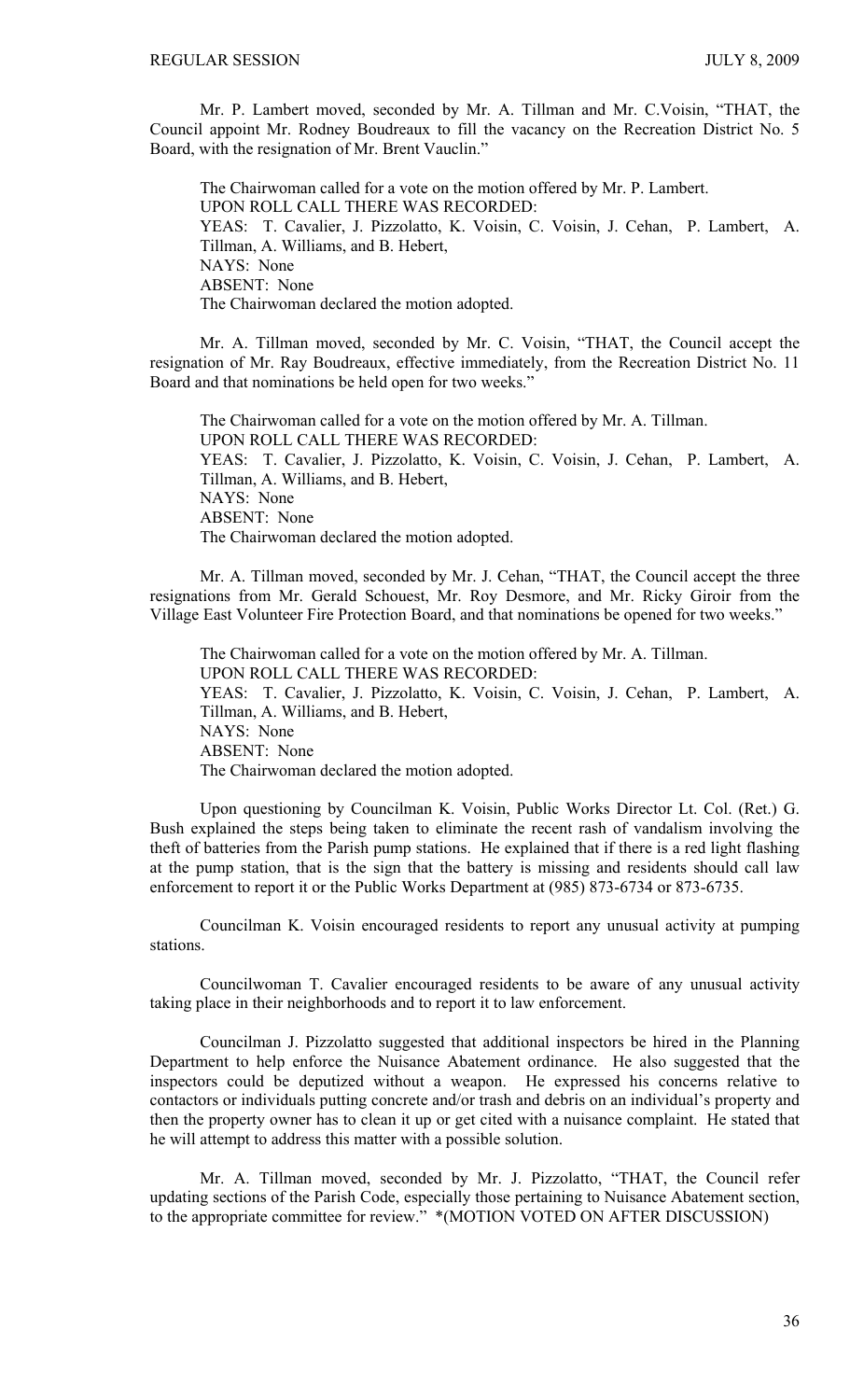A discussion ensued relative to nuisance abatement, the responsibility of property owners, and the jurisdiction of government relative to trash and debris on private property in Terrebonne Parish.

 \*The Chairwoman called for a vote on the motion offered by Mr. A. Tillman. UPON ROLL CALL THERE WAS RECORDED: YEAS: T. Cavalier, J. Pizzolatto, K. Voisin, C. Voisin, J. Cehan, P. Lambert, A. Tillman, A. Williams, and B. Hebert, NAYS: None ABSENT: None The Chairwoman declared the motion adopted.

At this time, 8:00 p.m., Councilwoman T. Cavalier was recorded as leaving the proceedings.

 Councilman J. Cehan announced that a request was sent to the Louisiana Department of Transportation and Development to install left turning arrows on Van Avenue and Grand Caillou Road and they sent a response indicating the request was not justified, at this time.

 Councilman B. Hebert displayed a picture of Parish President M. Claudet playing the washboard with Mr. Waylon Thibodaux at the July 4 celebration at the Civic Center.

 Council Clerk P. Labat announced that the public is invited on July 14, between 7:00 and 8:30 p.m. at the Quality Inn for a debate of the three senatorial candidates for District 20.

 Councilman K. Voisin announced that a traffic study is being done of the whole neighborhood where the new stop sign was just installed on Sugarmill Courtyard and Choctaw Drive.

Parish President M. Claudet announced the following:

- Community Problem Solver L. Henderson's continuous efforts to solve litter problems in the Parish
- FEMA announced that anyone who had a Katrina/Rita park model home or mobile home being eligible to purchase them for either \$1.00 or \$5.00, if you were living in them. He stated if you purchased them prior to 6/5/09 at a higher cost, you will be eligible for a rebate.
- Ribbon cutting for the Waterproof Bridge at 4:00 p.m. on 7/16/09
- Another Ribbon cutting for the non-federal levee in Dulac at Georgie Girl Drive, with representatives of the Corps of Engineers , who will be in attendance
- Sales Taxes for 2009 are in excess of 2008. Surrounding parishes have had drops in sales tax. Mineral Royalties are still low.
- Thanks to the Council, three members of Administration will be attending the NACo Convention this month.
- Stressed the need for an effort of Parish Government as well as the citizens to better Terrebonne Parish.

No action was necessary on agenda item 8A – Information List.

There were no matters to address under agenda item 8B - Parish President.

 Mr. A. Tillman, seconded by Mr. B. Hebert, "THAT, the Council accept the following Monthly Engineering Reports:

- A) GSE Associates, Inc.
- B) T. Baker Smith, Inc.
- C) Duplantis Design Group, PC."

 The Chairwoman called for a vote on the motion offered by Mr. A. Tillman. UPON ROLL CALL THERE WAS RECORDED: